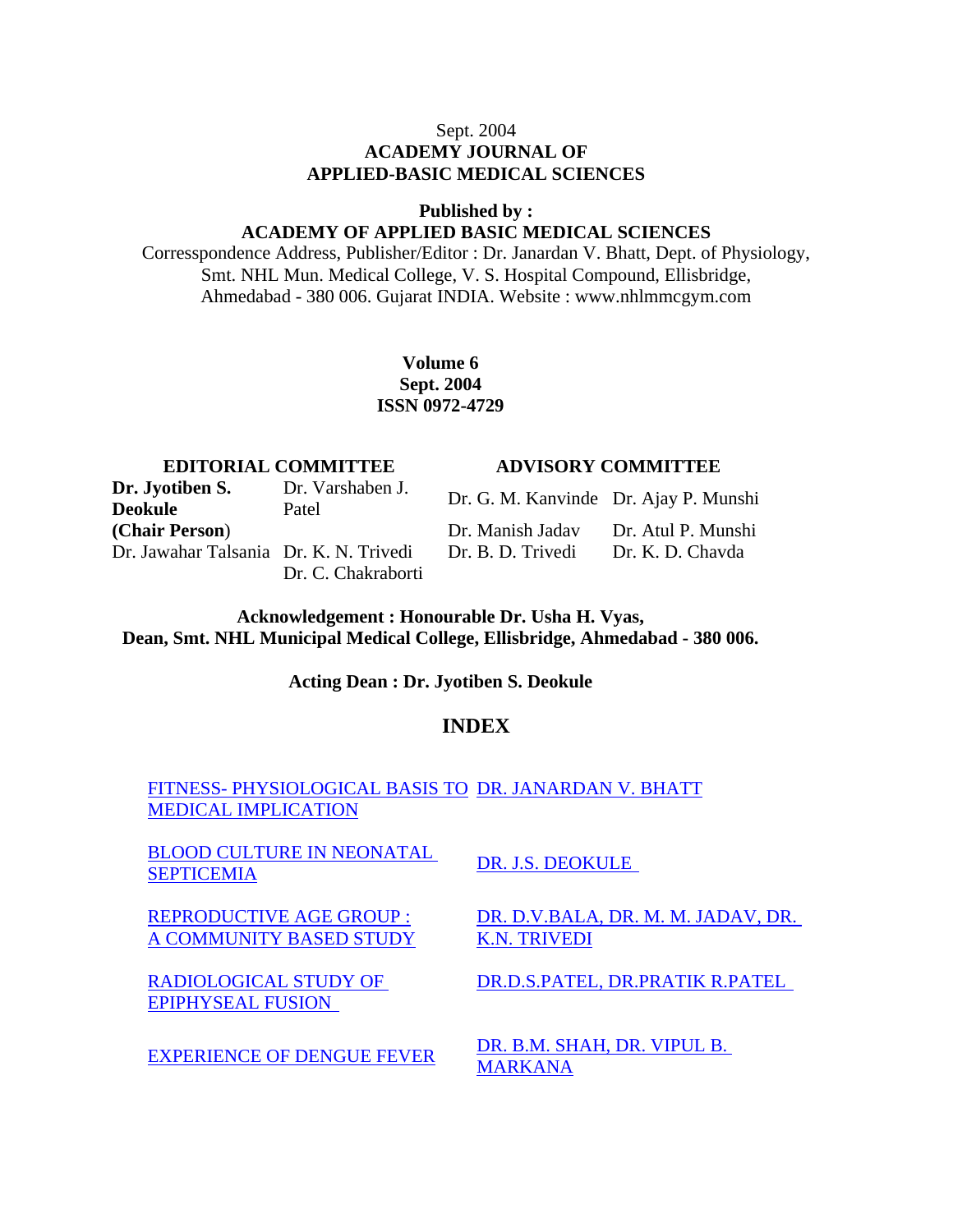### ANTHROPOMETRIC MEASUREMENT DR. TAPASVI PUWAR, DR. K. N. TRIVEDI,

| <b>ORAL PHYSIOLOGY TO</b><br>PATHOLOGY-LEARNING LESSION<br><b>FROM TOBACCO</b>          | DR. JANARDAN V. BHATT, DR.<br><b>JAYASHREE M. SHAH</b><br>DR. FALGUNI R. SHAH                                 |
|-----------------------------------------------------------------------------------------|---------------------------------------------------------------------------------------------------------------|
| <b>A CASE REPORT</b><br><b>MIXED INTESTINAL PARASITIC</b><br><b>INFECTIONS IN STOOL</b> | DR. DEOKULE J. DR. SHAH P.D.                                                                                  |
| "ROAD SAFETY IS NO ACCIDENT"<br><b>WHO 2004</b>                                         | DR. JAY K. SHETH                                                                                              |
| <b>DO CELLULAR PHONES ARE</b><br><b>REALLY HARMFUL ?</b>                                | DR. CHETNA R. ACHARYA,                                                                                        |
| <b>THALIDOMIDE: REDISCOVERED</b>                                                        | DR. KAMLESH P. PATEL, DR (MRS). V.<br><b>J. PATEL</b>                                                         |
| <b>NEW DRUGS</b>                                                                        | DR. (MRS.) VARSHA J. PATEL, DR.<br>RANDHIRSINH V. SOLANKI,<br>DR. DHAVAL PANCHAL, DR.<br><b>BHAVESH VYAS,</b> |

#### **Fitness is applied Health :**

#### **DR.JANARDAN V. BHATT**

In context to physiology, the health of a person is relied on various test and physiological parameters. If such test and parameters for various body system and organs are within normal range, (within physiological limit) person is considered fit or healthy one. In such situation, the single test is not adequate. Multiple & repeated tests are essential to justify the normal functioning of organs, systems & the body. This creates the physical health. As the WHO define the health as physical, mental, social (and! Spiritual) well-being of a person and not merely the absence of a disease, infirmities and old age. Truly the health is function of harmonious and integrated work cells, tissues, organs and systems. But question is such healthy person can climb 1000 feet hill or the 10 stairs of multistory building, can change the wheels/tires of the car in situation of emergency. This is fitness ability to respond to physical stress. This is the state beyond the health. This is the positive health and is an a step ahead of health i.e. applied health.

Physical fitness is most essential in sports physiology and medicine. All the components of the fitness are essential in sports. Here in context to sports physiology, it is equally important to maintain the fitness. This may include the advice on cessation of tobacco smoking and drug abuse, regular exercise, dietary recommendation, etc.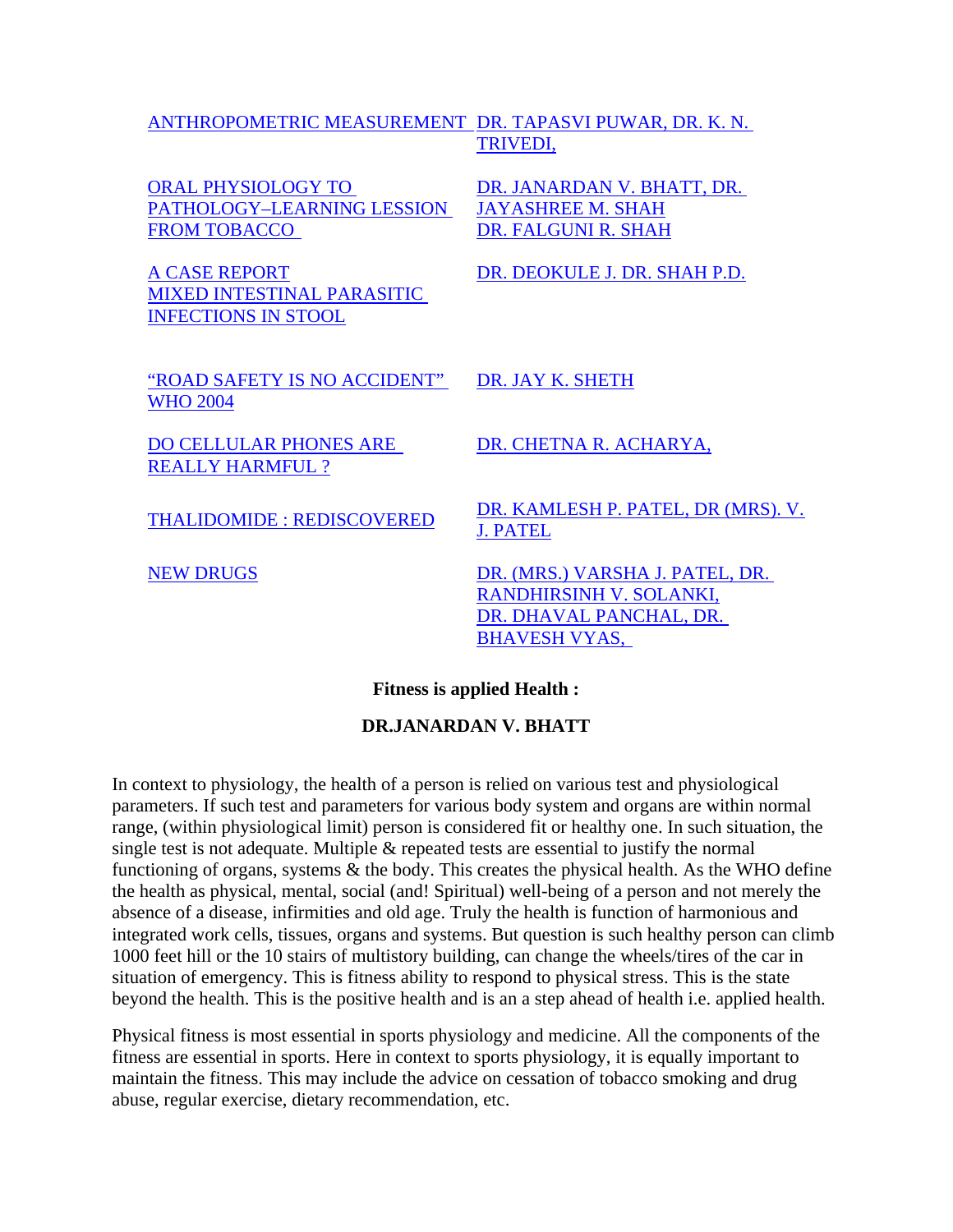#### **References:**

John Lean:-

Fitness training, 1995 ISBN 071 38 40340

Page no. 1-2

A. Dirix :- HG Knuttgen

The Olympic book of Sports Medicine Volume I

ISBN 0 - 632 - 01963 - 8

Tania Alexander

No Sweet Fitness :-

ISBN 1 85158 476 5

Kox R A F

Fitness for work. IInd edition Oxford University

Press 1995 edition

ISBN 0 19 262 344 3

Oxford Medical Dictionary

(b) By Isometric training where static muscle contractions are carried out against immovable resistance i.e pushing against solid wall.

Various exercise instruments are available in Gymnasium for straining of muscle strength. It should be noted that intensity is more important variable for development of muscle strength while duration of exercise is more important for development of stamina and Muscular endurance.

Technique to measure strength are

(1) Grip Dynamometer test, & (2) Crunch test for abdominal strength i.e. ability to carry out the movement of soldiers off the ground (crunch) in lying down position as many times as possible in 20 seconds.

### **(3) Suppleness :** - (Flexibility):

Suppleness is the ability to move the joints freely over the wide range without risking the undue strain and sprain over the muscle, tendons and joints. Extreme degree of suppleness is required for performing various types of sports but reasonable degree of suppleness is an important element of physical fitness and body efficiency. To achieve the high degree of flexibility, stretching of the muscles, tendons, and maintenance of this state for a prolonged period is required. Adequate warming up facilitate stretching. Various methods include gradual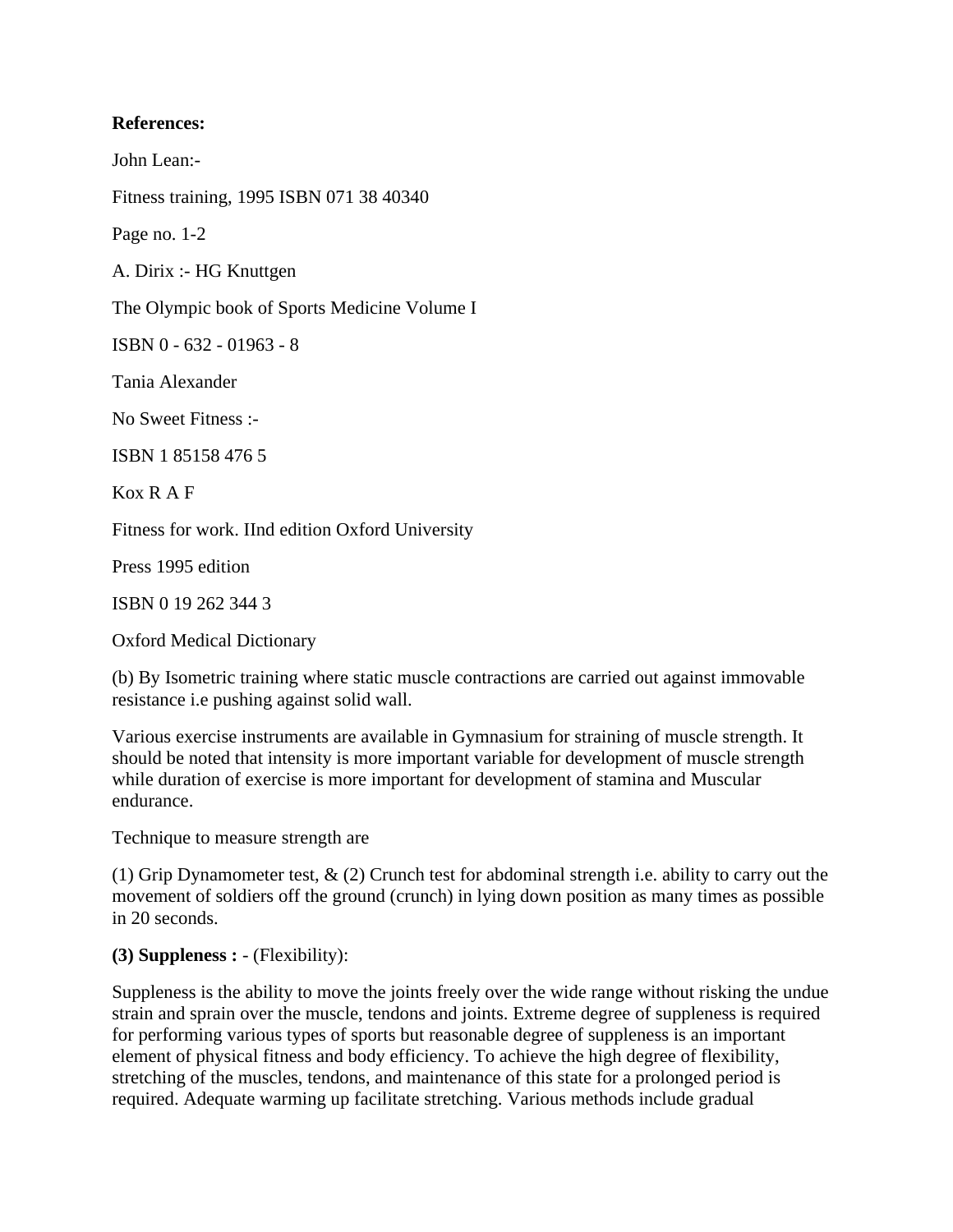lengthening of muscle and it is held in this state ,rhythmic movements of various joints at extended range and it is held in that state and Ballistic or Dynamic stretching where the bouncing movements are carried out. In short, to achieve flexibility of the muscles, muscles should be stretched beyond its normal length. Flexibility is of two types (a)- Static flexibility measures the range of movement. (b) Dynamic flexibility refer to is of movement of joints in the middle of their range of movement.

Simple test is to Sit and test for static flexibility. This is done with a ruler to be placed between the legs with the measure starting at the soles of the feet and moving away from the body. Subject sits on the floor with feet on either sides of the ruler and press against the fixed front board keeping the knee straight subject bends at the three readings are taken and the best reading is compared with the standard table.

#### **Static flexibility :- (cm)**

Age 20-39 40-59 Poor 1.0 6.0 Fair 1.1-6.0 5.9-7 Average 6.1-10.0 1.1-7.0 Good 10.1-13.0 7.1-10.0 Excellent  $13.1 + 10.1 +$ 

**(4) Speed :** - It includes the ability of human body to move and respond quickly. This is essential in majority of the sports but such responses and reactions are equally important for the survival and preventions of bodily injury during unusual circumstances and accidents. This involves the efficiency of not only the muscles but also the brain and spinal reflexes to react to stimuli i.e. earth quake.

As this four 'S' that is Stamina, Strength, Suppleness and speed are the essential elements of physical fitness. (Two additional 'S' i.e. skill and Spirit is also included in physical fitness in context to Sports Medicine). Optimum level of general physical fitness is essential to cope with day-to-day physical demands of our work including skill and spirit.

Large number of physical equipments (Mechanical) are available for evaluation and achievements of various components of physical fitness. These equipments are varied according to their effectiveness, safety, ability to maintain motivation, cost effectiveness and mechanical soundness. This equipments can be classified in general

(a) Passive Exercise Machines :- i.e. vibrating belt, vibrating pads, morning walker, rollers, electrical stimulators and sonar suits. According to American Medical Association, these so called effortless exercisers have a limited value. Most of them do very little to improve the fitness of heart and lungs (stamina) which is the most important need in the era of epidemic of Sedentary life style Syndrome.

(b) Active Exercise Machines :- This includes bicycles, exercise cycle, Tread Mill, Rowing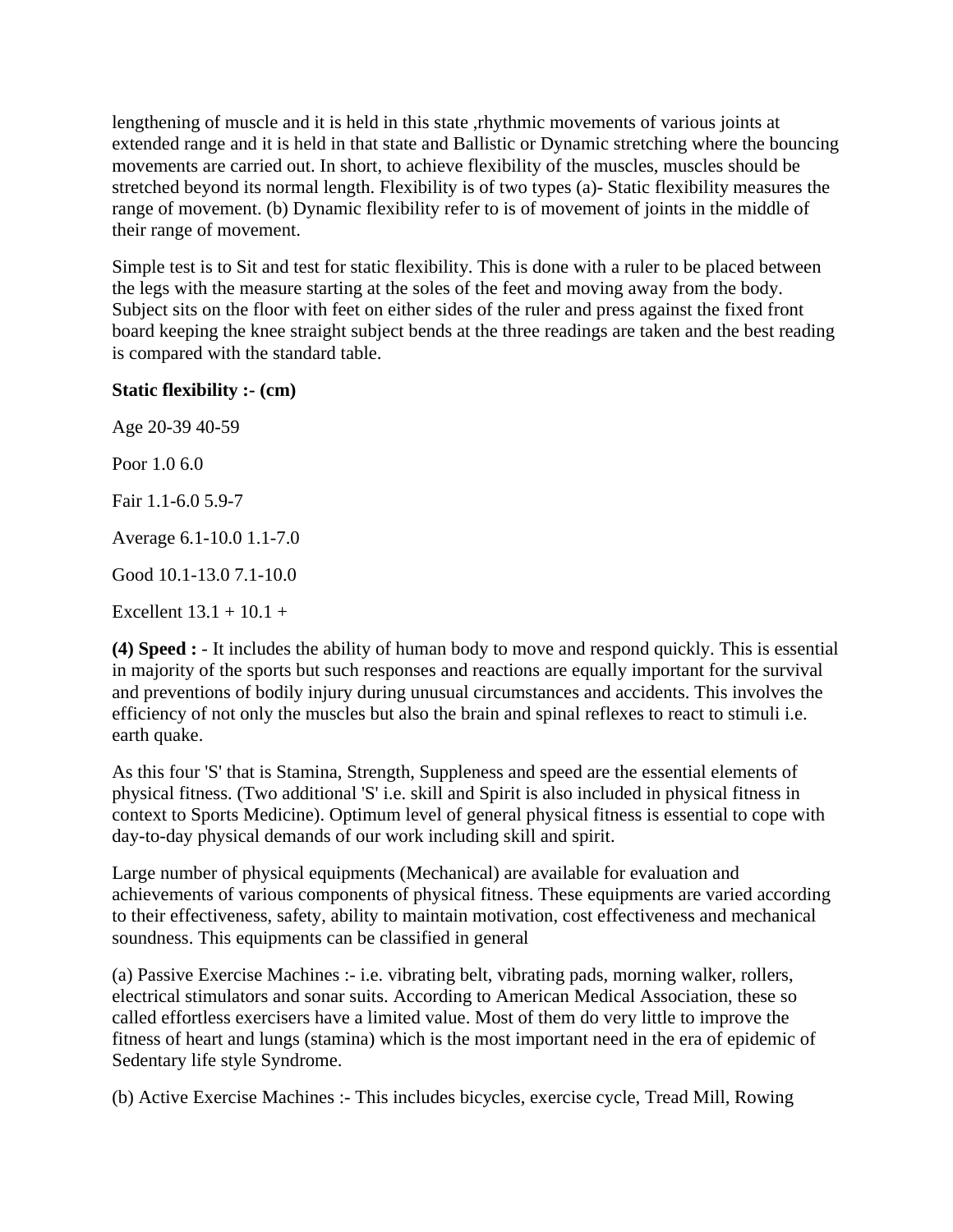Machines, skipping rock, weights, etc. They play significant role in development of physical fitness if they are used properly on regular basis.

The good examples of aerobic exercise for Cardio - Vascular fitness / stamina are those exercise which involve 50 % of more of the body muscle i.e. Swimming, skiing ,Jogging brisk walking, Cycling ,canoeing...

### **Assessment of Exercises:-**

In general there are two types of exercise (A) Aerobic and

(B) Anaerobic : To assess any of the physical activity, exercise or exerciser machines for physical fitness the important parameters are

(1) Blood - Lactic acid level (Lactate)

(2) Pulse rate

(3) Vmax O2 i.e. oxygen consumption per minute or MET (One metabolic equivalents).

(1) The rising level of lactic acid in blood suggests that the exercise is becoming anaerobic and cannot be continued for a long time at that speed.

(2) & (3) The Oxygen intake can be indirectly assessed by pulse rate and comparing in standard tables available well prepared for males and females of various age group.

Resting MET = One MET = 3.5 ml O2 /kg/minute  $\omega$  in healthy adult 200 ml per minute. To achieve the cardiovascular fitness/stamina, the exercise must be carried out 3-5 times a week (frequency). The intensity of the exercise should be to achieve 60-80% of maximum heart rate. The time duration should be 20-60 per each session. N.B. The maximum heart rate (MHR) can be calculated by karvonen formula i.e. MHR = 220 - age. If the age is 42 then MHR = 220-42 = 178 Heart Rate reserve (HRR) = maximum heart rate - resting heart rate.

I.e.  $178-85 = 93$  (Heart rate reserve)

HRR  $x \, 0.60 = 141$  i.e. (Target Heart Rate) for 60%

93 x  $0.70 = 150$  (Target Heart Rate) for 70%

Before prescribing and evaluating exercise following factors should be considered. :

(1) Age

(2) Sex

(3) Health Status

- (4) Previous physical fitness level
- (5) Motivation and
- (6) Life Style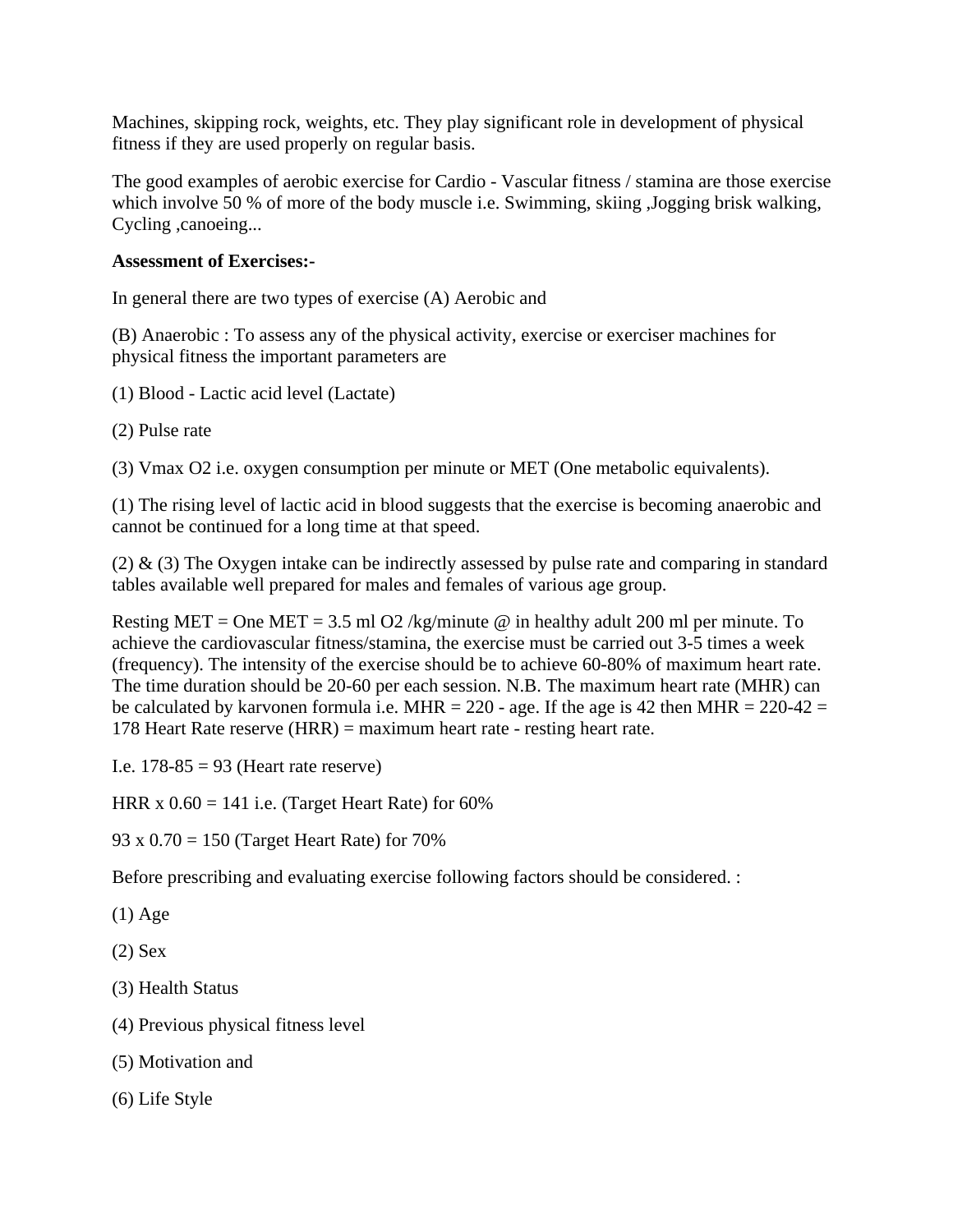(7) Psychological factors.

Typical aerobic exercise should be divided into 3 stages.

- (1) Warming up.
- (2) Conditioning
- (3) Cooling down.

As mentioned previously the exercise can be hazardous or potentially dangerous for a person with Cardio -Respiratory disorders, Senior Citizen, patient suffering from backache , disorder of neck and vertebral column, pregnant woman, etc.

Even in healthy persons continuous regular exercise might be giving extra stresses to muscles and joints. Such subclinical injury may progress to dangerous form of chronic over used Syndrome. If such injuries if considered early it can be prevented and if early diagnosed and treated accordingly.

Certain environmental conditions should also considered i.e. heat, cold, climate, attitude, water, electrolyte balance, etc.

Before prescribing and initiating endurance (to build stamina) type of exercise for achieving stamina and physical fitness , the Sub-maximal aerobic test should be performed by using

Tread - Mill Stress test or

Exercise Bicycle

Ergometer

Rowing machine.

When the person is performing physical activity by such equipments heart rate, Oxygen (VO2) max.) uptake, plasma Lactic acid etc are measured and physiological level can be assessed by monitoring-

Heart rate response

Blood pressure response

Blood lactate level

VO2 Max - Measured directly by Benedict-Rosh-Apparatus or indirectly by measuring pulse rate and correctly with standard tables.

Out of these the Heart rate response is simple, easy and reliable tests.

Though the standard Tread Mill Test is the best for the prediction of physical fitness, other simple tests are

(a) Standard Exercise test with steps test. Person is to perform stepping exercise and then count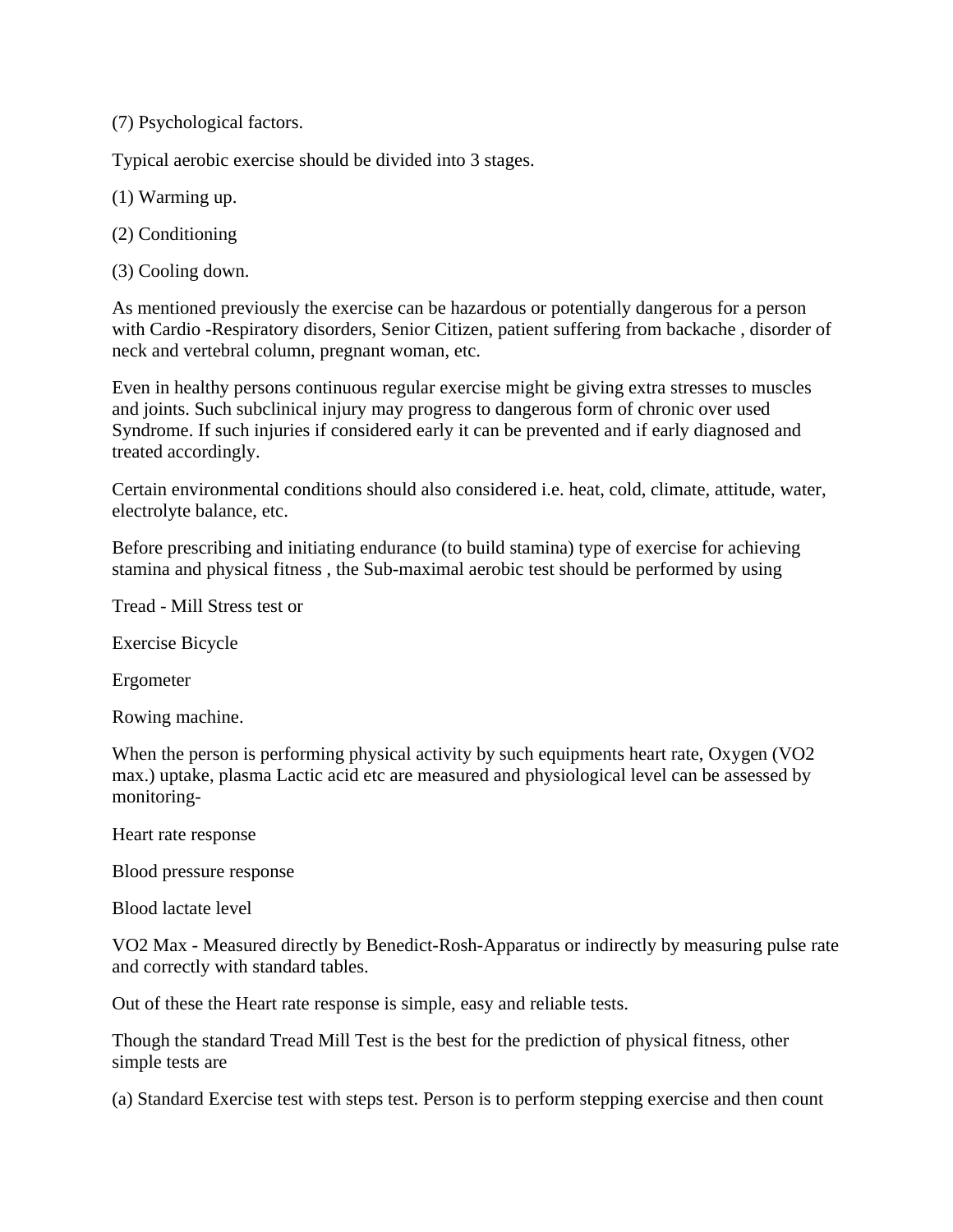the pulse rate immediately after the cessation of exercise till the basal pulse rate is achieved. Normally it takes 3 minutes to achieve normal heart rate.

(b) Hopping Exercise : Method is similar to stepping exercise. The observations can be plotted in graphic form where the graph is plotted against pulse rate against time in seconds. In Healthy and fit person , the basal pulse rate is achieved within three minutes.

(c) Haward Step test and physical fitness : The person is step on and off a bench of 46 cms step - 30 times per minute for 5 minutes and count the recovery pulse rate between 1-1.5 minute (P1), 2-2.5 minute (P2) and 3-3.5 minute (P3). Add the 3 recovery pulse rate count (P1+P2+P3) and calculate fitness index by formula.

Fitness Index = Duration of exercise in sec.  $X 100/2x(P1+P2+P3)$ 

If the fitness index is less than 50, it is of a poor category, 50-80 is of average category and more than 80 is good category.

(d) Queen's College step test : Here, test is developed by prof. William Necardle. This test is based on heart rate following exercise and not on recovery heart rate. Here the 41 cm step is used and a person is stepping 22 cycle/ minute for 3 minutes. Immediately following 3 minutes of stepping the subject should stop and sit on the step. The pulse rate should be counted and compared with the standard step test scores.

### **Exercise pulse**

## **Rating Men Women Boy Girls**

Very good <110 <116 <120 <124 Good 100-124 110-130 120-130 124-134 OK 125-140 131-146 131-150 135-154 Poor 141-155 147-160 151-160 155-164

Very Poor >155 >160 >160 >165

The word physical fitness is used in many contexts in medical science. It is relevant when a student wants to undergo professional courses like medical and engineering. Physical fitness is also considered before undergoing various sports activity including swimming, mountaineering, etc. It is most frequently used to achieve positive health.

The word physical fitness is most relevant before entry in particular job and employment. In this context, physical fitness of a person affect the safely of work place and working people at job placement and the clients. It is very highly specifically relevant to certain complicated job i.e.

- Driver of Car, Bus, Railway
- Aviation Aeroplane, Helicopter, etc. Pilots
- Seafarer and Divers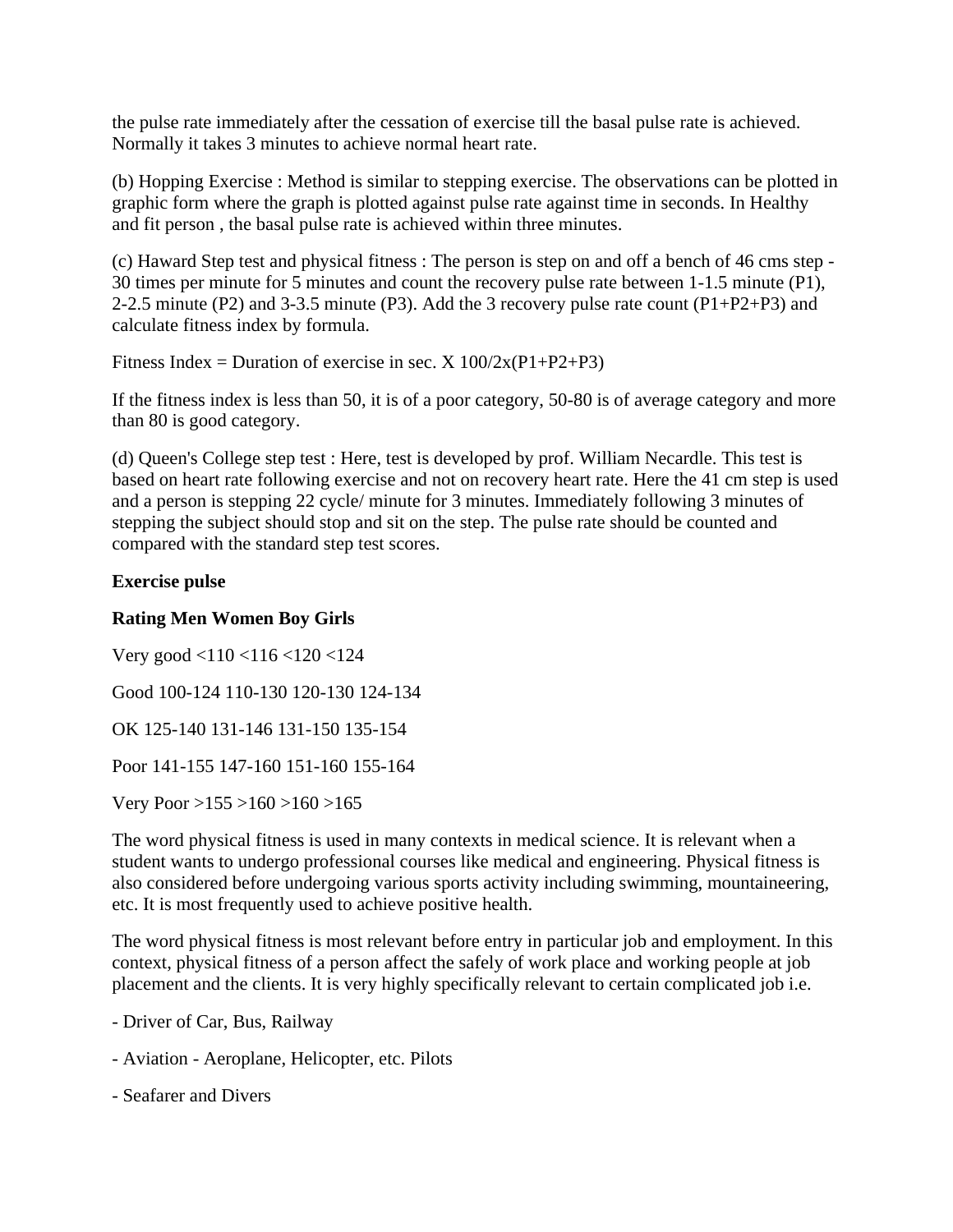- Off shore workers

- Placement in high attitude and mountaineering.

In such situation, the physical fitness of the employee influences the risk of large number of the community.

In such situation, primary medical assessment is carried out to know that a person is fit to carry at the task without the risk of his own or others. If the primary assessment result warrant, the further secondary assessment is to be carried out. Certain area to consider here are :

- Person condition may limit reduce or prevent him from performing the job perfectly.

- The subject's medical condition might be made worse by the job i.e. Excessive physical exertion may deteriorate the cardio respiratory condition i.e. Bronchial Asthma.

In individual situation, disorder of eye, ears, medical conditions like epilepsy, episodes of unconsciousness, chronic infections are also to be considered in job placement. In this context, assessing a person's fitness, one must consider the following factors.

- Level of skill physical and mental capacity, sensory acting, etc. needed for effective performance of the work.

- Any possible adverse effect of the work itself for the work environment, on person's health.

- Possible health and safety implications of patient's medical condition when undertaking the work in question, for himself, fellow workers, and or the community.

For certain jobs including medical profession, there may be emergency component in addition to the routine job structure and higher standards of fitness is necessary on such emergency accession

### **BLOOD CULTURE IN NEONATAL SEPTICEMIA**

### **Dr. J. S. DEOKULE (PROF. & HEAD)**

### **MICROBIOLOGY** SMT. NHL. MUN. MEDICAL COLLEGE AHMEDABAD-380006.

Neonatal septicemia is the major cause of mortality and morbidity in nicu. It is a challenge to paediatrician to treat this septicemia and also to microbiologist for identification of the microorganism.

The present study was undertaken to know the microorganism that causes neonatal septicemia and their antimicrobial susceptibility pattern.

#### **Materials and methods**

A total number of 900 blood samples were collected from nicu in jan. 2001 to may 2002 from v.s. General hospital, ahmedabad.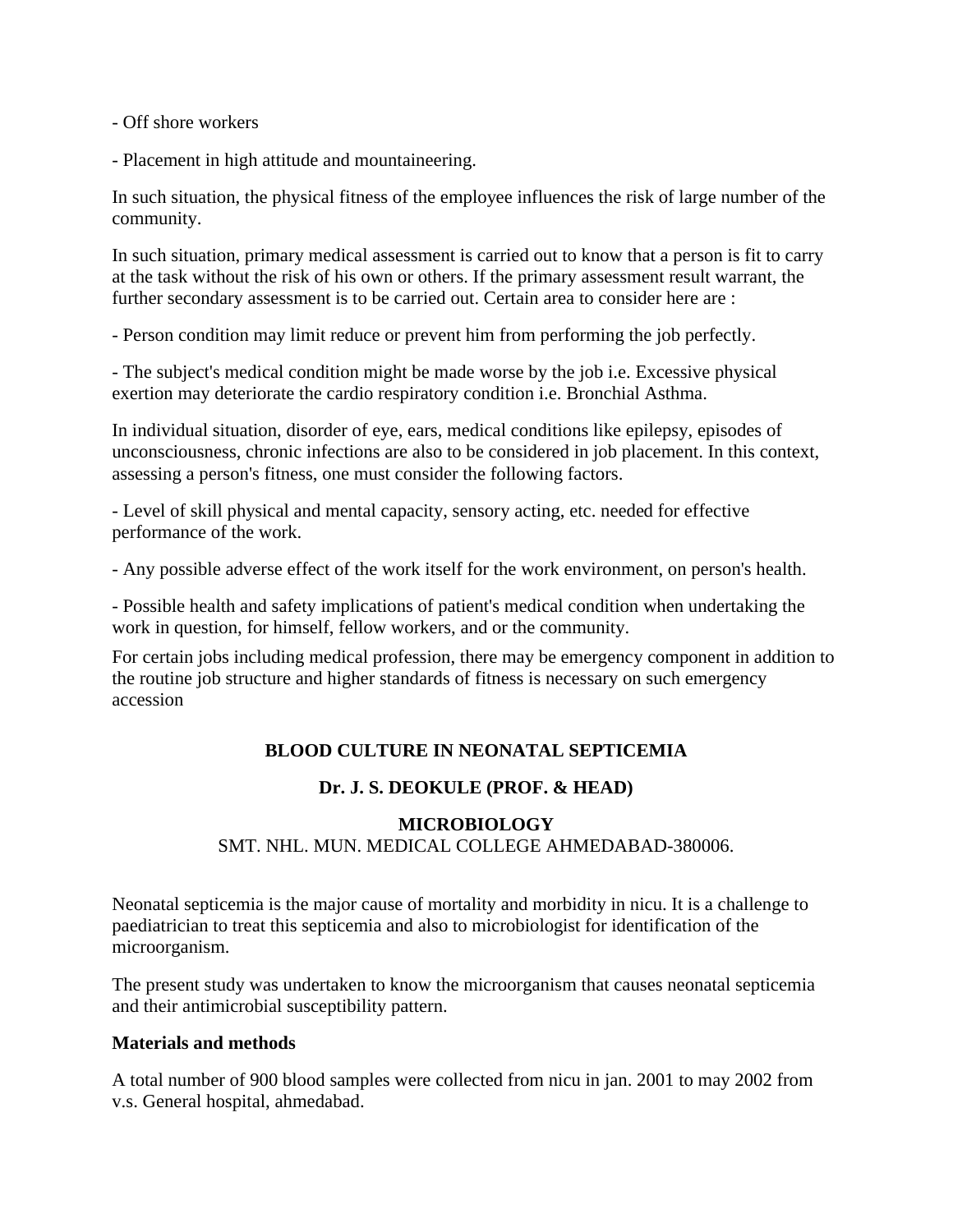The babies having septicemia showed any of the following symptoms : Intrauterine growth retardation, premature rupture of membranae, low birth weight and fever.

2ml of blood were collected in glucose broth under aseptic precaution and subcultured after 48 hours of incubation on nutrient agar, macconkey agar, and blood agar. Any growth was identified by colonial characteristics and standard biochemical test. Antimicrobial test was performed by kirbybauer disk diffusion method on mueller hinton agar as per nccls recommendation.

### **Results :**

Out of 900 case studies growth was obtained in 443 (49.22%) blood samples.

In 443 blood samples 361 (81.5%) samples showed growth of bacteria, while 82 (18.5%) cases showed growth of fungus candida.

# **TABLE : 1 ISOLATION OF MICROORGANISM**

ORGANISM NO. OF GROWTH %

STAPHYLOCOCCUS SP. 212 47.85

K. PNEUMONIAE 100 22.57

CANDIDA 82 18.51

E. COLI 27 6.09

PS. AERUGINOSA 22 4.90

Among gram negative bacilli 149 (33.63%) cases, klebsiella (22.57%) is the commonest organism to be isolated followed by e. Coli (6.09%) and pseudomonas (4.96%)

### **SENSITIVITY PATTERN OF GRAM POSITIVE ORGANISM :**

ANTIBIOTICS COAGULASE COAGULASE

NEGATIVE POSITIVE

STAPHYLICOCCUS STAPHYLICOCCUS

AMPICILLIN/SULBACTUM 86.33% 89.0%

CO TRIMOXAZOLE 15.8% 15.2%

CEPHELEXIN 56.8% 45.2%

TETRACYCLINE 56.1% 64.3%

CEFOTAXIME 58.27% 53.4%

CIPROFLOXACIN 72.6% 76.7%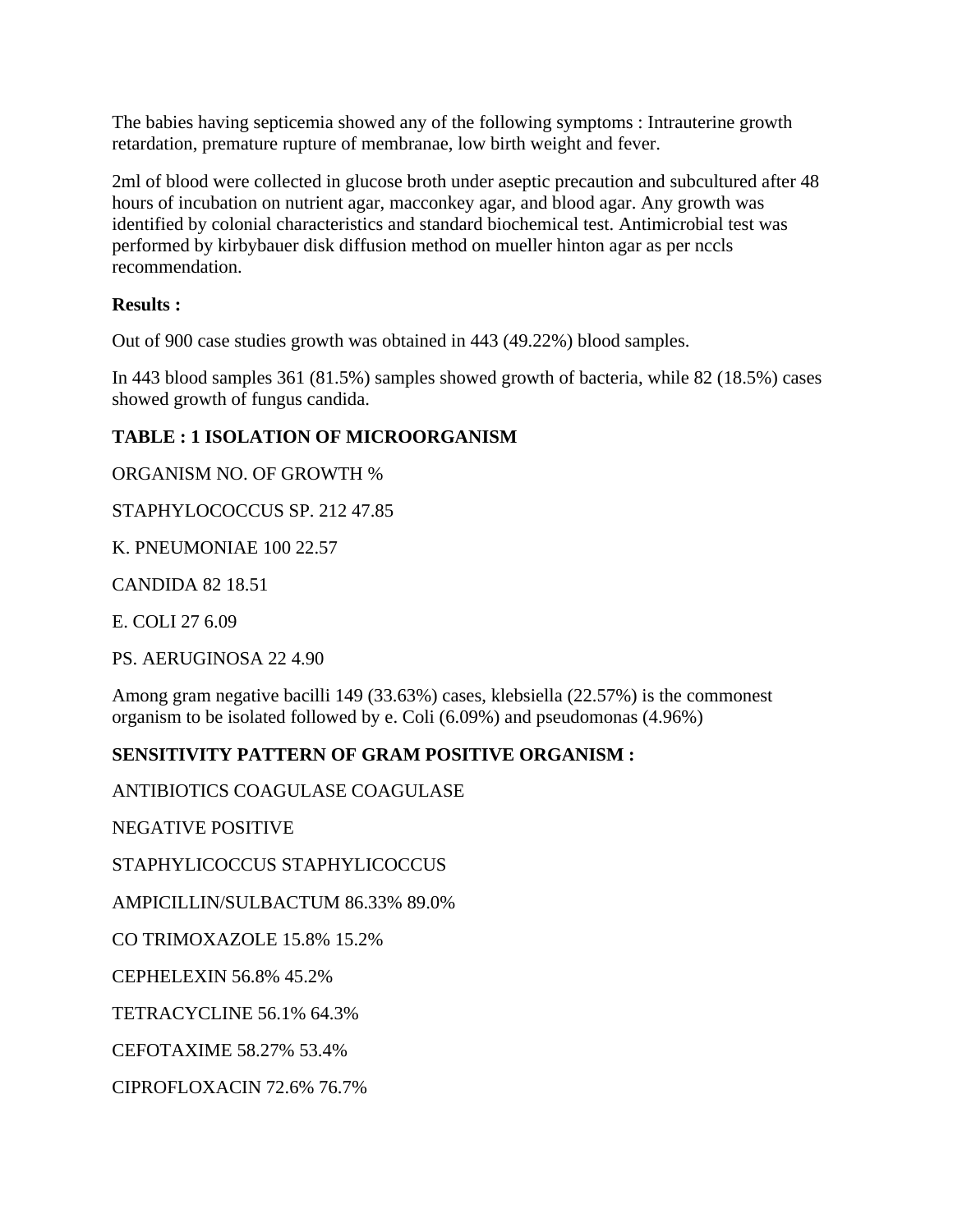PEFLOXACIN 58.2% 47.9%

OFLOXACIN 51.8% 39.7%

ROXITHROMYCIN 51.1% 45.2%

LINCOMYCIN 75.5% 65.7%

GENTAMICIN 75.5% 71.2%

Among gram positive organism staphylococcus species isolated from 212 (47.85%) cases, in which cons (31.3%) was the commonest organism and coagulase positive staphylococcus (16.47%) was next organism to be isolated.

### **SENSITIVITY PATTERN OF GRAM NEGATIVE BACILLI :**

ANTIBIOTICS K. E. P.

pneumoniae coli aeruginosa

#### AMPICILLIN/

SULBACTUM 70% 48.14% 40.9% CO TRIMOXAZOLE 17% 11.11% 45.45% CEFOTAXIME 20% 14.81% 40.9% TETRACYCLINE 13% 22.22% 59% PIPERACILLIN 06% 11.11% 63.6% CHORAMPHENICOL 23% 44.44% 45.4% CIPROFLOXACIN 68% 26.62% 81.8% CEFTIZOXIME 04% 14.81% 27.2% OFLOXACIN 75% 37% 86.3% GENTAMICIN 15% 26.62% 68.2 AMIKACIN 24% 66.66% 77.2% PEFLOXACIN 79% 33.33% 81.8%

All the staphylococci were susceptible to ampicillin/sulbactum, ciprofloxacin and gentamicin ranging from 90% to 72%.

The commonest gram negative bacilli, klebsiella showed maximum susceptibility to pefloxacin (79%), ofloxacin (75%), and ampicillin/sulbactum (70%)

E.coli was susceptible to amikacin (66%) and pseudomonas showed susceptibility to ofloxacin (86.36%), pefloxacin & ciprofloxacin (81%) and amikacin (77%).

#### **Discussion :**

In our study we found multidrug resistant organisms. The commonest organism was staphylococcus followed by klebsiella and fungus-candida. So if patient with septicemia doesn't respond to antibiotic therapy within 24 hours then paediatrician must think about the fungal septicemia.

The high frequency of resistance to antibiotics can be due to inappropriate use of first line drugs. This can be avoided by using drugs to which the organisms are susceptible.

#### **Conclusion :**

**In our study we found the commonest organism in descending order of frequency :** 

**Staphylococcus sp. (47.85%)**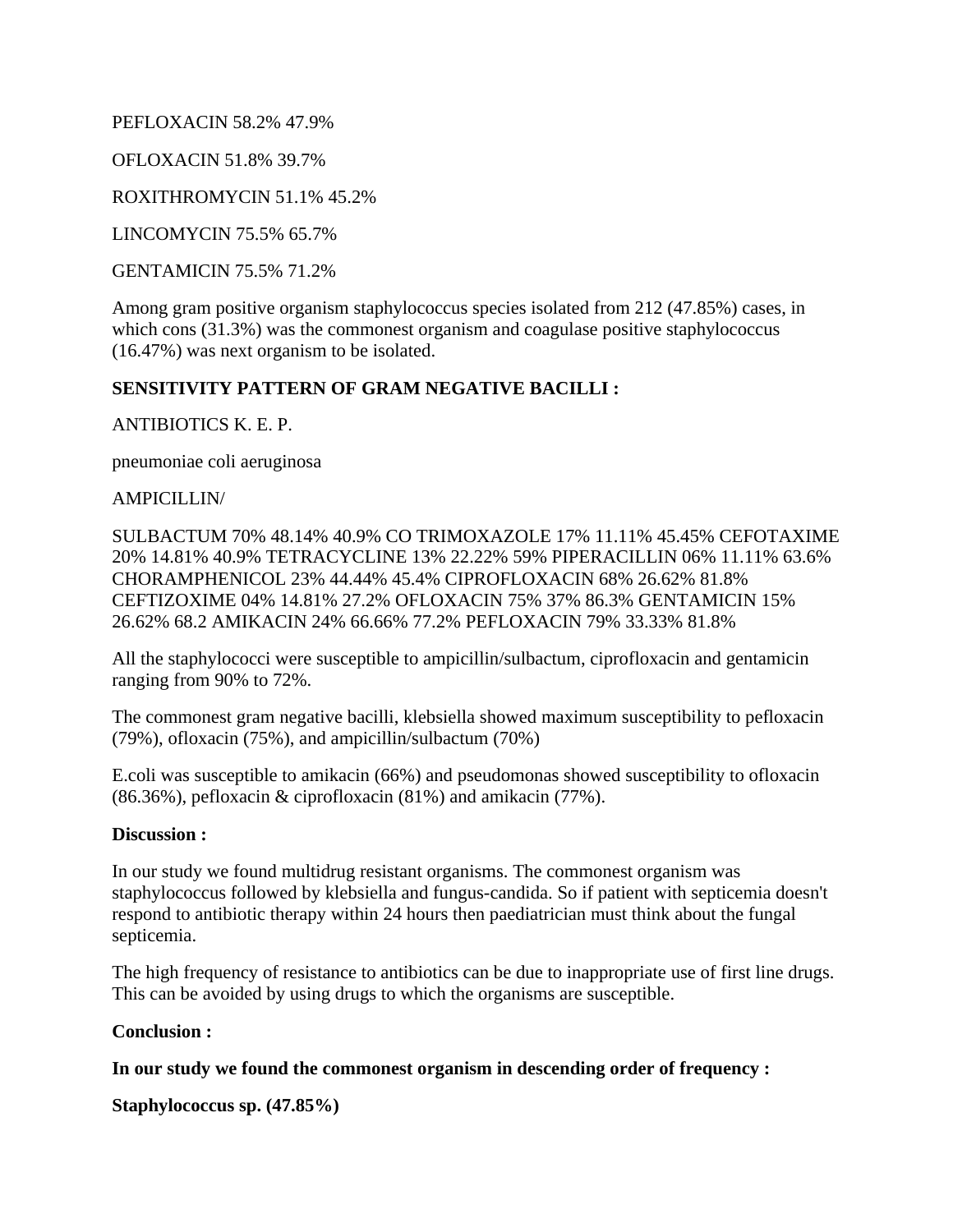**Klebsiella sp. (22.57%)** 

**Candida sp. (18.51%)** 

**E.coli (6.09%)** 

#### **Pseudomonas aeruginosa (4.96%)**

Most of the organism were multidrug resistance. So, whenever paediatrician suspect septicemia, they must sent blood culture before starting the antibiotics and follow the sensitivity pattern.

### **Fertility Profile of Women in the**

### **Reproductive age group :**

### **A Community based study in one our field practice areas**

**Dr. D.V.Bala,\* Dr. M. M. Jadav,\*\* Dr. K.N. Trivedi\*\*\*** 

\* Associate Professor, Dept. of Community Medicine, \*\* Professor and Head, Dept. of Gynaecology and Obstetrics, \*\*\* Professor and Head, Dept. of community medicine, Smt. NHL Municipal Medical College, Ahmedabad.

#### **Introduction:**

Fertility is one of the most important components of population composition and a thorough understanding of its determinants is essential for its control. Several sociocultural factors contribute to high fertility in our community. This present study would reveal some of these in the present context.

#### **Aims and Objectives:**

- 1. To study the fertility profile of women
- 2. To study the Maternal Health Care seeking behaviour of this population

3. To study Contraceptive Practices in these women and factors determining them

#### **Materials and Methods:**

. Study Area : Gandhigram area - one of the areas of Ahmedabad Municipal Corporation

. Type of study : Cross sectional survey of all women by personal interview in the selected study area who delivered during one year for evaluation of Quality of Antenatal Care received by them and to study their Fertility Profile.

. Study Period : Survey of women who delivered live born babies during one year from 1 st November 2002 to 31 st October 2003 (one year) from November 2003 to January 2004.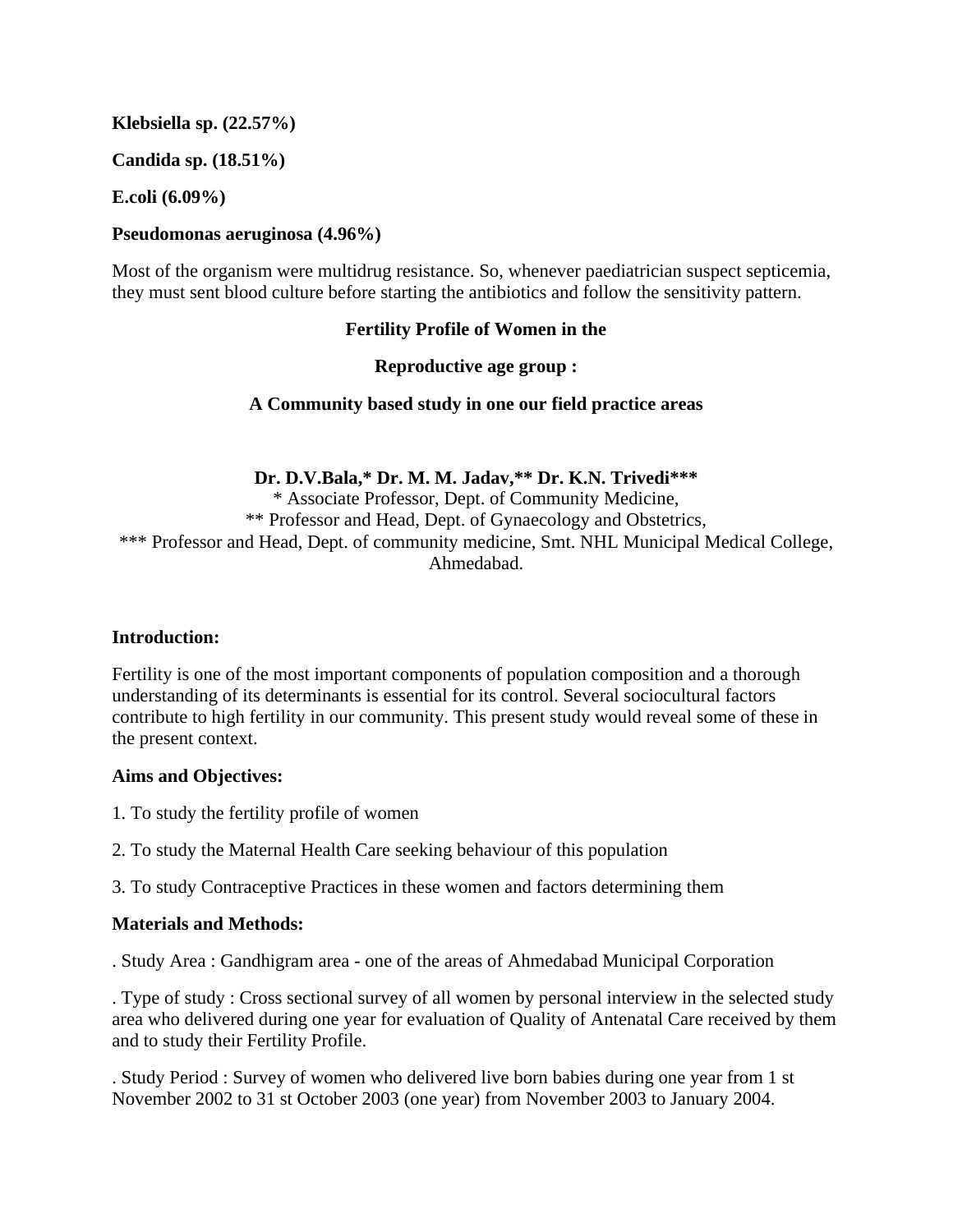. Sampling Method : One unit out of field practice areas of our teaching hospital in Ahmedabad Municipal Corporation area was selected by Simple Random Sampling method.

. Sample size : 1630 eligible couples for contraceptive prevalence in a total population of 8150, out of whom 212 women delivered during one year.

### **Questionnaire :**

A pre-designed and pretested questionnaire was used for personal interview of women for the study of antenatal care seeking behaviour of these women.

### **Results and Discussion:**

### *Table 1: Fertility Profile of Currently Married Women in Reproductive Age group in the study area :*

Total Population in Outreach area 8150 Total Married Women in 15-49 years age group 1630 Total Births in this population in one Year 212 Male babies 114 Female babies 98 Sex Ratio at birth females per 1000 males 860 Crude Birth Rate per 1000 per year 26.01 General Marital Fertility

Rate per 1000 women per yr 130.06 Total Fertility Rate 3.61 Gross Reproduction rate 1.68 Current Prevalence of Contraception: (n=1630) Overall Prevalence of Contraception 1288 (79.02%) Condom 632 (38.77%) Intra Uterine Device 224 (13.74%) Oral Pills 332 (20.37%) Tubectomy/Vasectomy 100 (06.13%) No Method 342(20.98%) Antenatal Care seeking behaviour (n=201) Complete Antenatal Care taken 65 (32.3%) No Antenatal Visits 92 (45.77%) One visit 60 (29.85%) Two visits 38 (18.90%) Three visits 6 (2.99%) > Three visits 5 (2.49%) Inj. Tetanus Toxoid taken 2 doses or

one booster 178 (89%) Tablets Iron Folic acid (min.100 tabs) taken 149 (74%) Blood Pressure measured 90 (45%) Urine Examination done 70 (35%) Haemoglobin estimation done 91 (45%)

There were 1630 currently married women in the reproductive age group (15-49 years) in this sample population in the study area. During one-year period (from 1 st November 2002 to 31 st October 2003), 212 women delivered of whom 201 women could be interviewed in person. Only 65 (32.3%) women in this population received complete antenatal care. During the prenatal period, 178 (89%) of these women received immunization against Tetanus and 149 (74%) women had taken Iron Folic acid tablets (minimum 100 tablets). While urine examination was done in 35% of the women, Hemoglobin estimation and Blood Pressure measurements were done in 45% each of the subjects.

The General Fertility rate (GFR) in the studied urban population was 130.06 per 1000 women, Crude birth rate (CBR) was 26 per 1000 per year and Total Fertility Rate (TFR) was s 3.61. The Gross Reproduction Rate (GRR) was 1.68. All the indicators of fertility in the study area were observed to be higher than the National Health Policy Goals indicating the need for strengthening of quality of care. Bhavna reported in a similar study in slums of Ahmedabad city in 2003, General Fertility rate of 111.7 per 1000 women, CBR of 32.86 per 1000 per year, and TFR of 3.4 and GRR of 1.66.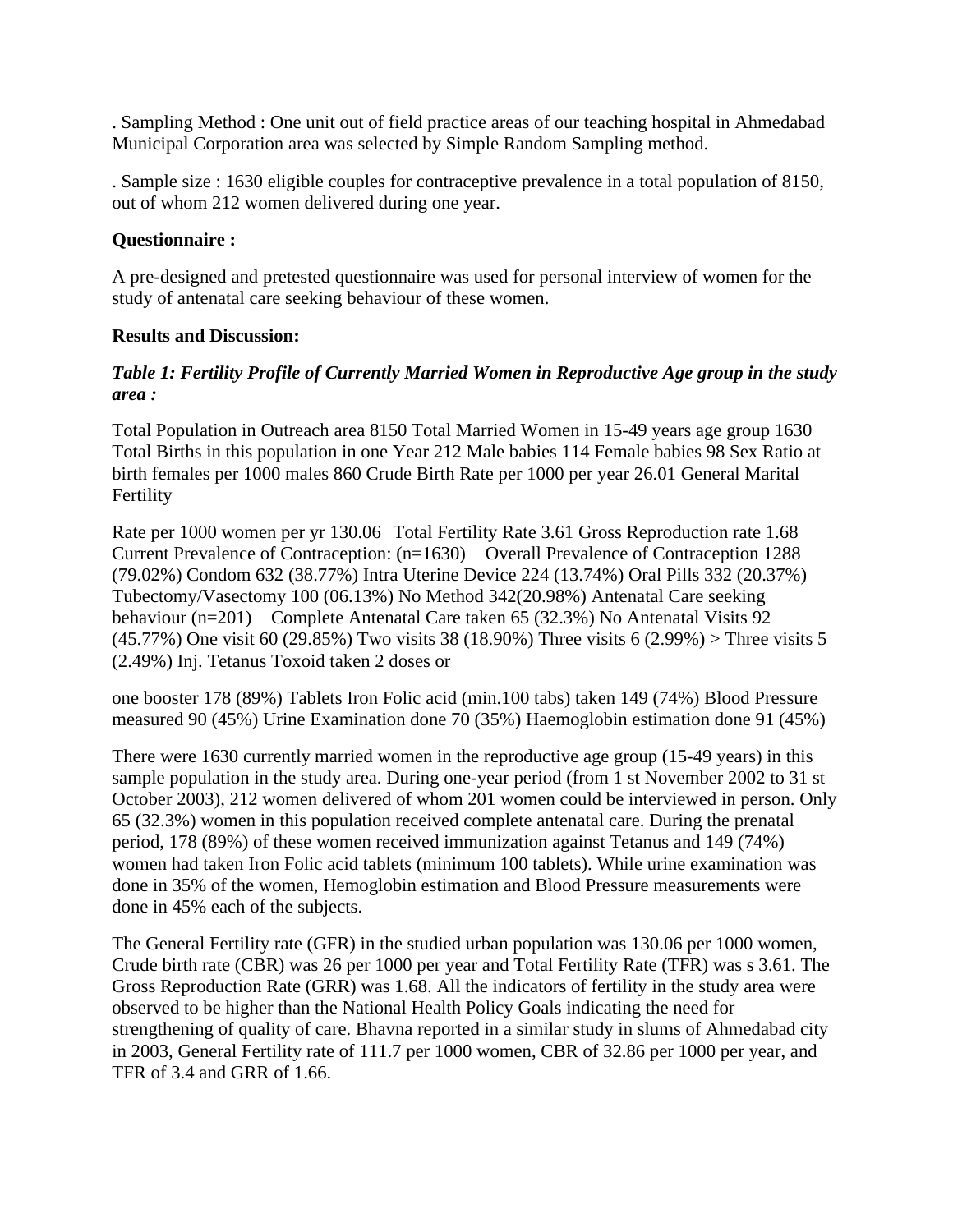Interestingly, in spite of high TFR in the study area, Contraceptive Prevalence Rates (CPR) was high (overall 79%) as compared to 53.6% Bhavna's study. It was heartening to observe that the temporary methods of contraception were more prevalent than terminal methods but when viewed in context of total fertility, contraception was adopted only after achieving the desired family size. On the other hand, it was noted that despite the availability of services to them at their door step in the outreach activities of the teaching hospital and proximity to the same, less than one third of these women only received complete antenatal care and still 10% women delivered at home.

### **Conclusions :**

The sex ratio at birth in the study population was 860 females per 1000 males which is less than 886 per 1000 in Ahmedabad Municipal Corporation area. This gender bias clearly widespread is a matter of concern. This study indicates the need to lay more emphasis on the adoption of contraception for spacing between pregnancies rather than adopting a method after completing the desired family size (particularly desired male children). Inspite of overall good awareness in these urban women, there is also a need to tap on their fertility behaviour, which is related to preference for the male child. This demonstrates that awareness and prosperity do not automatically translate into gender equity.

Authors acknowledge the help rendered by the Intern doctors Dr. Ruchika Nagori,

Dr. Kirti Sharma, Dr. Swati Bhatia, Dr. Meherasma and Dr. Vibha Luthra in the survey work and compilation of data.

#### **Acknowledgment :**

References :

1. Govt. of India (1975),ICDS Scheme, Dept. of Social Welfare, Ministry of Education & Social Welfare, New Delhi

2. G.O.I (1999), Ninth Five Year Plan (1997-2000) Vol.1, Development goals strategy and policies, Planning Commission, New Delhi

3. Bhavna Kumpavat (2003): A study on Fertility profile of married women of reproductive age group in slum areas of Ahmedabad city: Dissertation submitted to Gujarat University for partial fulfillment of M.D. degree in Community Medicine

4. Socioeconomic Review Gujarat state : (2002-2003), Directorate of Economics and Statistics, Govt. of Gujarat Feb.2003 Budget Publication No.32

### **ADIOLOGICAL STUDY OF EPIPHYSEAL FUSION PROCESS AT ELBOW IN 12 - 17 YEARS AGE GROUP IN PEOPLE OF GUJARAT STATE** .

### **Dr.D.S.Patel [Asst. Prof. BJMC], Dr.Pratik R.Patel [Professor and head Smt NHL MUN. MEDICAL COLLEGE AHMEDABAD-380006.]**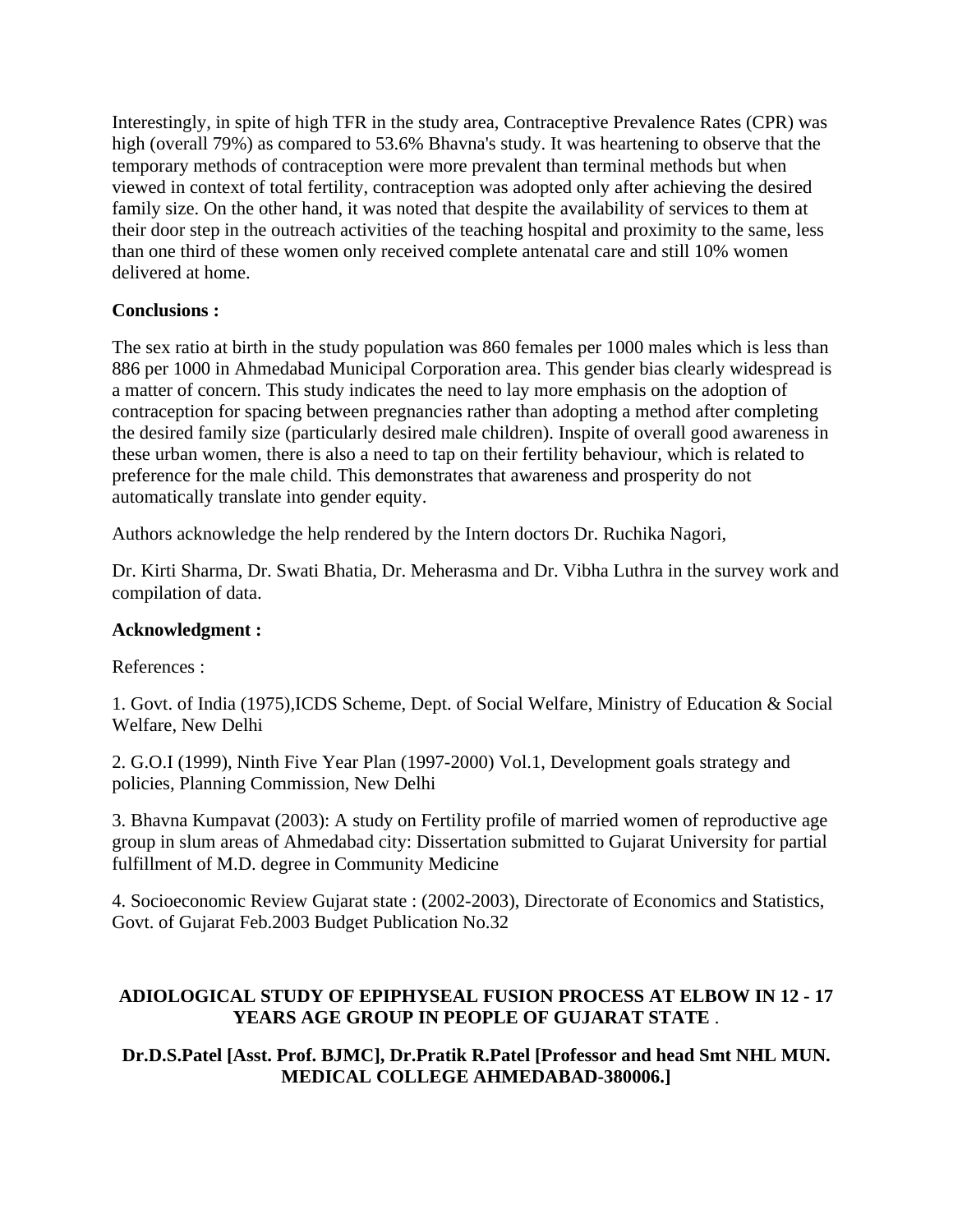#### **Abstract :**

Assessment of age by radiological study of fusion in the bones of elbow was conducted in 200 subjects from Ahmedabad, native of Gujarat since birth. An extensive work has been carried out to determine the age from appearance and fusion of ossification centers or epiphyseal union of different bones and development of teeth. Union of different ossification centers occurs at different age group in different areas of country and world. So it was necessary to know the age group when union occurs of epiphysis of various bones in state of Gujarat.

### **Material And Method**

The present study was conducted on 200 students from schools of Ahmedabad city. Subjects selected were from either sex and from age group 12 to 17 years. Date of birth was confirmed from birth certificates and selected subjects were native of Gujarat since birth and from the family settled in Gujarat for last three generations. As control sample few subjects were selected below 12 years and above 17 years.

76 boys and 124 girls were x-rayed for the present study. X-rays of elbow joints were taken of subjects. Anteroposterior and lateral views were taken of right elbow.

Union of epiphysis was graded as follow.

Stage I - non union

Stage II -¼ union

Stage III- ½ union

Stage IV- ¾ union

StageV - complete union[ epiphyseal scar was considered as fusion]

#### **Results :**

Table no 1 shows age of complete union of different bones at elbow joint in both sex in present study. It is found that fusion is earlier by 1 year in female than in male.

#### **Conclusion :**

1. Among various bones of elbow joint union occurs at different age group and sequence of fusion is as follow.

1 st Trochlea to Capitulum and lateral epicondyle to Capitulum.

2 nd Olecranon to shaft of Ulna. head to shaft of Radius.

3 rd Medial epicondyle to shaft of Humerus.

2. It is observed the union occurs 1 year earlier in female sex than in male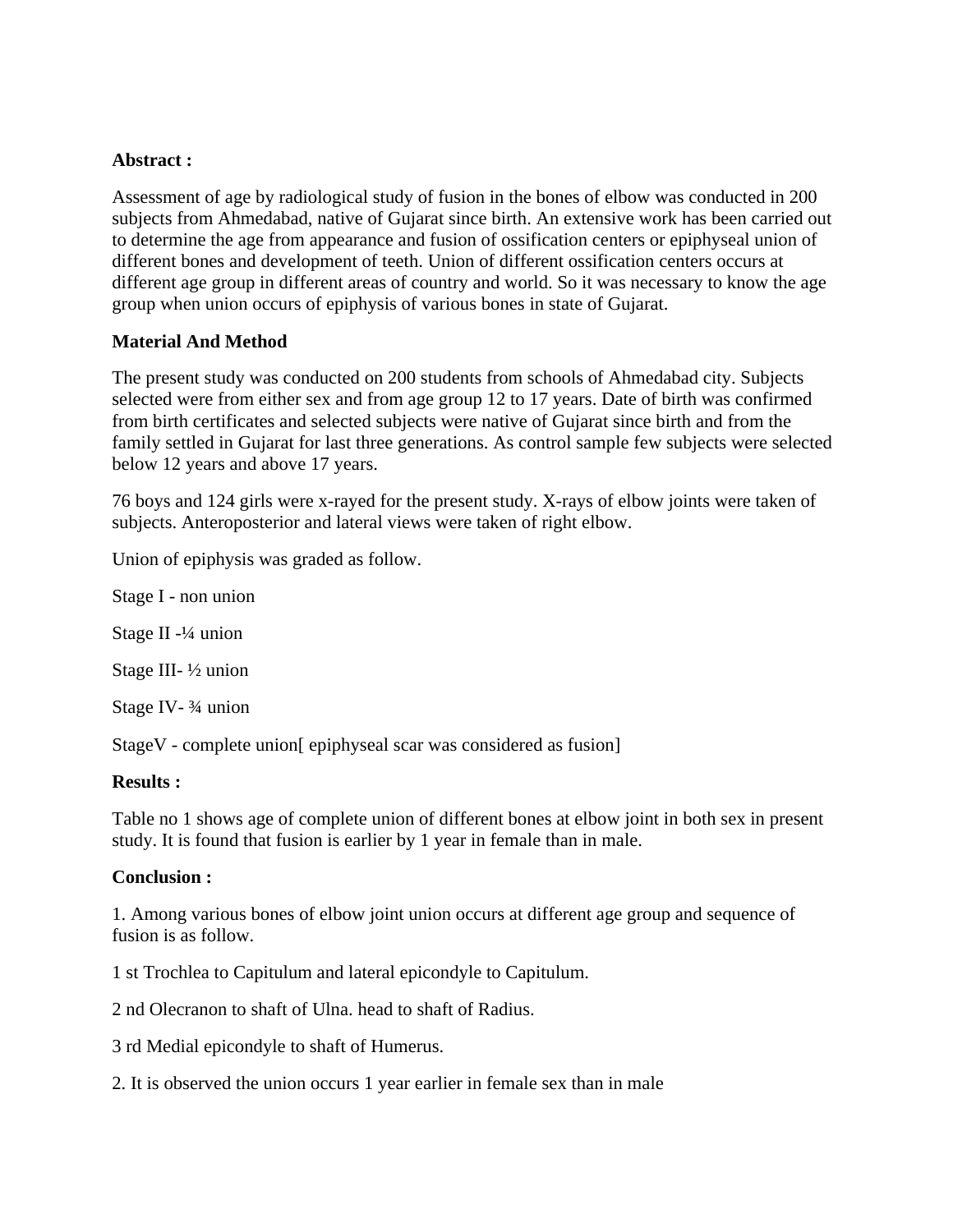sex.

- 3. Fusion of Olecranon to Ulna takes place from proximal to distal part.
- 4. Union of conjoint epiphysis to shaft of Humerus takes place from medial to lateral aspects.
- 5. Union of head of Radius to shaft takes place from lateral to medial.
- 6: No significant relation is found between progress or fusion of epiphysis

with either weight or height of case under study.

#### **Bibliography :**

1. The human skeleton in FM-Wilton Krogman 2 nd edition

2. Modi's Med. Jur. And toxicology -B V Subramanayam 22 nd edition

#### **EXPERIENCE OF DENGUE FEVER IN ADMITTED PEDIATRIC PATIENT**

#### **Dr. B.M. SHAH** (M.D., D.PED.) PROF & HEAD OF PEDIATRIC DEPARTMENT

#### **Dr. VIPUL B. MARKANA** 3 RD YEAR RESIDENT IN PEDIATRIC

Smt. N.H.L. MUN. MEDICAL COLLEGE, AHMEDABAD-6

#### **INTRODUCTION :**

Dengue fever is an acute viral illness cause by dengue virus (Den-1,2,3  $\&$  4). In the past 15 years we have witnessed the dramatic increase in the global incidence of the Dengue & its severe manifestation such as Dengue Haemorrhagic fever (DHF) and Dengue shock syndrome (DSS). More than 2.5 billion people are at risk infection over 200 hundred countries worldwide. There are probably tens of million of cases of Dengue each year and atleast 500 thousand cases of DHF with mortality of about 5% in most country. The vast majority of cases nearly 95% are among children of less than 15 year of age.

#### **MANIFESTATION OF DENGUE FEVER :**

All four Dengue virkus (DEN-1,2,3  $\&$  4) infection may be asymptomatic or may lead to undifferentiated fever, Dengue fever (DF), Dengue Haemorrhagic Fever (DHF), and Dengue Shock syndrome (DSS).

#### \* DENGUE FEVER - (DF)

Dengue fever (DF) is an acute febrile illness of 2 to 7 days duration with two and more of the following manifestation.

- . Headache
- . Retro-orbital pain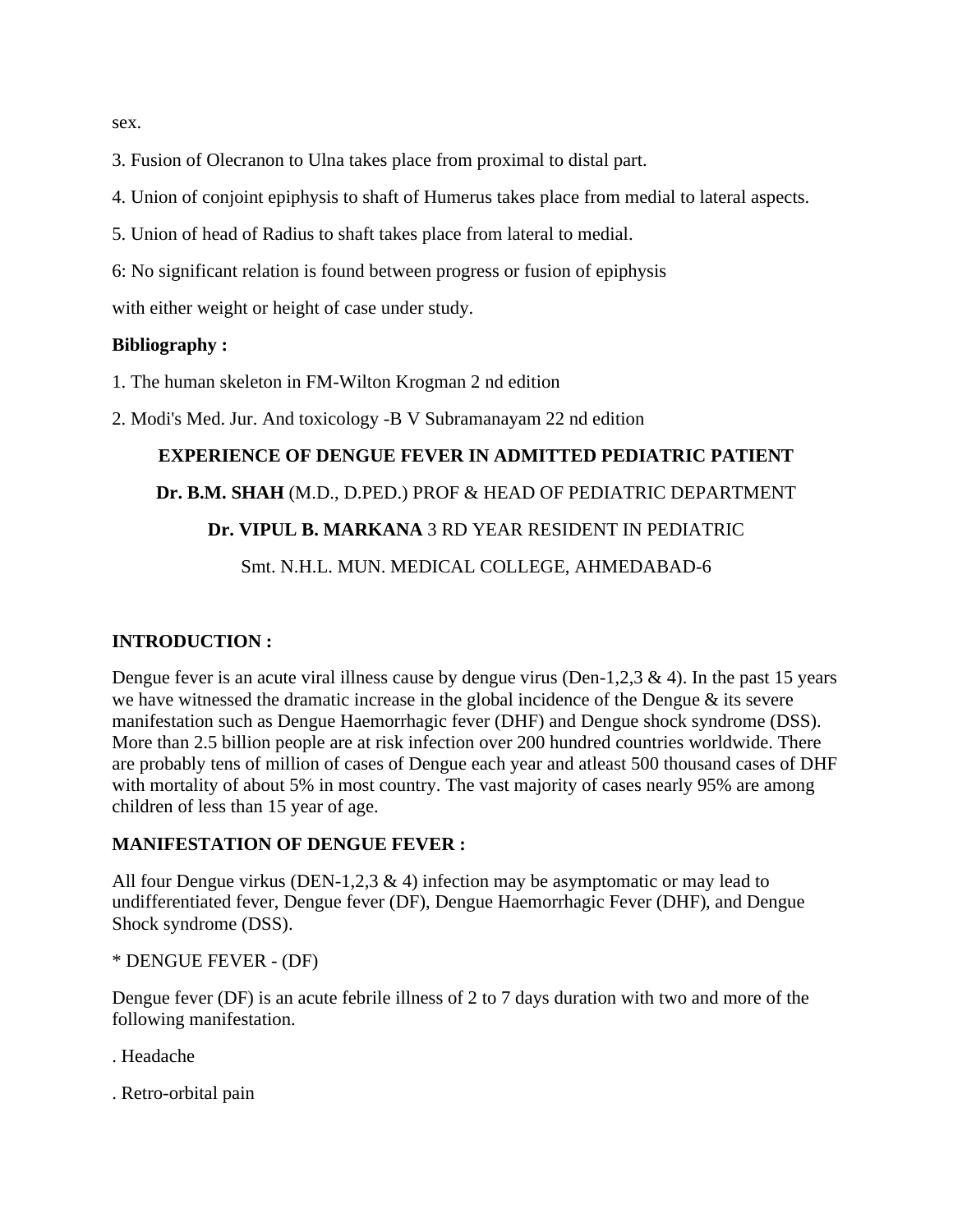. Myalgia, Arthralgia

. Rash

. Haemorrhagic manifestation (Petechia & positive tourniquest-test)

. Leukopenia

# **DENGUE HAEMORRHAGIC FEVER - (DHF) :**

. Dengue Haemorrhagic fever (DHF) is a probable case of Dengue & Haemorrhagic tendency evidenced by one or more of the following.

- . Positive Tourniquet-test
- . Petechia, Echymosis or purpura
- . Bleeding from mucosa, injection sites etc.
- . Haemetemesis of malena
- . Thombocytopenia (Platelet count < 1 Lacs per cmm or less)

. Evidence of the Plasma leakage due to increase capillary permeability manifested by one or more of following :-

- .  $A > 20\%$  rise in hematocrit for age and sex
- .  $A > 20\%$  drop in hematocrit following treatment with fluids.
- . Sign of Plasma leakage (Pleural effusion, ascites, Hyprotinemia)

### **DENGUE SHOCK SYNDROME (DSS) :**

All the above criteria of DHF plus sign of circulatory failure manifested by rapid and weak pulse pressure (< 20 mm Hg.), Hypo tension for age, cold and clammy skin and restlessness.

#### **DISEASE COURSE :**

DF / DHF has an unpredictable course. Most patient have febrile phase lasting for 2 to 7 days, this followed by critically phase of 2 to 3 days, during this phase patient is a febrile and at risk of developing DHF / DSS which may prove fatal.

### **GRADING THE SEVERITY OF INFECTION :**

### **DF/DHF GRADE SYMPTOMS LABORATORY**

DF - Fever with two or Leukopenia,

more of following occasionally

Sign Thrombocytopenia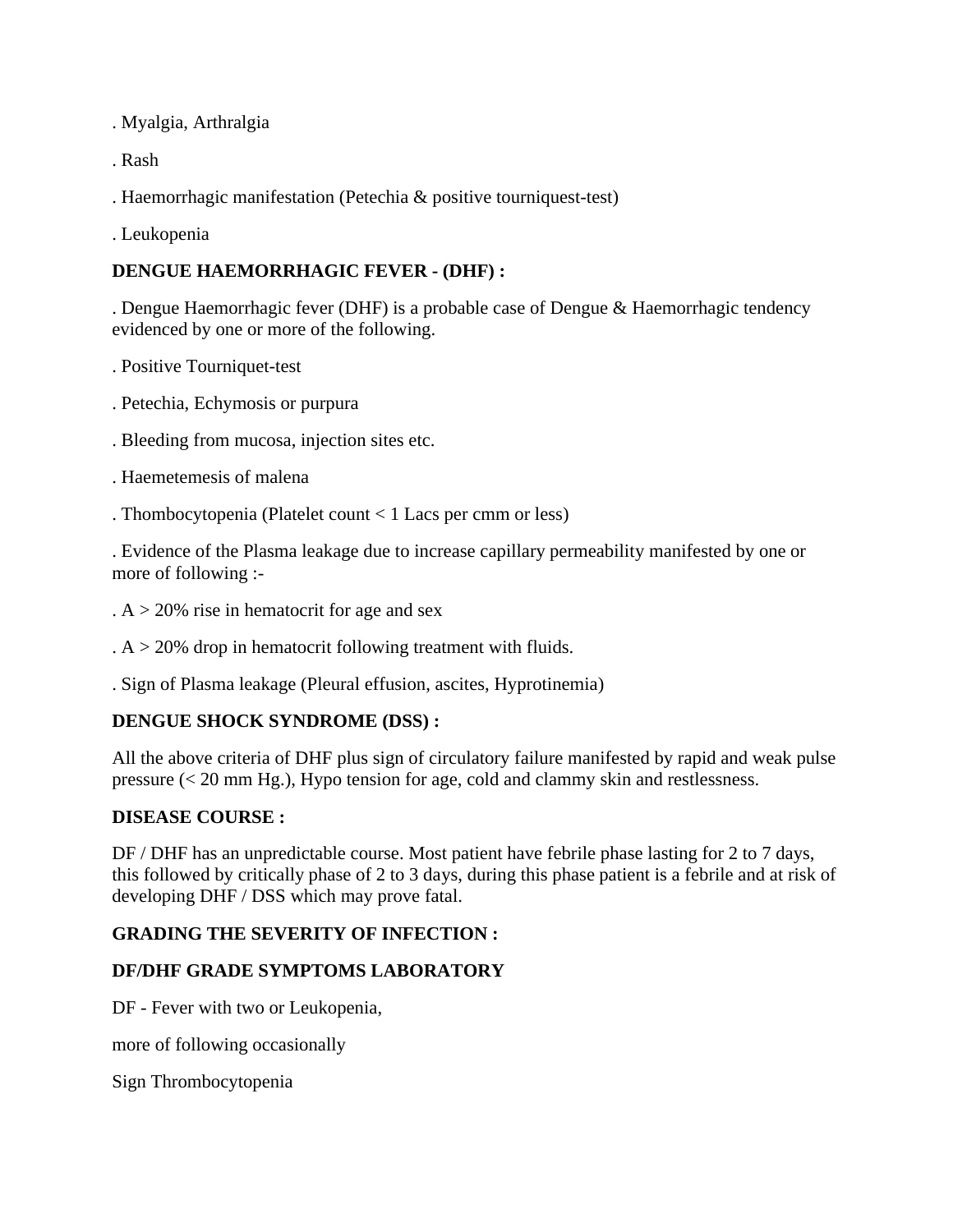Headache, present, No Myalgia, Arthalgia, Retro evidence of Orbital pain plasma leak DHF I Above Sign plus Thrombocytopenia positive tourniquet Hct rise > 20% Test DHF II Above sign plus Thrombocytopenia Spontaneous bleeding Hct rise  $> 20\%$ DHF III Above sign plus Thrombocytopenia circulatory failure Hct rise > 20% DHF IV Profound shock Thrombocytopenia with undetectable Hct rise > 20% Blood pressure and pulse

DHF Grade III & IV also called Dengue Shock Syndrome (DSS)

Epidemics of Dengue occurs periodically. In India first recorded out break of Dengue fever was in 1812. Previous epidemic of DF was in 2001. The last epidemic was in September 2003 to November 2003.

We had admitted 11 cases of Dengue fever during this period (29-9-2003 to 7-11-2003).

Data analysis was done and following facts were noted.  $(N=11)$ 

. According to age group distribution more incidences seen in 1 to 6 years age group. Out of 11 patients 6 (54.5%) patient were from this age group, 3 (27.3%) patient from 6 to 12 years age group and 2 (19%) from 1 month to 12 month age group.

. Out of 11 cases 9 (81.8%) patient are male and 2 (19%) female. So male predominant are there.

. All patient (100%) presented with high-grade fever.

. Petechia or maculopapular rashes were present in 9 (81.8%) cases, the distribution of the rashes were most commonly on hand, palm and sole.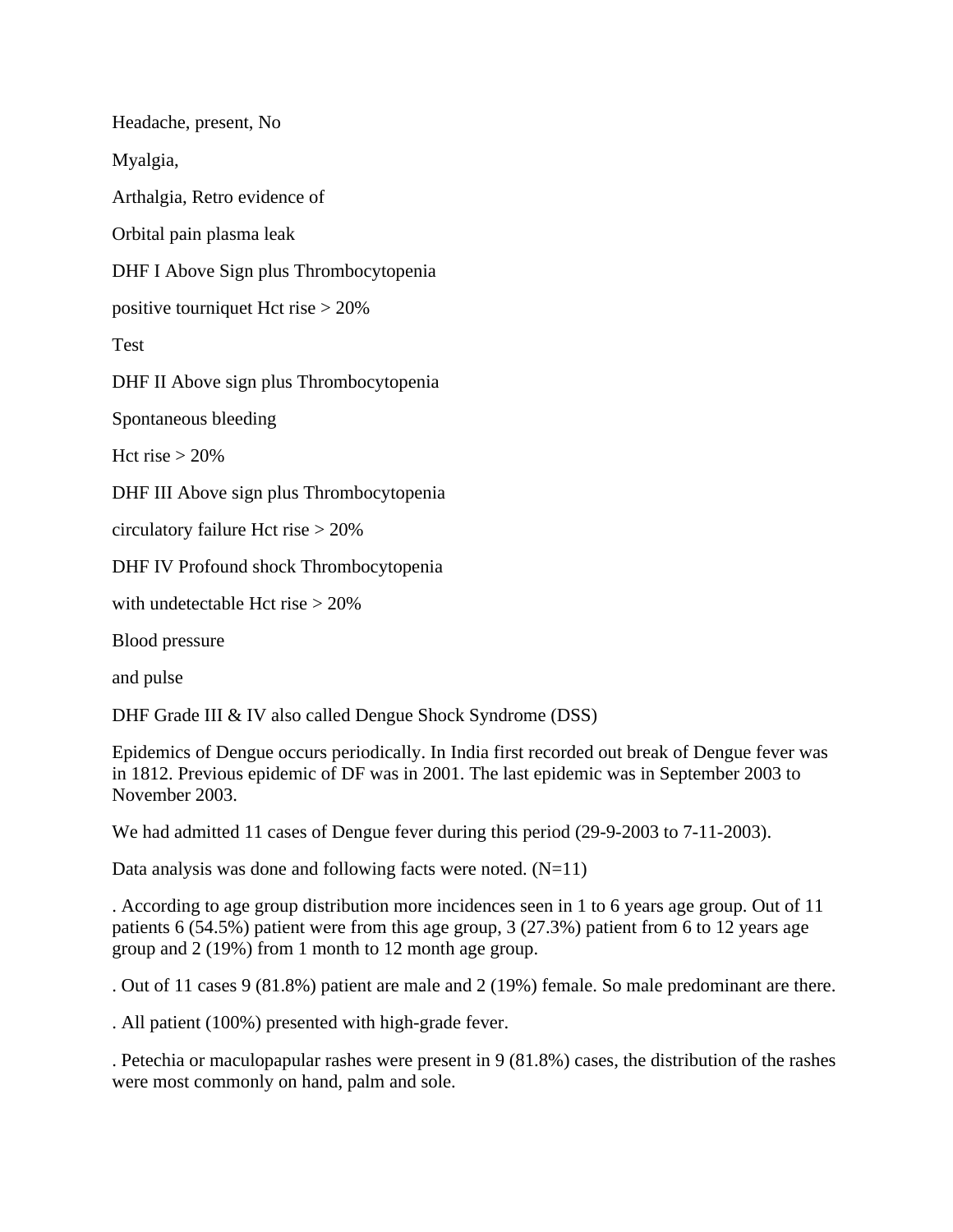. 3 (27.3%) patient presented with active bleeding from nose, mouth etc.

. Hypotension were present in 3(27.3%) cases, out of them 2 patient (19.2%) had unrecordable blood pressure and 1 patient (9%) had systolic blood pressure  $<$  60 mm of Hg.

. Sign of capillary leak with both pleural effusion and ascites were seen in 5 (45.5%) cases, 2 patient (19%) were present with only pleural effusion and other sign and symptoms of DF.

. According to severity they were grades as follows.

1 (9%) patient of DF

6 (54.5%) patient DHF - I

1 (9%) patient of DHF - II

1 (9%) patient of DHF - III

2 (19%) patient of DHF - IV

Most patient presented with DHF - I

. Thrombocytopnia (Platelet count < 1 lac/ cmm) was seen in 9(81.8%) patient,

2 patient (19%) had no Thrombocytopnia (plt>2 lac / cmm)

. Altered LFT with increase SGPT & increase Alk. Phosphatase were seen in 5 patient (45.5%)

. Anti body titres to Dengue virus noted as follow :

. Dengue IgM + Ve in 9 (81.8%) cases

. Dengue  $IgG + Ve$  in 6 (54.5%) cases

. Both IgM IgG + Ve in 6 (54.5%) cases

#### **TREATMENT GIVEN :**

Out of 11 patients , Intra Venous fluid in the form of Ringer's lactate (RL), normal saline (NS) and isolyte-P given to 6 (54.5%) patients, from that 3 patients (27.3%) were given IV fluid according to standard protocol of Shock. Inj. Platelet Rich Plasma (PRC) given to 6 (54.5%) patients. Inj. Fresh Frozen Plasma (FFP) given to 3 (27.3%) patients. Inj. Fresh Whole Blood Transfusion given to 3 (27.3%) patients.

#### **OUTCOME :**

All 11 patient were discharged, no any mortality noted.

#### **CONCLUSION :**

Most of patient of Dengue fever presented with fever, petechia and rashes over both upper Limb and lower limb. Some presented with active bleeding. Majority of patient had no sign of shock. 3 (27.3%) patient presented with shock. No mortality noted. It suggest that if diagnosed and treated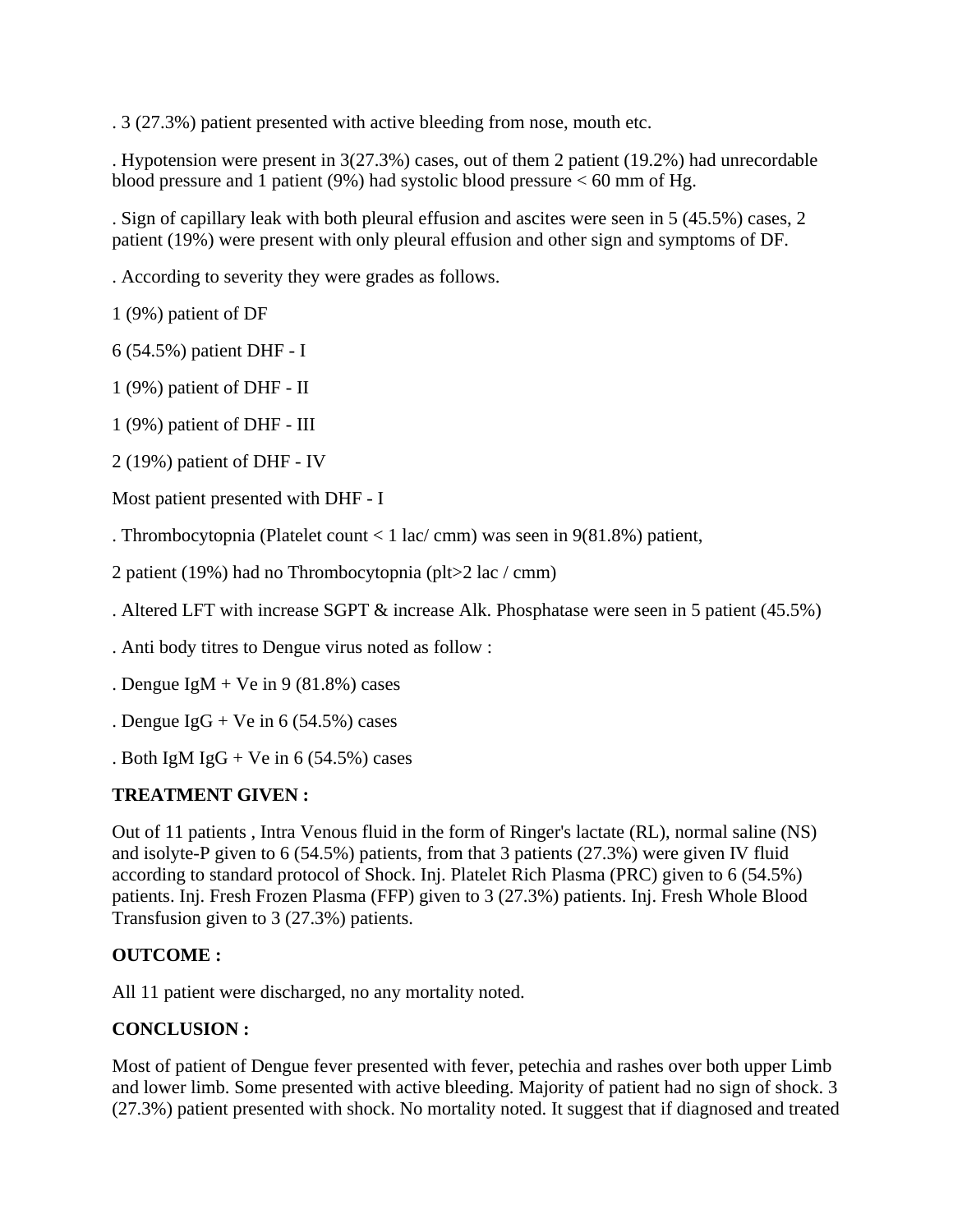early outcome is very good.

### **REFERENCES :**

1. W.H.O. Guide line for treatment of DF / DHF in small hospital-99

2. Nelson textbook of pediatric - 17 th edition.

3. Parks Textbook of preventative and social medicine - 17 th edition.

### **ANTHROPOMETRIC MEASUREMENT**

#### **OF FIRST M.B.B.S. STUDENTS**

#### **Dr. Tapasvi Puwar, Juniour Lecturer, Dept. of P.S.M. , Dr. K. N. Trivedi, Professor and Head, Dept. of P.S.M.Smt. N.H.L. Municipal Medical College Ahmedabad-380 006.**

### **INTRODUCTION :**

Anthropometry has been widely and successfully applied to the assessment of Health and nutritional risk. Adolescence is a significant period of human growth and maturation: unique changes occur during this period and many adult patterns are established. The proximity of adolescent to biological maturity and adulthood may provide final opportunities to implement certain activities designated to prevent adult health problems. It is always difficult to standardize the results, as Indian standards are not available. National Centre for Health Statistics (NCHS), U.S.A. standards are not advisable to use as it observed in various studies that there is increasing divergence between the NCHS growth pattern and the growth pattern of Indian adolescents in late adolescence.

Aim: To study various anthropometric indices for First M.B.B.S. students

Methodology : Total 148 Students were admitted in First M.B.B.S. during the year 2003. One hundred and sixteen boys and thirty-two girls were enrolled in the study. After three attempts, 140 students took part in the exercise. Weight was taken with the help of beam type of weighing scale (Precision of 100 grams). Height was also taken with the help of same machine. Mid Arm Circumference (MAC), Waist and Hip circumference were measured with the help of measure taps with precision of 0.1c.m.

#### **Observation and Results :**

The sex distribution of study group is shown in Table-1.

### **Table-I Sex wise distribution of study group**

**Sex No Percent (%)**  Male 108 77.1 Female 032 22.9

Total 140 100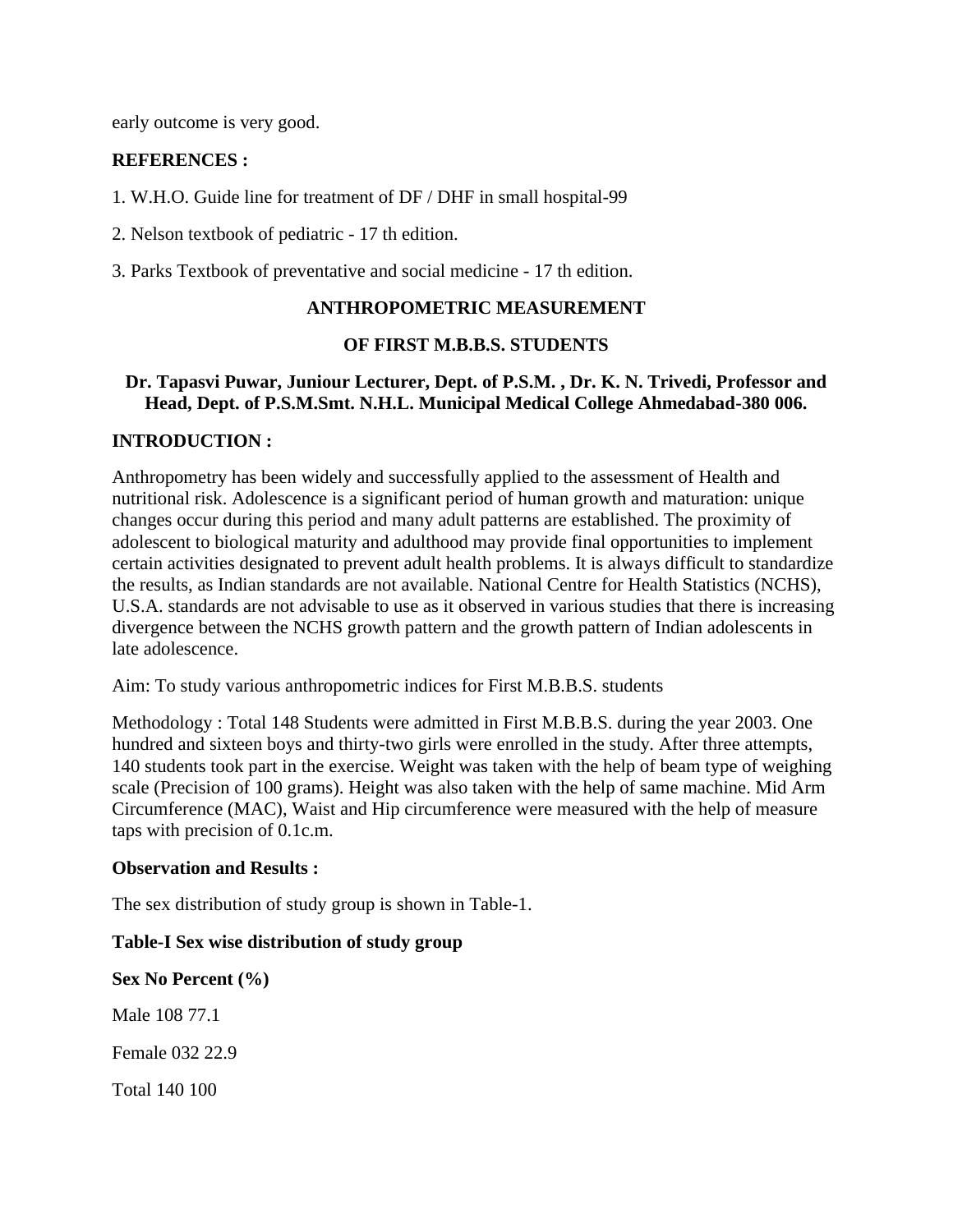The Mean age of the study group was 17.4 years and it was 17.4 for boys and 17.3 years for girls. Means of all anthropometric measurements taken are shown in Table-II.

Table-II Sex wise distribution of mean of various anthropometric measurements

Sex Mean Mean Mean Mean Mean Mean Mean

Weight Height BMI Mid Waist Hip Waist/

Upper Circum. Circum. Hip

Arm Ratio

Circum.

Male 59.18 169.21 20.39 26.31 73.84 93.64 0.79 Female 51.74 164.65 19.06 24.87 66.28 91.55 0.75 Total 57.5 168.2 20.09 25.99 77.11 93.18 0.78

### **Height for age :**

Stunting or low height for age has been defined in NCHS standard as less than third percentile, which means less than 164 cms in boys and less than 148 cms in girls. No girl in the study group has height less than 148 cms, while 28 (26%) boys were having height less than 164 cms.

BMI:

### **Table III- Distribution of study group according to BMI**

### **BMI Class Male Female Total**

<16 \*CED-III 08 04 12

16-16.99 CED-II 11 03 14

17 - 18.49 CED-I 19 07 26 Under-nutrition 38 (35.19) 14 (43.75) 52 (37.14)

18.5 - 24.99 Normal 52 (48.15) 18 (56.25) 70 (50) 25 - 29.99 Overweight 17 00 17

30 - 39.99 Obesity 01 00 01

> 40 Obesity 00 00 00

Overweight 18 (16.66) 0 18 (12.86)

CED= Chronic Energy Deficiency

Table-III shows that 35.19% boys and 43.75% of girls are undernourished, while 16.66% boys are suffering from overweight. No girl was suffering from overweight or obesity.

### **Waist-Hip Ratio (WHR) :**

Waist-to-hip ratio (WHR) is the ratio of a person's waist circumference to hip circumference, mathematically calculated as the waist circumference divided by the hip circumference. For most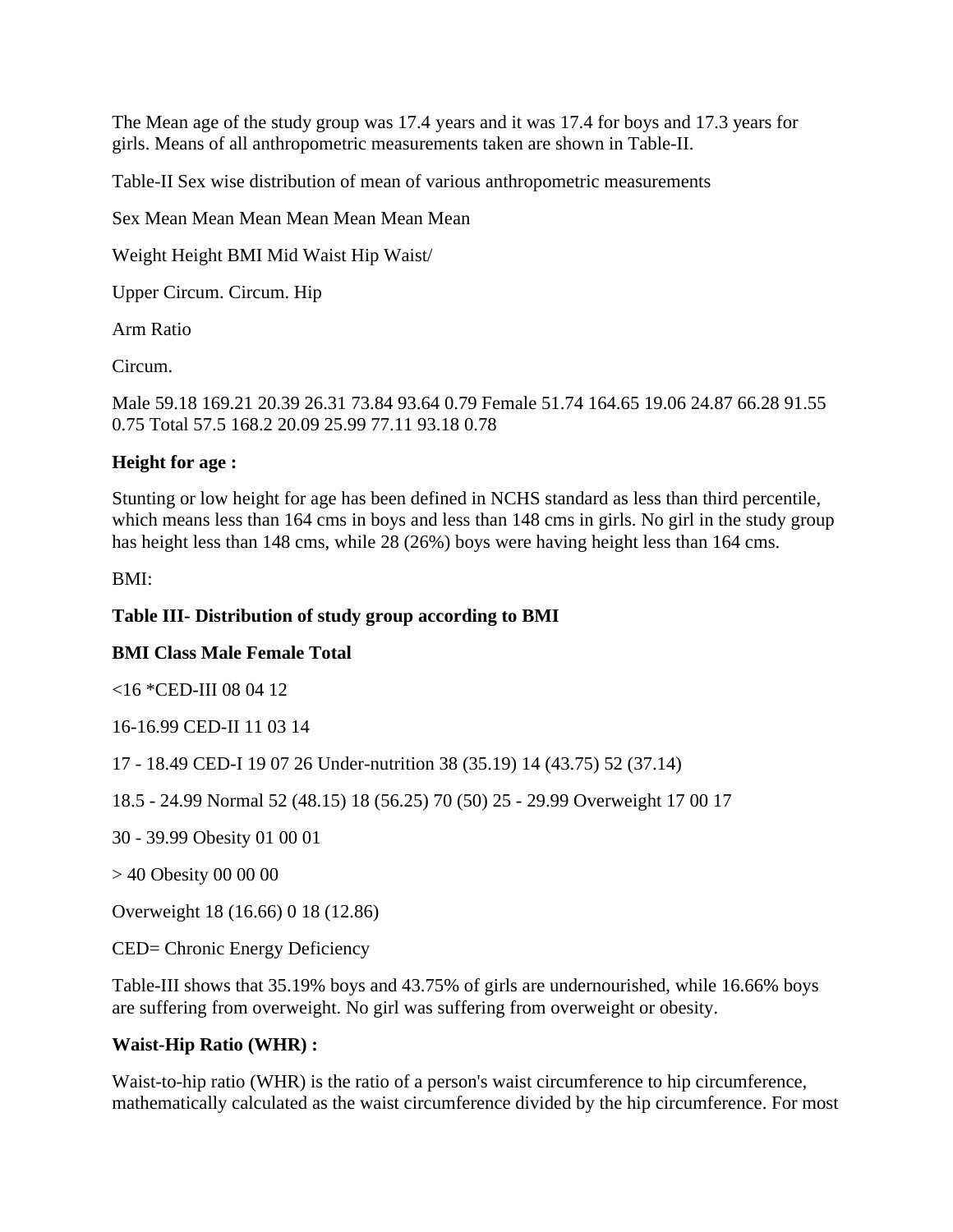people, carrying extra weight around their middle increases health risks more than carrying extra weight around their hips or thighs. For both men and women, a waist-to-hip ratio of 1.0 or higher is considered "at risk" or in the danger zone for undesirable health consequences, such as heart disease and other ailments connected with being overweight. For men, a ratio of .90 or less is considered safe. For women, a ratio of .80 or less is considered safe.

In the study group five girls were having  $WHR > 0.85$ , but their BMI was observed to be normal, one male with Obesity having WHR >1.

### **Waist Circumference :**

Waist circumference is a common measure used to assess abdominal fat content. The presence of excess body fat in the abdomen, when out of proportion to total body fat, is considered an independent predictor of risk factors and ailments associated with obesity.

All students were having waist circumference within normal limits. (M>102,F>88)

# **MAC :**

The normal value of MAC of the study group age is more than 21 cms. No one was having MAC less than 21 cms.

### **Conclusion :**

35% boys and 44% girls are suffering from undernutrition. 17% boys are suffering from overnutrition. Five girls were having WHR more than 0.85. 26% boys were having low height for age as per NCHS standard.

### **Recommendation :**

It is highly recommended to continue the study for the same batch in future and also for forthcoming batches. Interventions are required for the under and over-nourished boys and girls.

### **References :**

1. WHO Technical Report Series-854, Physical Status: The use and interpretation of Anthropometry, 1995

2. Sachdev H.P.S., Choudhaury Panna- Nutrition in Children Developing Country Concerns, New Delhi, 1994.

# **ORAL PHYSIOLOGY TO PATHOLOGY-**

# **LEARNING LESSION FROM TOBACCO**

### **RELATED ORAL LESIONS**

#### **Dr. Janardan V. Bhatt** MD Medicine, MD, PhD Physiology Assot Prof.,

**Dr. Jayashree M. Shah** Asso. Prof of Patho. **Dr. Falguni R. Shah** Asso. Prof. Patho. Smt NHL Mun. Medical college Elisbridge Ahmedabad -380006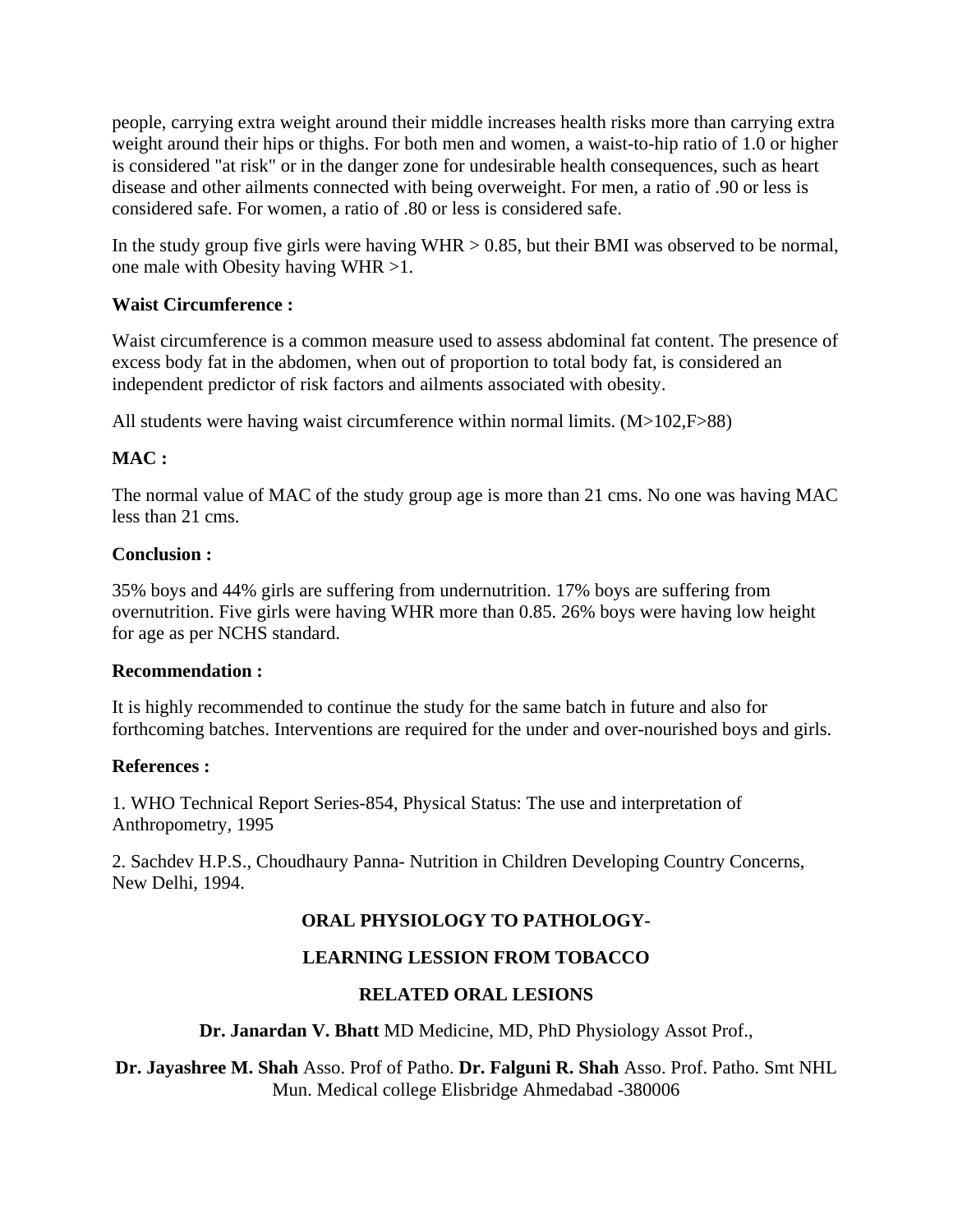## **INTRODUCTION :**

Aims of the article and study : The main aim of the article and the study is to help the readers the medical and dental Health professionals to develop an awareness of achievement of oral health especially in context with tobacco use. Applying knowledge from these subjects will help the reader to develop a clearer understanding of the opportunities and barriers that arise in achieving the current status of oral lesions. Behavioural science and pathology offer much to help members of the dental and medical persons to develop their awareness and insight motivate to work both in the practice and, if they choose, in the wider community.

### **What is oral health ?**

Oral health is a standard of health of the oral and related tissues which enable an individual to eat, speak or socialize without active disease, discomfort or embarrassment and which contributes to general well-being.

Health promotion and health education : The recognition of the importance of the environment and structural issues to health has led to the development of health promotion programmes. Health promotion has been defined as the process of seeking to improve or protect health through a range of activity, including behavioural, socioeconomic and environmental policy change (World Health Organization, 1984). More specifically, the range of health community.

Smokeless tobacco use has increased Globally . This form of tobacco

use has many oral effects including leukoplakia, oral cancer, loss of periodontal

support (recession), and staining of teeth and composite restorations. Systemic

effects such as nicotine dependence, transient hypertension and cardiovascular

disease may also result from smokeless tobacco use. Oral cavity malignancies account for 4% of all malignant tumors in men and 2% in women. Squamous cell carcinoma (scc) of varying grades of differentiation & some unusual variants make up more than 90% of the intraoral malignancies. In 1998 , American cancer society observed approximately 30,300 new annual cases of oral cavity & oropharynx cancers is responsible for about 8,000 deaths. Increase Cancer rate & morbidity is due to life-style habits, poverty, lack of education & less assess to care. Oral squamous cell carcinoma is more common in 5 th to 8 th decades

Estimated 50% of scc (squamous cell carcinoma) attributable to excessive consumption of tobacco & alcohol. Most common tobacco use is in form of cigarette, cigar or pipe smoking. Other forms of tobacco use is in the form of snuff dipping, tobacco chewing, betel nut leaf.

### **Material and method :**

Total 463 subjects who attended various out door patients departments either having history of Tobacco chewing or tobacco smoking for more than five years of duration (0.688% N=284) or subjects who were non tobacco consumers  $(0.088\% N=179)$  were examined clinically by show me your mouth. The oral cavity was examined FOR RED OR WHITE LESIONS /EITHER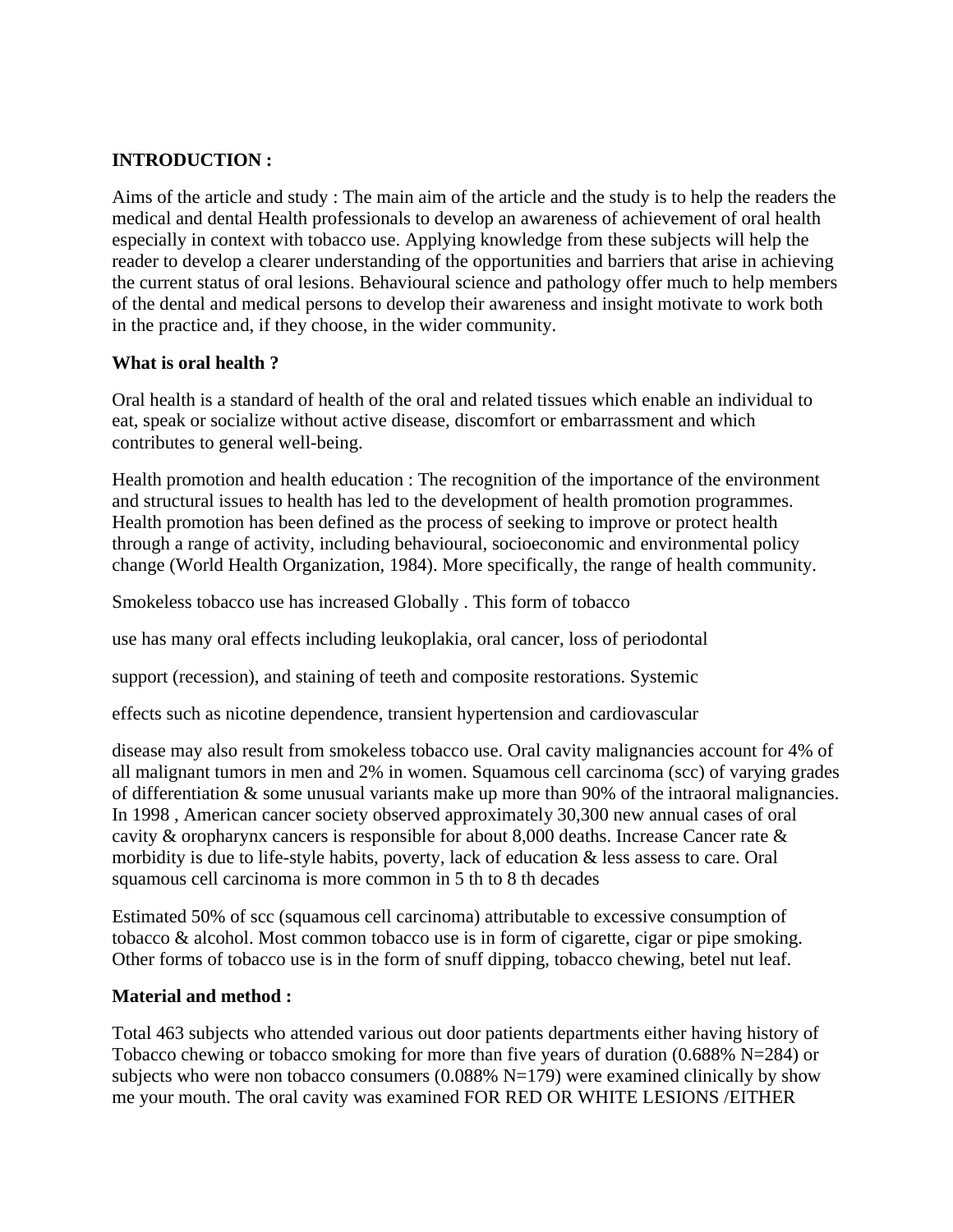ELEVATED OR DEPRESSED ONE were subjected to surgical biopsy.. Biopsy : Biopsy is the removal and examination of a part or the whole of a lesion. There are several types of biopsy technique i.e. Surgical biopsy (incisional or excisional) , Fixed specimen for paraffin blocks, Frozen sections, Fine needle aspiration biopsy, Thick needle/core biopsy. The only important contraindication is incisional biopsy of parotid gland tumors. . Such lesions were examined microscopically only after excision with a margin of surrounding normal tissue. Surgical biopsy : Incisional biopsy (removal of part of a lesion) is used to determine the diagnosis before treatment. Excisional biopsy (removal of the whole lesion such as a mucocele) is used to confirm a clinical diagnosis. It is a simple procedure but certain precautions must be observed i.e. Essential biopsy principles are· Choose most suspicious area· Avoid ulcers sloughs or necrotic areas· Give regional or local anaesthetic - not into the lesion· Include normal tissue margin· Specimen edges should be vertical not beveled· Pass a suture through the specimen to control it and prevent it being swallowed or aspirated by the suction· For large lesions, several areas may need to be sampled· Label specimen bottle with patient's name and clinical details· Suture and control any bleeding· Warn patient of possible soreness afterwards. Give an analgesic· Check the report is consistent with the clinical diagnosis and investigations· Repeat biopsy if diagnosis is unclear or not understood All the biopsy procedures were carried out under local anaesthesia without any complications. Frozen sections : Frozen section technique allows a stained slide to be examined within 10 minutes of taking the specimen but has some limitations . The tissue is sent fresh to the laboratory to be quickly frozen, preferably to about - 70 0 C by, for example, immersion

in liquid nitrogen or dry ice. A section is then cut on a refrigerated microtome and stained. The theatre suite often includes equipment for frozen sections to speed the process even further. Frozen sections can only be

justified if the rapidity of the result will make an immediate difference to the operation in progress. If a rapid diagnosis is required in other circumstances, alternative techniques such as fine needle aspiration biopsy may be used.

**table - 1** 

#### **Tobacco users M Non users N**

#### **A Begin lesion**

M N Total

- 1. laryngeal papilloma 11 31 42
- 2. Epiderm al cyst

Saccular laryngeal cyst 1

Dentigerous cyst 1 2

3. epiglottic cyst 01 04 5

4. Mucous retention cyst 01 17 18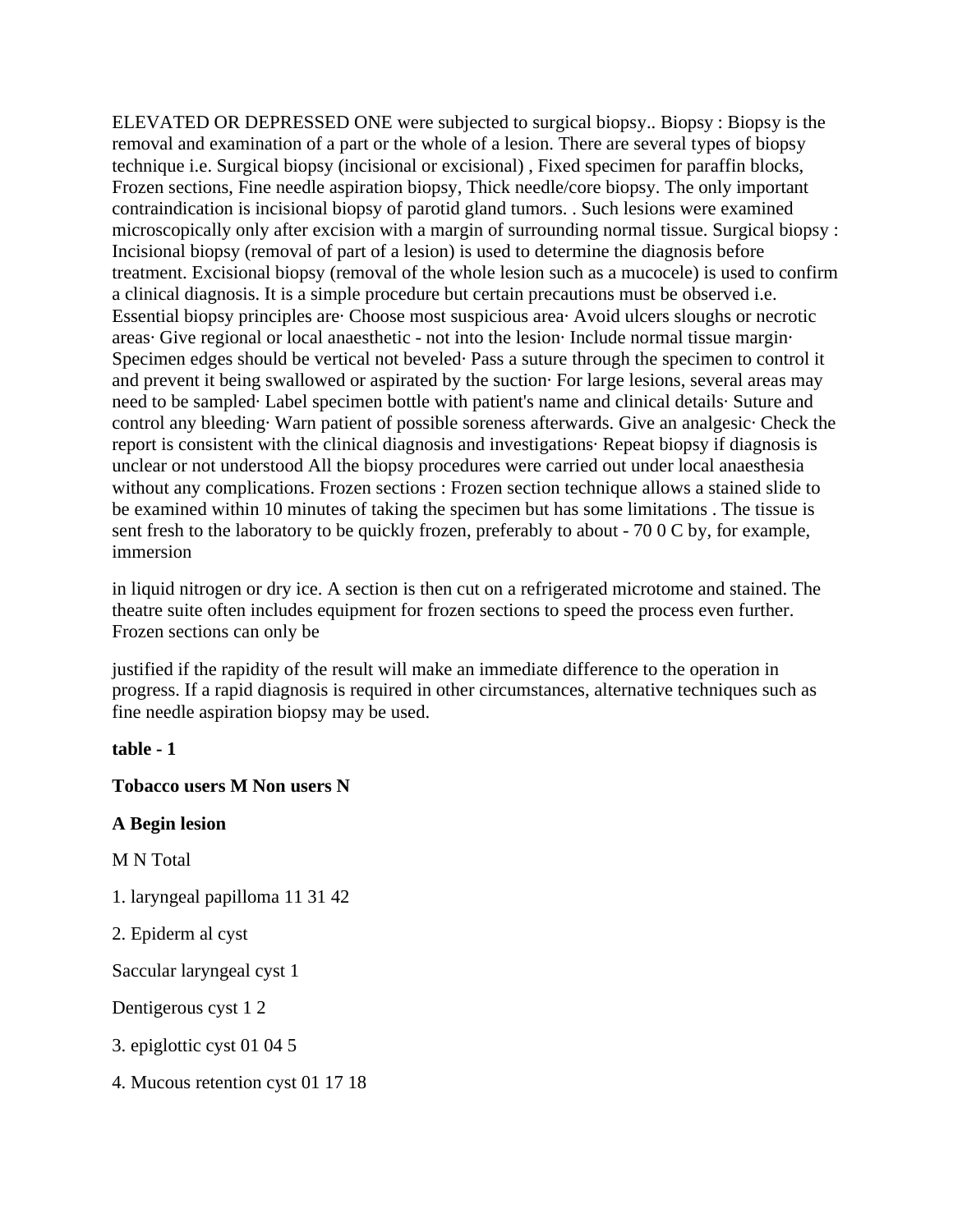#### 14 53 67

#### **B Inflammatory lesion**

- 1 Active chronic tonsillitis 00 11 11
- 2 Active chronic inflammatory 01 03 4
- 3. Acute inflam.. pharyngeal wall 03 11 14
- 4. Sub Murtic fibrosis 30 18 48
- 5. Acute inflam Hard palate 01 01 02
- 6. Granuloma pyogenicum 01 13 14

36 57 93

#### **C Premalignant lesion**

1. Varrucous hyperplasia dysplasia 13 11 24

2. Leukoplakia 23 9 32

36 20 56

#### **D Malignant lesions**

1. Squamous cell carcinoma 39 08 47

Base of tongue

Lateral margin of tongue

Dorsum of tongue

- Cheek mucosa 33 07 40
- Larynx 36 10 46
- Tonsillar growth 09 2 11
- Pyriform fossa 09 5 14
- Palate 05 5 10
- Pharynx 17 5 22
- Alveolar margin 03 01 04
- 2) Mucoepidermoid tumor low grade 01 01 02
- 3) Adenoid cystic carcinoma maxillary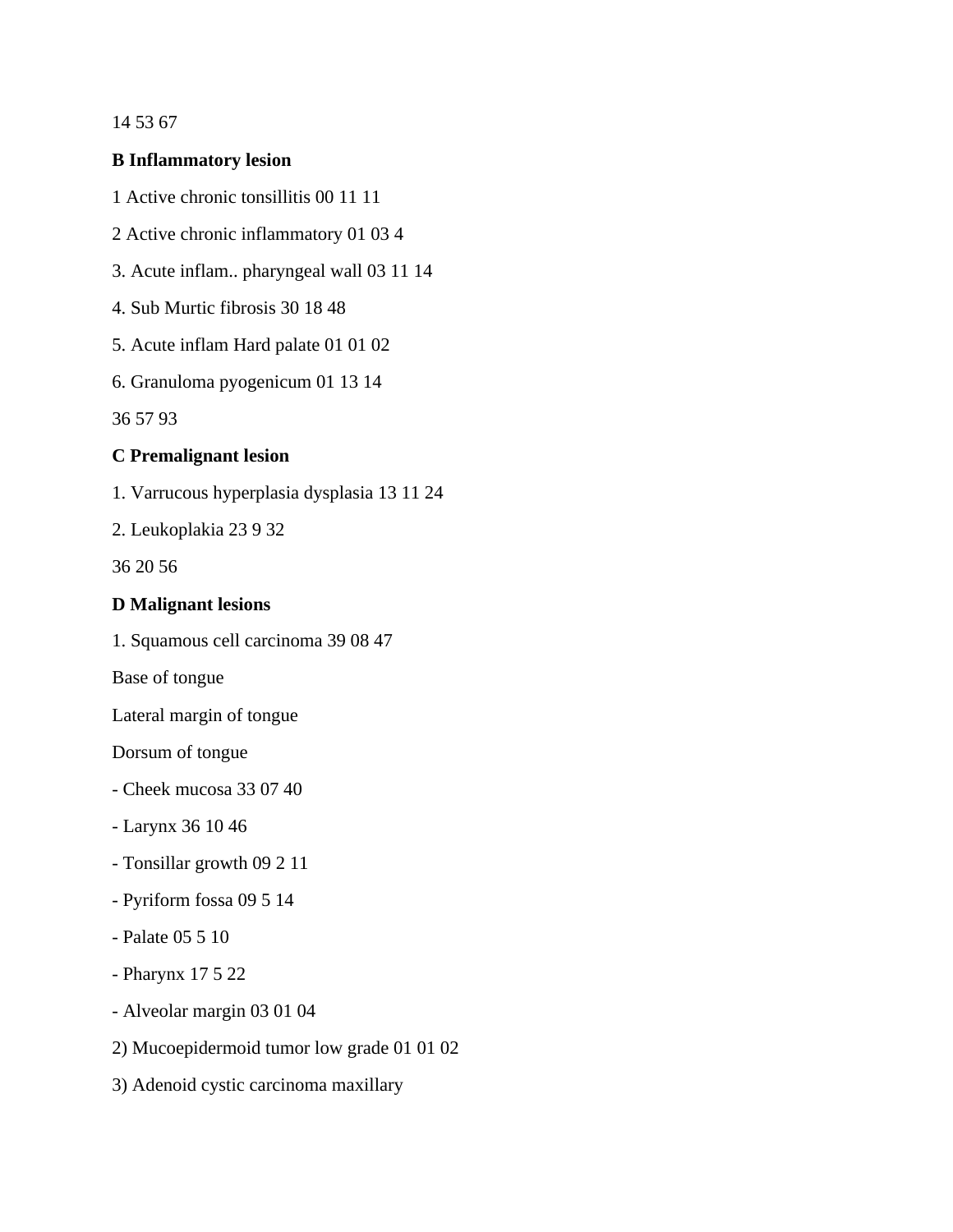mass with upper teeth 11 02 13

4) Adenomatoid odontogenic tumor 11 01 12

5) Squamous cell carcinoma in situ 14 02 16

188 49 237

All the tissue were stained with H.E. stain and examined under light microscope for further tissue diagnosis..

### **Observations:**

Total 463 number of subjects undergo biopsy . All were age range 34 to 71 mean age 53.78(S.D. 11.36). Following lesions were observed and summarized in the table **(table - 1)** 

### **table - 2**

Tobacco users Non tobacco Total user Non malignant lesion 96 (33,8%) 130 (72.6%) 226 Malignant lesion 188 (66.2%) 49 (27.4%) 237 Total 284 179 463  $P< 0.005$ M suspected lesions 0.688% of population survied

N suspected lesions 0.088% of population survied

### **Discussion :**

The study documented the fact that prevalence of malignant lesions were significantly high amongst tobacco users compared to non tobacco users. This raise a new health issue that due to wide spread of knowledge of hazards of tobacco smoking , people turn towards oral tobacco use which is not without hazards. One study on 41 Dumagat samples done with oral tobacco use found lesions of some type in 61 % of case (37.8% females and 62.5% males). Lesions clinically detected etc; betel nut chewer's mucosa (44%), leukoderma (6%), melanin pigmentation (8%), geographic tongue (16%), Fordyce's spots (8%), leukoplakia (6%) and Fibroepithelial papilloma (8%).

series of over 4000 oral mucosal biopsy cases was examined in two age groups, elderly (greater than or equal to 65 years) and non-elderly, age-corrected prevalence was higher in elderly than non-elderly with the greatest difference occurring in malignant/premalignant diseases (5.5-fold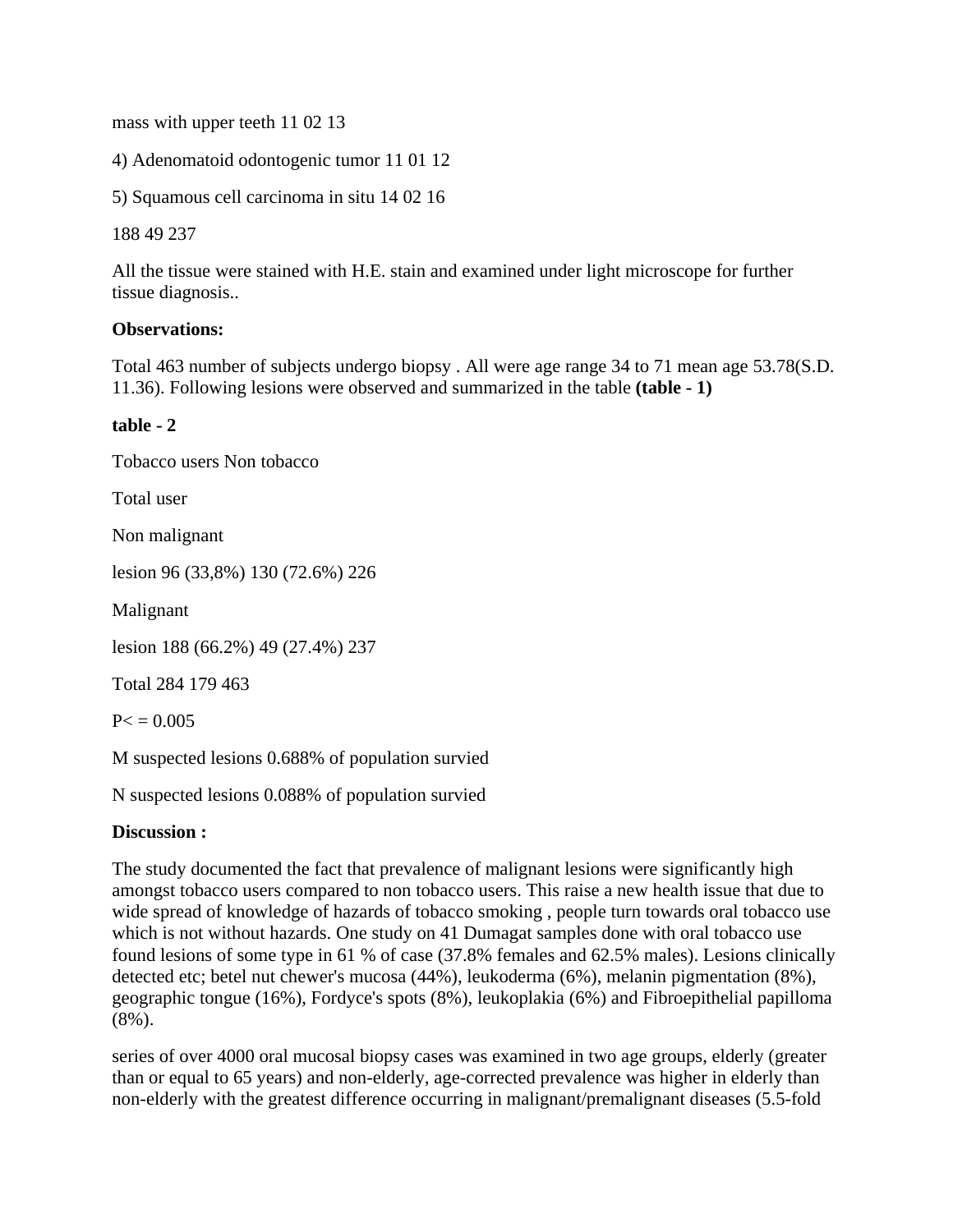higher prevalence in the elderly). The results suggested that in the Mersey Regional population the prevalence of oral mucosal disease, of a type and severity to warrant surgical removal of tissue, was 47% higher in the elderly than the non-elderly. These results strongly support the notion that age exerts an important influence on the prevalence and pattern of oral mucosal disease in man.

Statistical study of 1289 biopsies of children 0-15 years old, received at the Pathology Department, Dental Faculty, Buenos Aires University is presented. Oral mucosal lesions were found in nearly half of all immunocompromised patients (49.6%), but in only 26% of control patients. No significant associations were found between different types of oral lesions and the underlying cause of immunosuppression. %). Inflammatory lesions and neoplasms in children, account for 15.7% and 10.2% of the lesions respectively. Eighty four percent of the neoplasms were benign and 16% were malignant. There still is a considerable need for improvement of knowledge and for provision with effective antitobacco teaching material. Since most of the respondents thought that the dentist should play a role in anti-tobacco counselling, adequate programmes in Germany should be initiated and followed up.

In this context , some tobacco related oral lesions is discussed. The first one the most common is the submucous fibrosis the condition typically affects those from the Indian subcontinent and many areas of Southeast Asia, such as Taiwan. It produces changes similar to those of systemic sclerosis but limited to the oral tissues and without immunological abnormalities. The aetiology is multifactorial but betel (pan) chewing is strongly suspected. Pan typically consist of areca nut, tobacco and lime wrapped in betel leaf. Experimentally, arecoline, a derivative of areca, can induce fibroblast proliferation and collagen synthesis. There is a significant association between areca nut consumption and submucous fibrosis. Clinically, symmetrical fibrosis of such sites as the buccal mucosa, soft palate or inner aspects of the lips is characteristic. The overlying mucosa may be normal or there may be a vesiculating stomatitis. Fibrosis causes extreme pallor of the affected area which becomes so hard that it cannot be indented with the finger. Ultimately, opening the mouth may become so limited that eating and dental treatment become increasingly difficult and tube-feeding may become necessary. Alternatively, malignant change can develop. Microscopically the subepithelial connective tissue becomes thickened, hyaline and avascular, and there may be mild chronic inflammation. The epithelium usually becomes thinned and may show atypia. Underlying muscle fibres undergo progressive atrophy .. Typical appearance in a relatively advanced case with pale fibrotic bands of scarring running across the soft palate and down the anterior pillar of the fauces. Similar fibrous bands were present in the buccal mucosa bilaterally. In patients from endemic areas such as India with these lesions, and especially with the characteristic histological changes on biopsy, the diagnosis should be clear. Treatment is unsatisfactory. Patients must stop betel chewing. Intralesional injections of corticosteroids and muscle stretching exercises to prevent further limitation of opening may help a little. Plastic surgery is sometimes carried out, but is likely to be followed by replace. Regular follow-up is important because of the malignant potential of this disease

.Other premalignant lesions are :

Premalignant lesions :

Dysplasic leukoplakia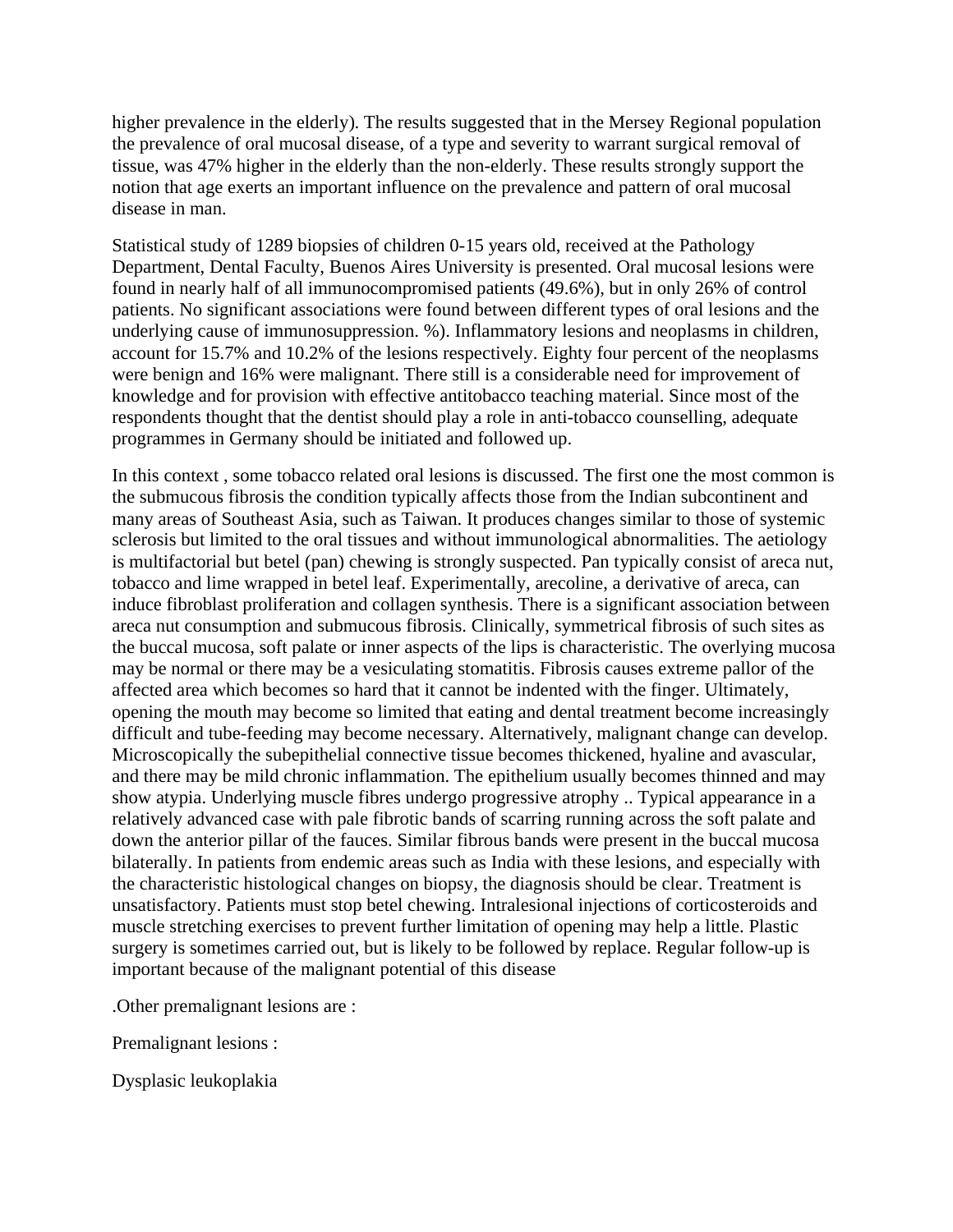Erythroplasia Speckled leukoplakia Oral submucous fibrosis Pipe smoker's keratoses Chronic candidiasis

### Lichen planus

Pipe smokers keratosis and Palatal keratosis due to pipe smoking is benign. Any carcinomas related to pipe smoking appear in another site in the mouth and may not be preceded by keratosis. Sublingual keratosis. This white patch involving the entire ventral tongue and floor of mouth has a uniformly wrinkled appearance. No red areas are associated but the site alone indicates a high risk of malignant transformation.. There may be more irregular white patch and is associated with some reddening in the floor of the mouth Hyperkeratotic mucosal lesions can result from smoking or use of smokeless tobacco ('topical tobacco' - snuff dipping and tobacco chewing). By contrast, there is no characteristic hyperkeratotic lesion associated with far more common habit of cigarette. Tobacco chewing and snuff dipping (holding flavored tobacco powder in an oral sulcus) are popular habits in the USA and some parts of Europe. Loose oral snuff appears to cause more severe changes than tobacco chewing but not all topical tobacco habits are associated with a risk of malignant change. The use of Scandinavian-type snuff sachets appears to carry no risk and it is important to ascertain exactly what type of tobacco is used and how it is prepared. Many smokeless tobacco users also smoke and, regardless of this, all lesions in the mouths of tobacco users should be regarded with suspicion. The habit of snuff dipping or tobacco chewing may be maintained for decades and gives rise to keratoses in the buccal or labial sulcus, where the tobacco is held. Early changes are erythema and mild, whitish thickening. Long-term use gives rise to extensive white thickening and wrinkling of the buccal mucosa. Malignant change can follow, but only after several decades of use. A high proportion of carcinomas in snuff users are varrucous in type but if they remain untreated invasive squamous carcinoma may develop. The main changes are thickening of the epithelium with plump or squared-off rete ridges. There are varying degree of hyperkeratosis or parakeratosis and there may be subepithelial fibrosis in the area where the tobacco is held. Dysplasia may eventually be seen. Diagnosis is based on the history of snuff use and the white lesion in the area where the tobacco is held. Biopsy is required to exclude dysplasia or early malignant change. Snuff-dippers' lesions will resolve on stopping the habit, even after 25 years of use. This therefore is the main measure. If this fails, regular follow-up and biopsies are required.

Several premalignant lesions are recognized . In general, the risk of malignant transformation in the more common white lesions is very low.

The key features of oral cancers are

= Account for approximately 2% of all cancers in the UK but one of the most common cancers in the Indian subcontinent.

= Males more frequently affected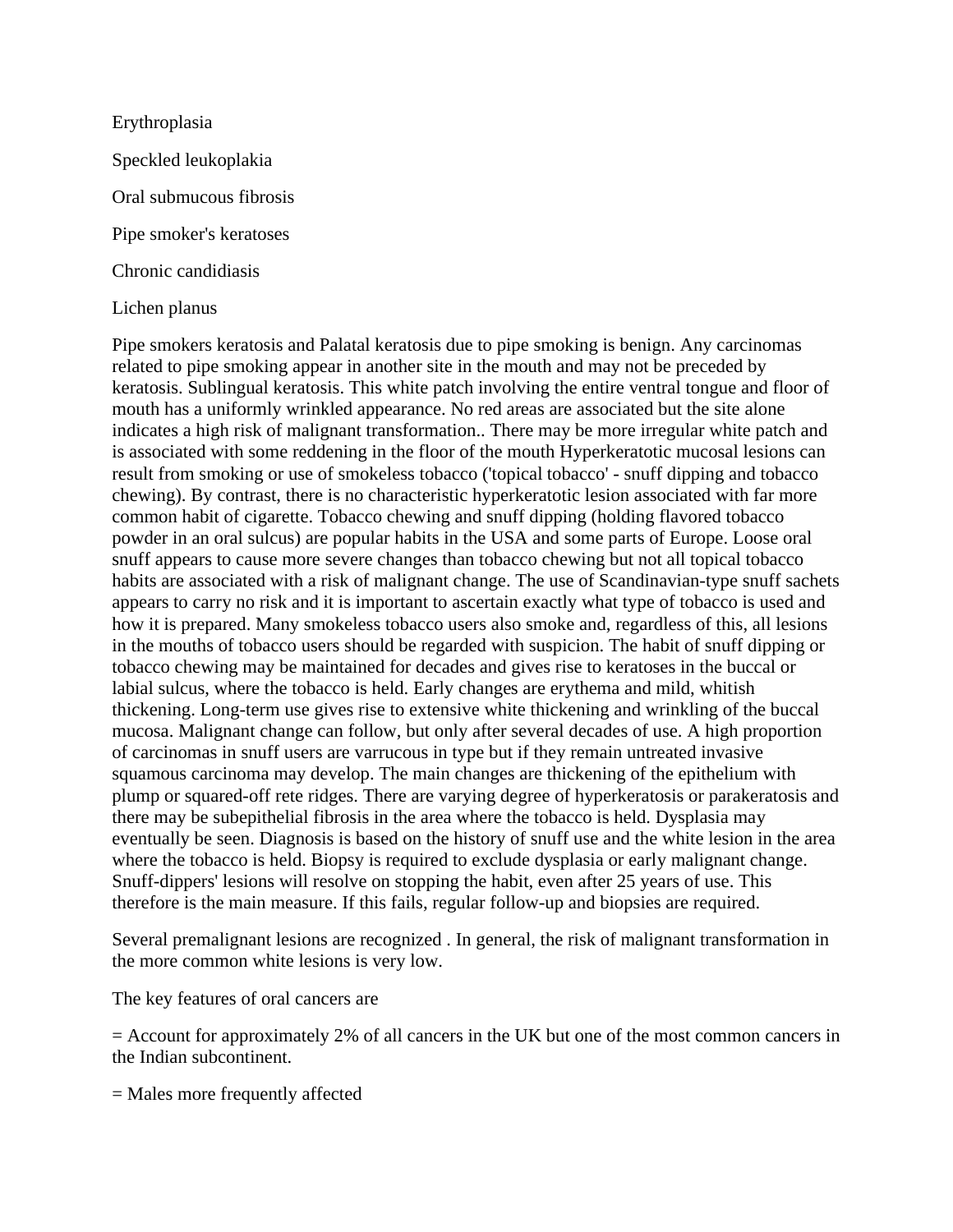$=$  Most patients are over 40 and incidence rises rapidly with age

= Lower lip is the most common site and related to actinic damage

= Tongue, posterolaterally, is the most common site within the mouth

= Some arise in preexisting white or red lesions

= Heavy tobacco smoking and alcohol consumption tend to be associated

= In India and Southeast Asia, betel or areca nut chewing may be more important clinicopathological features and behaviour

= Early cancers appear as white or red patches or shallow ulcers and are painless

= Later carcinomas appear as ulcers with prominent rolled edges and induration and become painful

= Over 70% or oral cancers form on the lateral borders of the tongue and adjacent alveolar ridge and floor of mouth

= Over 95% are well-or moderately well-differentiated squamous cell carcinomas

= Spread is by direct invasion of surrounding tissue and by lymphatic metastasis

= The submandibular and jugulodigastric nodes are most frequently involved

= The prognosis deteriorates sharply with local spread and nodal involvement Some factors adversely affecting survival from oral cancer

= Delay in treatment

= Advanced age

= Male gender

 $=$  Tumour size

= Posterior location

- = Lack of histological differentiation
- = Lymph node spread Role of the all the health professionals in cancer prevention and diagnosis
- = Actively discourage smoking and betel quid use
- = Encourage moderation of alcohol intake
- = Health promotion and education on oral carcinoma

= Provide checkups for the edentulous and/or institutionalized elderly and other high-risk non-attenders Early diagnosis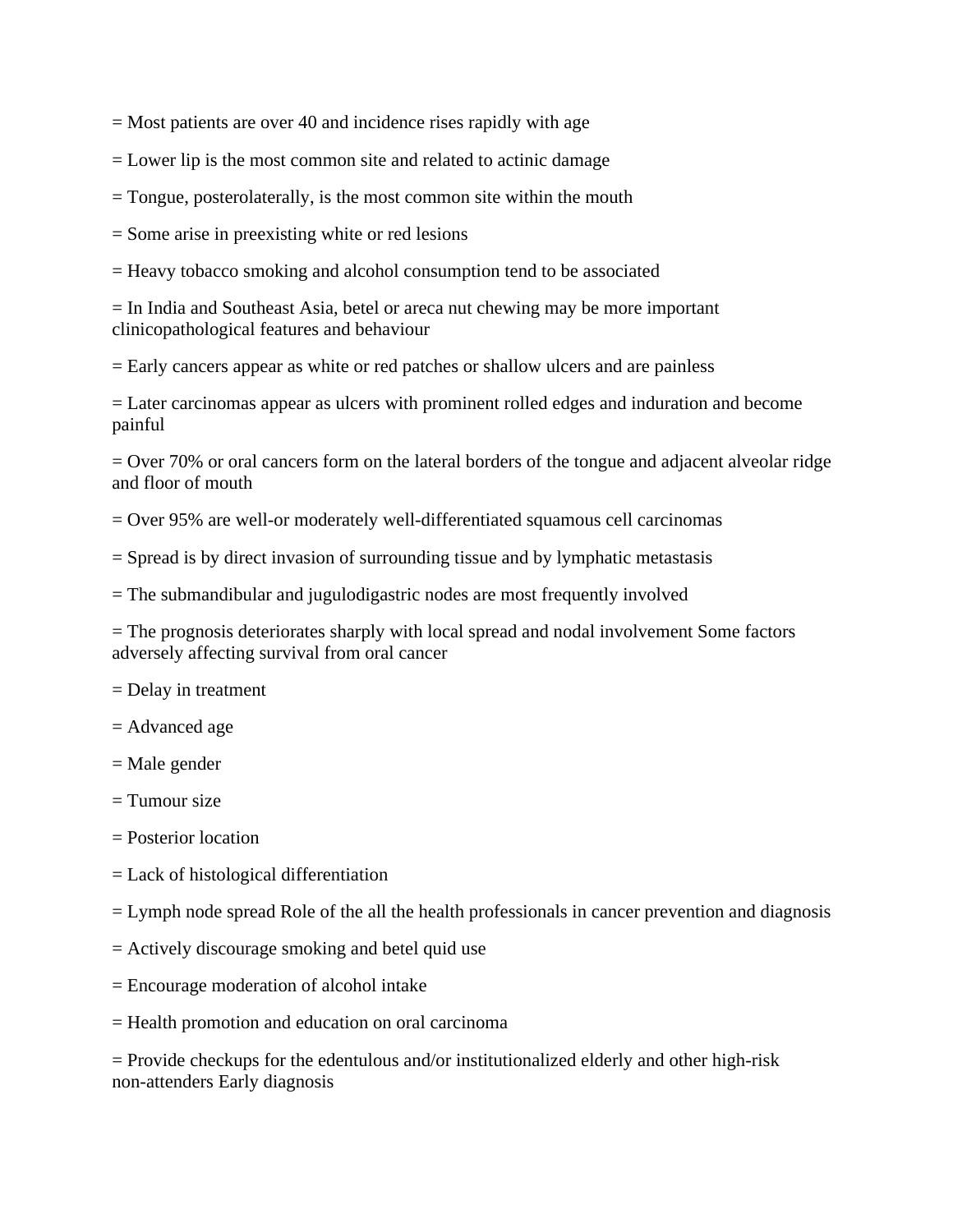- $=$  Be vigilant and suspicious
- = Always examine mucosa as well as the teeth
- = Monitor low-risk premalignant lesions
- = Refer all high-risk lesions on discovery
- = Perform biopsy appropriately After treatment
- = Manage simple denture problems after surgery
- = Alleviate the effects of postirradiation dry mouth, e.g. preventing caries
- = Monitor for recurrence, new premalignant lesions and second primary tumours
- $=$  Monitor for cervical metastasis
- = Maintain morale of and provide additional support to patients and their relatives

**Oral cancer screening :** Screening is the process of applying a rapid test to, or examining a population to identify a group at risk from a disease. This group can then be referred for accurate and earlier diagnosis. An example is the national cervical carcinoma screening scheme using the cervical smear test. Oral carcinoma screening should be possible because the tumour is so accessible and because those at most risk (elderly persons who smoke and drink alcohol) are readily identified. A simple effective screening test is an examination of the mouth for red and white lesions. Because screening is not designed to be accurately diagnostic it may me performed by appropriately trained health care workers in the community. Such oral cancer screening schemes have proved successful in several countries with a high incidence. , It would also provide an opportunity for preventive advice to the same group.

**Toluidine blue rinsing :** Toluidine blue is a dye which binds to nucleic acids and can be used as an oral rinse to stain carcinoma and premalignant lesions blue. The technique was extensively evaluated many years ago and is now the subject of a resurgence of interest. It may be of value when deciding which part of an extensive lesion should be biopsied or when the clinician does not feel confident about a clinical diagnosis. However, the technique is not an accurate test for either carcinoma or premalignacy and is no more than an adjunct to diagnosis. Toluidine blue is itself mutagenic and it seems inadvisable to use it as a general screening test. The general rule should be that any suspicious lesion must be subjected to biopsy as soon as possible, regardless of the pattern of staining with toluidine blue.

Health promotion and health education : The recognition of the importance of the environment and structural issues to health has led to the development of health promotion programmes. Health promotion has been defined as the process of seeking to improve or protect health through a range of activity, including behavioural, socioeconomic and environmental policy change (World Health Organization, 1984). More specifically, the range of health promotion activities includes the following:

1. Health education. This includes giving information about health, offering advice and trying to encourage the development of personal self-confidence. Opportunities for this exist in group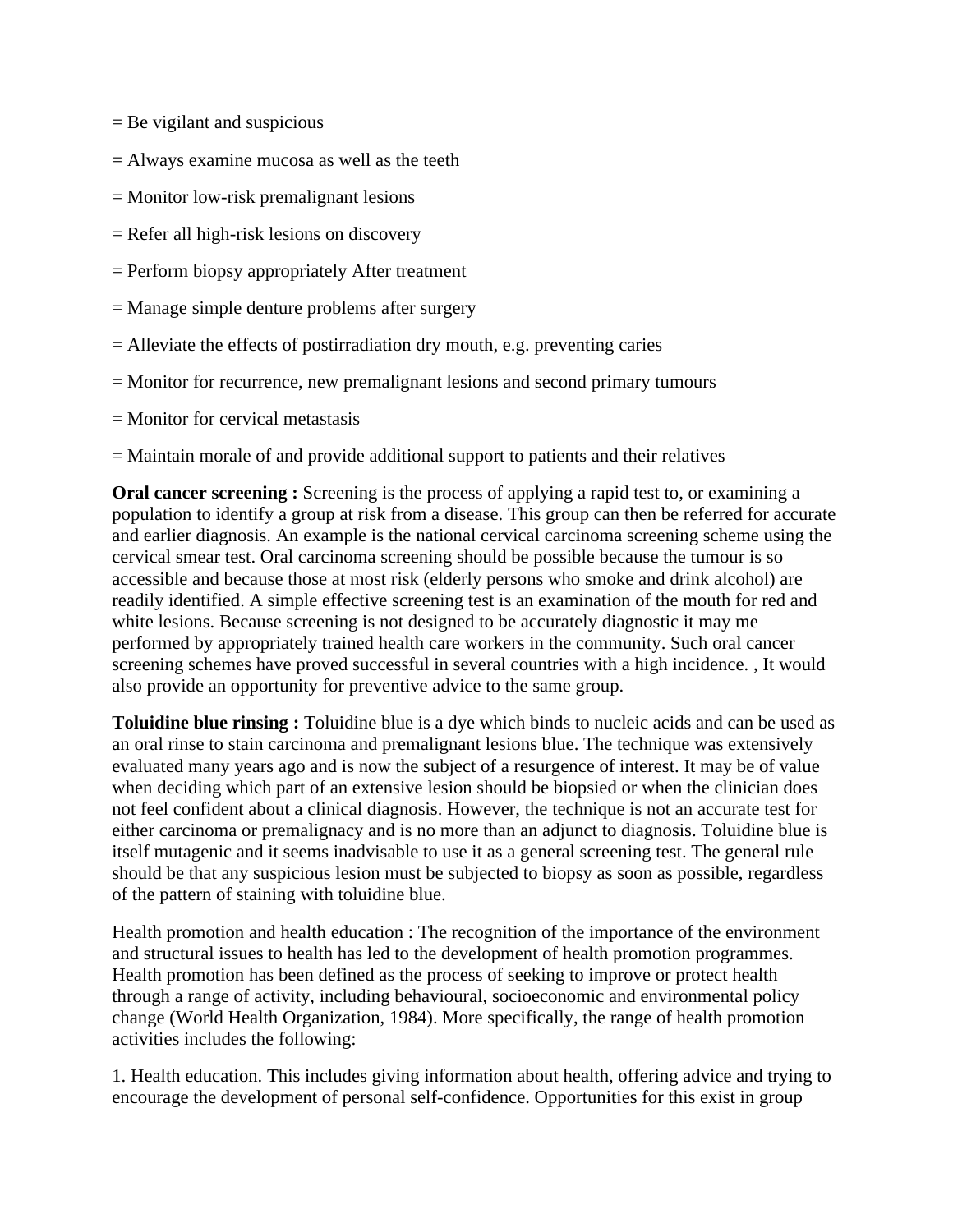situation, such as school, and dentist-patient contact. Radio, television or newspapers may also provide information and advice. The latter group is non-personal, however, and cannot he focused on an individual's specific needs.

2. Personal preventive health services, such as immunization or oral cancer screening, and positive health services, such as smoking cessation programmes. Special initiatives might be planned for those patients who are unable to access professional dental care, whether for reasons for anxiety or distance.

3. Environment measures, such as making the physical environment more conducive to health. This might include designing buildings better to reduce the chance of dental trauma in children or the optimal adjustment of the fluoride content of water to prevent dental caries (Burt and Eklund, 1997). The adjustment of fluoride in public water supplies to the optimal level of one part per million has been shown to be an effective method of reducing dental decay.

4. Involving the community, either to develop local services or to form self-help or pressure groups.

5. Organizational development, involving the implementation of policies that promote the health of staff and their clients, such as providing no-smoking areas or healthy catering services.

6. Economic and regulatory activity. This might involve changing taxation to make products either more or less expensive or the development of a code of practice that may, for instance, control the advertising of health compromising products (Catford and Nutbeam, 1984).

The fundamental issues is to make the healthy choices easier (Milio, 1986). Health education is an important part of overall health promotion activity. Interventions may not have long-term acceptability without public understanding of the reasoning behind them .On the other hand, knowing what a healthy diet should contain will not be very helpful to those people without the resources to purchase the diet, and will not affect the availability in shops of the products that constitute it. i.e. fluoridation, sugar-free paediatric medicine syrup.

### **Conclusion and implications :**

From the study it is concluded that the prevalence of malignant lesions were significantly high amongst tobacco users compared to non tobacco users .Oral consumption of tobacco is significant health hazard especially for oral and dental Health. All the medical and health professional must be aware of the tobacco related ORAL LESIONS and must suspect malignancy in suspicious lesion and send for tissue diagnosis, because early diagnosis can be curative for malignancy. Similarly medical people must be precocious about the premalignant conditions.. As dental professionals are more likely to explore the oral cavity , they must be more careful in suspecting such lesion. At any level or type of lesion, medical personnels should not forget to examine oral cavity (OPEN YOUR MOUTH HA,HA, HA) and advise to stop the tobacco consumption of any type or form. In this context it is further stated that Tobacco use is a complex addiction that must be addressed in all aspects of health care. Despite the deleterious and costly outcomes of tobacco use, people still are smoking and using smokeless tobacco. Doctors and Dentists should be trained to detect oral lesions and periodontal problems that are related to tobacco use. We are in a position to help prevent the initiation of tobacco use by children and adolescents through the use of positive anti-tobacco messages and by laws. Over the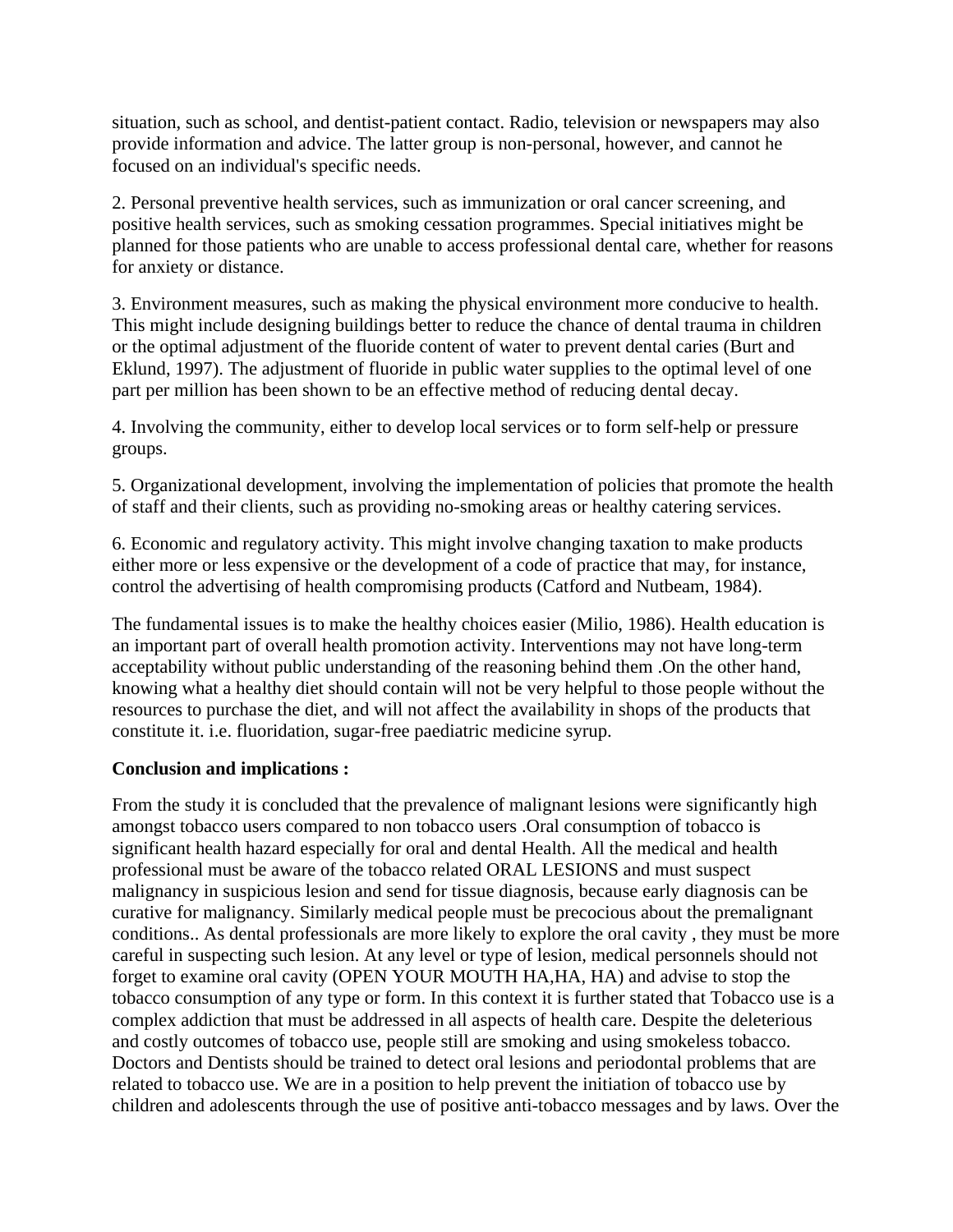past decade, tobacco cessation strategies have been modified and made practical.

#### **References :**

1) Cadugo MA; Chua MG; Feliciano MA; Jimenez FC; Uy HG preliminary clinical study on the oral lesions among the Dumagats. Journal of the Philippine Dental Association (PHILIPPINES) Sep-Nov 1998 50; (2); p36-42 ISSN: 0031-7497

2) Cheah SBGerodontology (UNITED STATES) Autumn 1989 8 (3) p73-8 ISSN: 0734-0664

3) Crews KM; Gordy FM; Penton-Eklund N; Curran AE; Clay JR Tobacco cessation: a practical dental service. Department of Diagnostic Sciences, University of Mississippi School of Dentistry,

4) Crews KC; Taybos GM; Krolls SOTobacco-induced oral lesion Tobacco Research and Training Center, University of Mississippi Medical Center,

5) Jackson, USA. Tobacco and oral health. Questionnaire about knowledge, practices, and opinions among dentists in Berlin} Gesichtschirurgie (GERMANY) Jan 2000 4; (1); p45-9 ISSN: 1432-9417

6) Jackson 39216, USA. General dentistry (UNITED STATES) Sep-Oct 1999 47; (5); p476-83 ISSN: 0363- 6771

7) Keszler A; Guglielmotti MB; Dominguez FV Oral pathology in children. Frequency, distribution and clinical significance. Faculty of Dentistry, University of Buenos Aires, Argentina. Acta odontologica latinoamericana (ARGENTINA) 1990 5 (1) p39-48 ISSN: 0326-4815

8) Meyer U oral findings in three different groups of immunocompromised patients. Clinic of Maxillofacial Surgery, University of Munster, Germany. Journal of oral pathology & medicine (DENMARK) Apr 2000 29; (4); p153-8 ISSN: 0904-2512

9) Patton LL; McKaig R; Strauss Rogers D; Eron JJ Jr Changing prevalence of oral manifestations of human immuno-deficiency virus in the era of protease inhibitor therapy. University of North Carolina, Department of Dental Ecology, USA. LaurenPatton@Dentistry.UNC.EDU Oral surgery, oral medicine, oral pathology, oral radiology, and endodontics (UNITED STATES) Mar 2000 89 (3) p299-304 ISSN: 1079-2104

10) Scott J Mouth (UNITED STATES) Fall 1999 19; (3); p22-4 ISSN: 1529-5044

11) Walsh PM; Epstein JB The oral effects of smokeless tobacco. University of British Columbia. Journal (CANADA) Jan 2000 66; (1); p22-5 ISSN: 0709-8936

### **A CASE REPORT**

### **MIXED INTESTINAL PARASITIC INFECTIONS**

### **IN STOOL**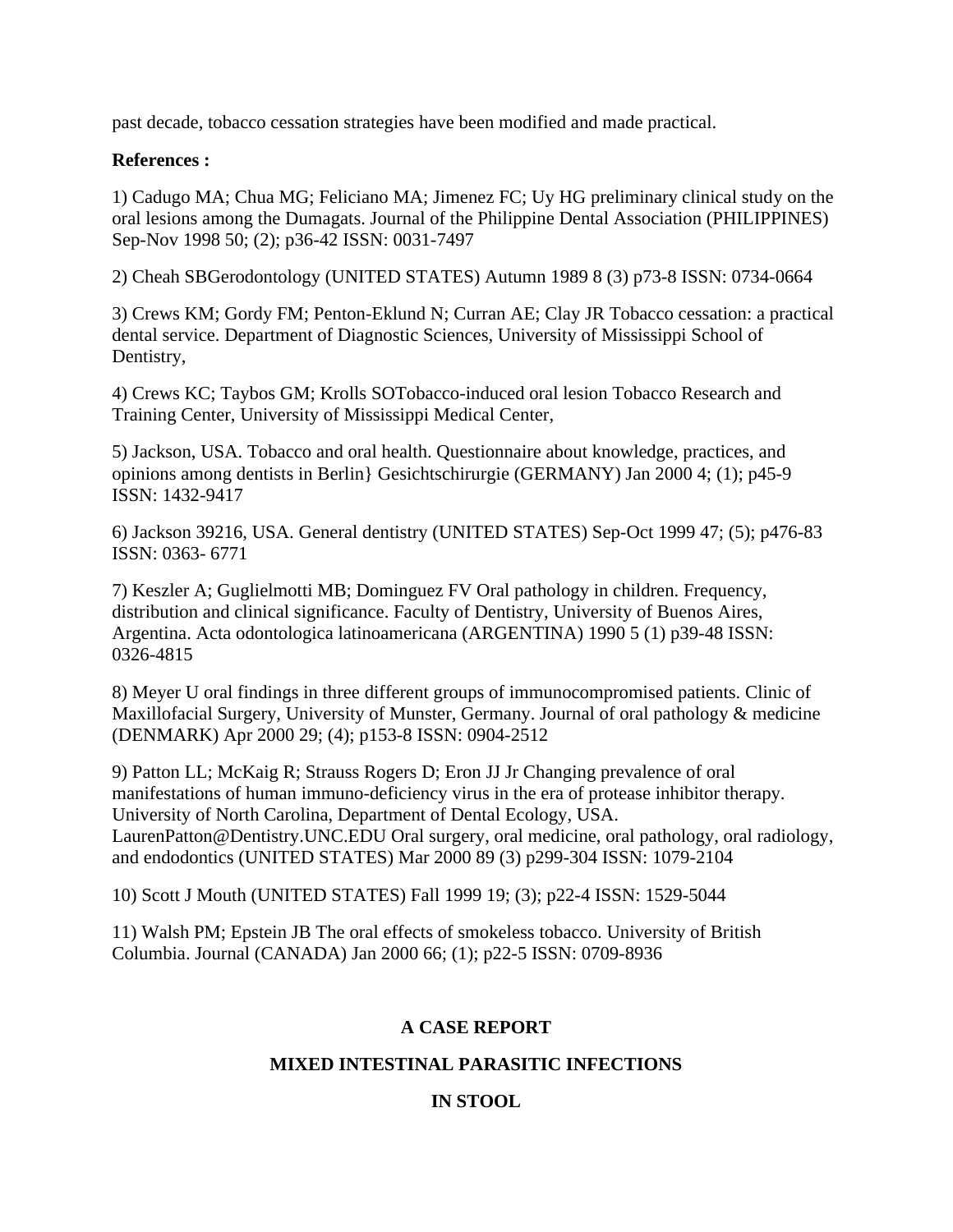# **Dr. Deokule J. Dr. Shah P.D** .,Dep. Of Microbiology SMT. NHL. Muncipal Medical College Ahmedabad - 6.

## **INTRODUCTION :**

Parasites like Ascaris lumbriocoides, Trichuris truchiura, Strongyloides sterocoralis are worldwide in distribution. Ascaris lumbriocoides is cosmopolitan, being specially prevalent in the tropics such as India and China. Parasites found in soil can cause mixed parasitic infection from skin penetration or because of unhygienic condition.

The present case study is of mixed parasitic infections by

- Ascaris lumbricoides,
- Trichuris trichiura,
- Strongyloides stercoralis,
- Entamoeba coli,
- Cryptosporidium

A 16 years girl residing in slum area at the bank of Sabarmati river, Ahmedabad was admitted in V.S. General Hospital, with a history of fever and generalized weakness of 2 months duration, Loss of weight, loss of appetite, pain in abdomen, diarrhoea with blood and mucous, easy fatigability, dyspnoea on exertion, itchy dermatitis and respiratory infection o 8-10 days duration.

A detailed history was taken.

On examination, she had mild hepatosplenomegaly, pallor and enlarged abdomen. Laboratory investigations showed - Hb 5.5 gm/dl & smear showed haemolytic anaemia.

G6PD - detected. - ESR 155mm after 1 hr.

S. Widal - Positive 1:120 titer - Total bilirubin 1.8 mg%

All other investigations were normal.

Ultrasonography of abdomen showed mild splenomegaly, gall bladder contracted, multiple enlarged lymph nodes including periportal, peripancreatic, splenic and mesenteric, and mild free fluid in pelvis.

Differential diagnosis of 1. Koch's abdomen and

2. Enteric fever was considered.

### **STOOL EXAMINATION**

Stool 2 samples were subjected to examination for helminthes and protozoa by direct wet mount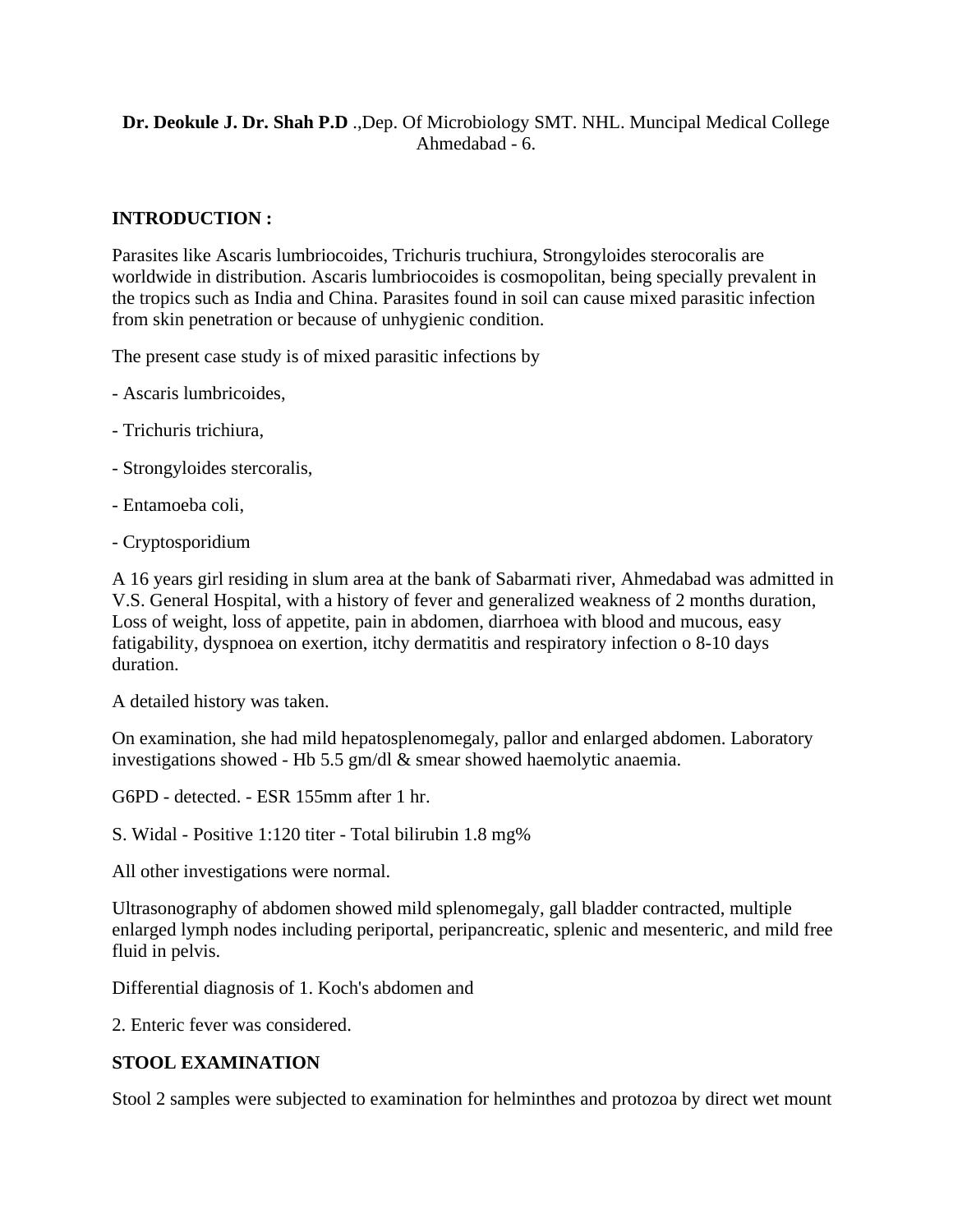and concentrated formol ether sedimentation method.

**1. Macroscopic :** Semi-solid and black colored with adult worm of Ascaris lumbricoides.

### **2. Microscopic :**

a. Saline/Lugol's iodine preparation showed presence of -

 $=$  Unfertilised eggs of Ascaris lumbricoides: They are round or oval in shape and 60 to 75 m in length by 40 to 50 m in breath, surrounded by outer albuminous coat-contains unsegmented ovum.

= Eggs of Trichuris trichiura: They are barrel shaped with mucous plug, measuring about 50m in length and 25m in breadth. It has a double shell and contains unsegmented ovum.

= Larva of Strongyloides stercorails: Motile Rhabditiform larvae are found. They measure 200 to 250 m in length by 16 m in breath. They have short mouths and double-bulb oesophagus.

 $=$  Cyst of Entamoeba coli: They are round with 1 to 8 nuclei and measure 15 to 20 m in diameter.

 $=$  Few RBCs

 $=$  Pus cells

b. Modified Z-N stain showed presence of oocysts of Cryptosporidium - round to oval pink body, 4 to m in diameter.

c. Formal ether concentration technique: showed same morphology of above mentioned eggs, larva and cyst. Occult blood - Positive.

Inj. Chloroquine, Cefaxone and other supportive treatment was started after admission. By forth day diagnosis of parasitic infection in stool was made and Tablet. Helminth was added.

Patient recovered after full treatment. Repeat Widal test was negative at the end second week, stool examination showed no larva and number of eggs/HPF showed that same parasites were decreased in number. On follow-up, she was found well after one month.

### **DISCUSSION :**

In overcrowed city like Ahmedabad with Inadequate sanitary facilities illiterate persons with poor hygiene, provide an environment conductive to spread of infections like Ascaris lumbricoides, Trichuris trichiura and Cryptosporidium. Often bare foot habits play an important role in spreading infection like Strongyloides stercoralis.

In the present case study lower haemoglobin value, raised reticulocyte count, increased serum bilirubin and peripheral blood smear examination showing picture of haemolytic anaemia. It was due to GPD deficiency which was triggered by chloroquine injections given to treat the fever. Toxic action of the body fluid of adult worm give rise to typhoid-like fever. The positive S. Widal test suggests anamnestic reaction. Also wandering ascaris entering into biliary passage gives rise to contracted gall bladder on ultrasonography. Multiple enlarged lymphnode and raised ESR correspond with koch's abdomen.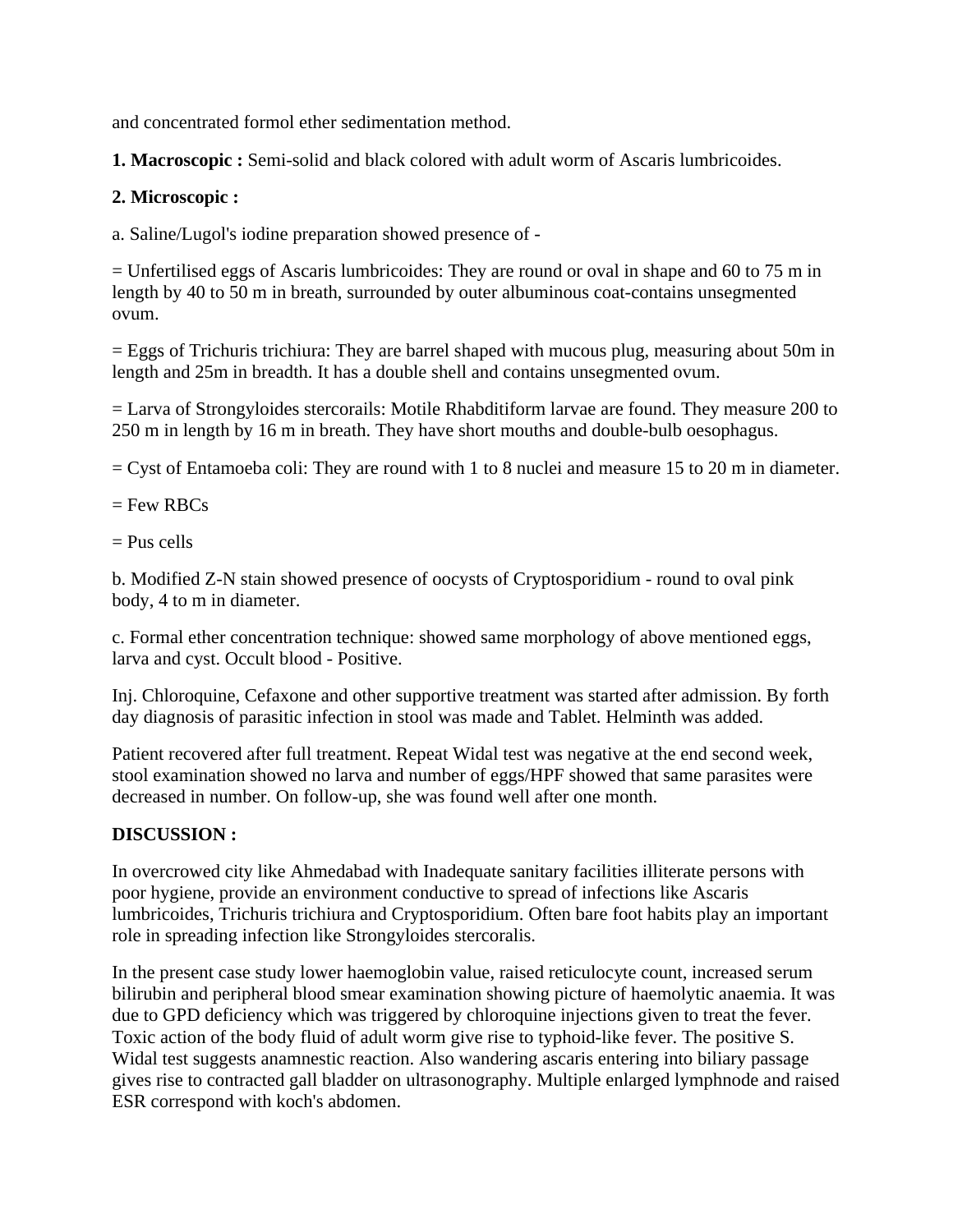About 25% of the world's population carry worms, children being the most heavily infected section of population. In contrast to bacterial and viral infections, parasitic infection of gastrointestinal tract may diagnosed rapidly by direct microscopic examination of stool. In this case diagnosis was possible only due to proper examination of stool and general awareness about the diseases. Hence an optimal use of microbiological service is essential for an accurate diagnosis of parasitic infection in each case.

### **REFERENCES :**

1. Chatterjee KD. Parasitology, Protozoology and Helminthology in Relation to Clinical Medicine.

2. Indian journal of Medical Microbiology (2000) 18 (2), 50-54.

3. Indian journal of Medical Microbiology (2002) 20 (2), 88-91

4. Guerrant RL, Hughos Jm, Lima NL, Crone J. Diarrhoea in developed and developing countries: magnitude, special settings and etiologies. Rev infectious disease (1990) 12: 5 41-50

### **ROAD SAFETY IS NO ACCIDENT"**

World Health Organization - 2004

### **(Dr. Jay K. Sheth - Assistant Professor, Dept. of P&SM, Smt. NHL. Mun. Medical College Ahmedabad-380 006)**

World Health Day is celebrated annually on the 7th of April. The theme for World Health Day 2004 is Road Safety. Road traffic injuries now pose a global public health crisis that requires urgent action at the national and the international levels. The slogan "Road Safety is No Accident" draws attention to the fact that road traffic injuries can be prevented if governments and others take action.

Throughout the world, roads are overcrowded with various types of vehicles. By making the transportation of goods and people faster and more efficient, these vehicles support economic and social development in many countries. But while motorized travel provides many benefits, it can also do serious harm unless safety is made a priority. Pedestrians and cyclists using roads are particularly at risk. Crashes are frequent. Deaths and injuries are common. Road traffic injuries are a deadly scourge, taking the lives of 1.2 million men, women and children around the world each year. Hundreds of thousands or more are injured on our roads, some of whom become permanently disabled. The vast majority of these occur in developing countries, among pedestrians, cyclists, motorcyclists and users of public transport, many of whom would never be able to afford a private motor vehicle.

Based on 1998 data, 88% of traffic-related deaths occurred in low and middle-income countries. For most types of injuries, people die at a higher rate in low and middle-income countries than in high-income countries. The poor are at high risk for injury because they are faced with hazardous situations on a daily basis. For instance, their means of transport are overcrowded and poorly maintained. As pedestrians on unsafe roads, they are vulnerable to being crushed by cars and buses. The poor also have less chance of survival when injured because they have less access to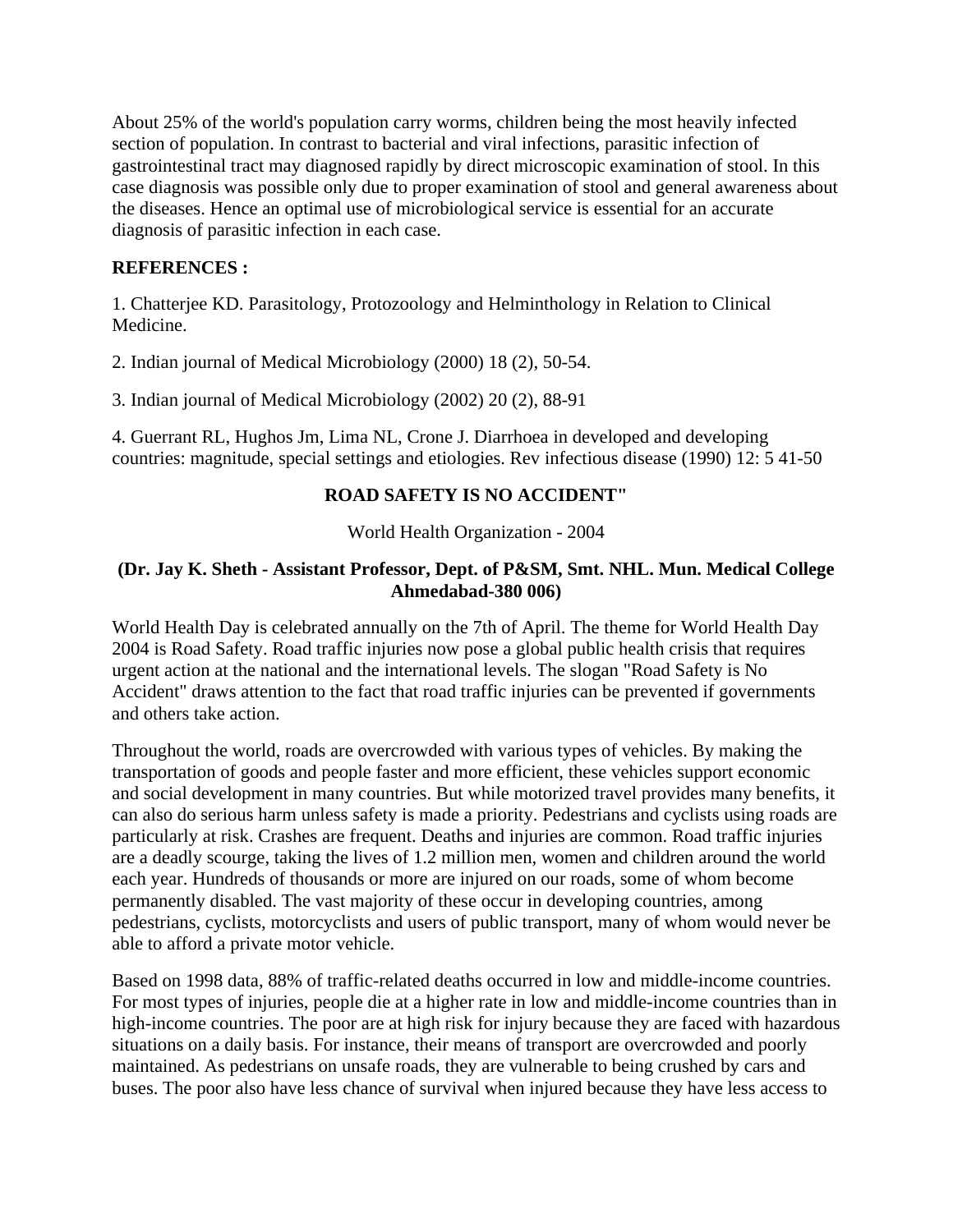health services.

Road Traffic Injuries (RTIs) are the leading cause of death by injury, the 10th leading cause of all deaths and the 9th leading contributor to the burden of disease world wide. They constitute a rapidly growing problem, with deaths from all types of injuries projected to rise from 5.1 million in 1990 to 8.4 million in 2020. It is also projected that by 2020 RTIs will account for about 2.3 million deaths globally and will account for a greater proportion of all injury deaths (27.4%), with over 90% of these deaths occurring in developing countries. If current trends continue, the number of people killed and injured on the world's roads will rise by more than 60% between 2000 and 2020. Rapid urbanization and motorization in developing countries will account for much of the rise and the rise will be steeper due to lack of appropriate road engineering and lack of injury prevention programs in the public health sector.

There are solutions to the road safety problem. A wide range of effective interventions exist, and experience in countries with long histories of motorized travel has shown that a scientific, "systems approach" to road safety is essential to tackling the problem. This approach addresses the traffic system as a whole and looks at the interactions between vehicles, road users and the road infrastructure to identify solutions. The important point to consider in this systems approach is that there is no single blueprint for Road Safety.

Details of 5 major risk Factors

# **1. Speed : slow down!**

# **Facts :**

= Speed contributes to at least 30% of road traffic crashes and deaths.

= For every 1km/hr increase in speed there is a 3% increase in the incidence of injury crashes and a 5% increase in the risk of a fatal crash.

= Pedestrians are eight times more likely to be killed by cars traveling at 50km/h than 30km/h.

# **Key interventions:**

= setting and enforcing speed limits

- = designing roads according to their function (e.g. highways, suburban roads)
- = speed cameras or stationary enforcement
- = traffic calming measures, such as speed bumps and traffic circles

= education and public information.

# **2. Alcohol: don't drink alcohol and drive**

Facts:

= Any level of alcohol in the blood increases the risk of crashes.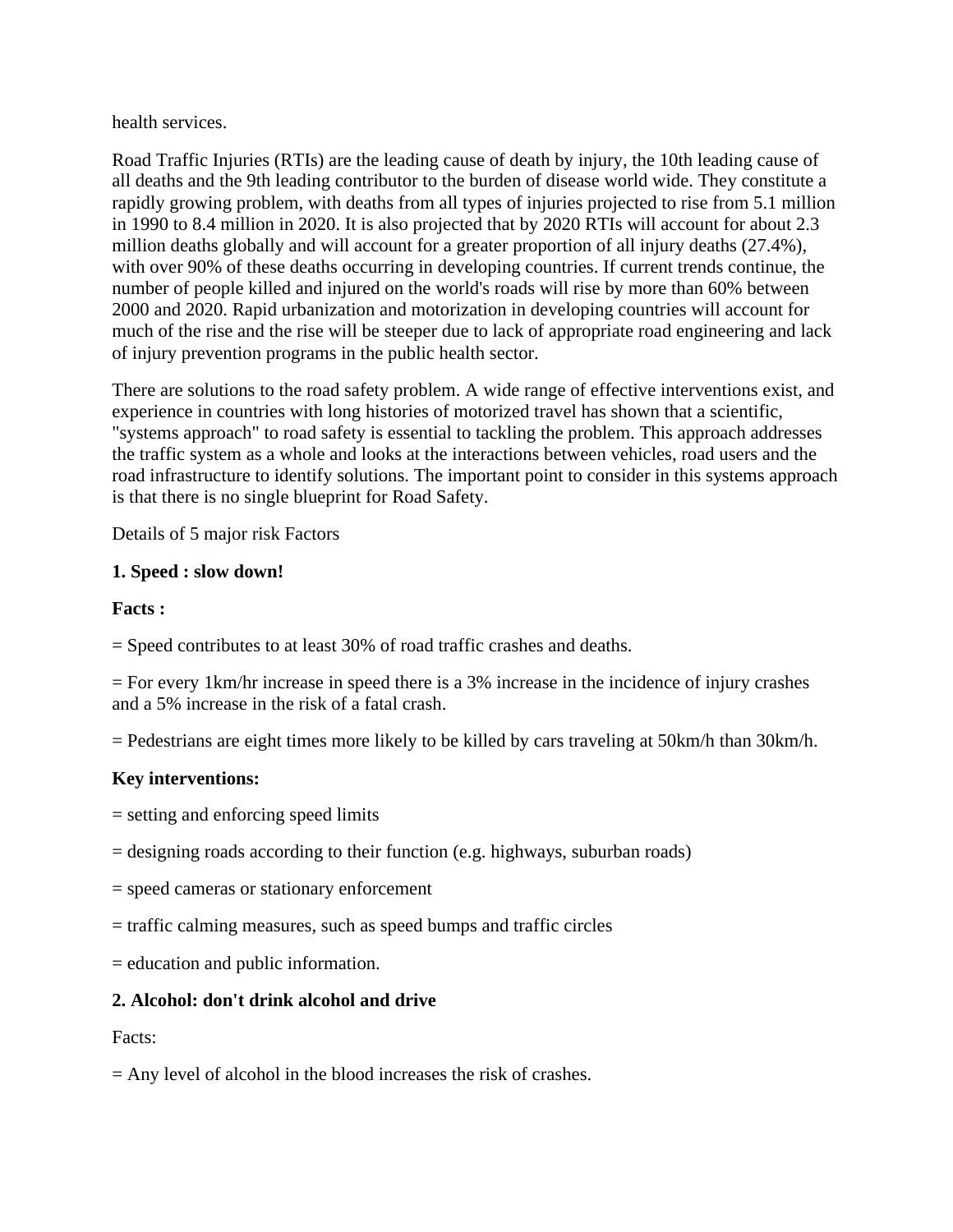= The risk of crashes increases significantly with blood alcohol concentrations greater than 0.04g/ dl.

### **Key interventions :**

- = setting and enforcing blood alcohol concentration limits
- = random breath testing
- = mass media campaigns
- = tough and swift penalties for offenders
- = breath test devices as ignition interlocks in vehicles.

### **3. Seat-belts and child restraints: strap in!**

#### **Facts :**

- = Seat-belt usage has saved more lives than any other road safety intervention.
- = Seat-belts reduce fatal or serious injury by 40- 65%.
- = Child restraints reduce infant deaths by 71% and deaths in young children by 54%.

### **Key interventions :**

- = setting and enforcing seat-belt use and child restraint laws
- = publicity campaigns
- = smart, audible seat belt reminders (e.g. alarm sounds in vehicles)

#### **4. Wear helmets!**

#### **Facts :**

= Head trauma is the main cause of death and disability in drivers of motorized two-wheelers.

= Among children, bicycle injuries are the leading cause of injury.

#### **Key interventions :**

- = setting and enforcing laws on helmet wearing
- = standards for motorcycle helmets
- = penalties for nonuse
- = targeted information campaigns.

### **5. Visibility: see and be seen**

#### **Facts :**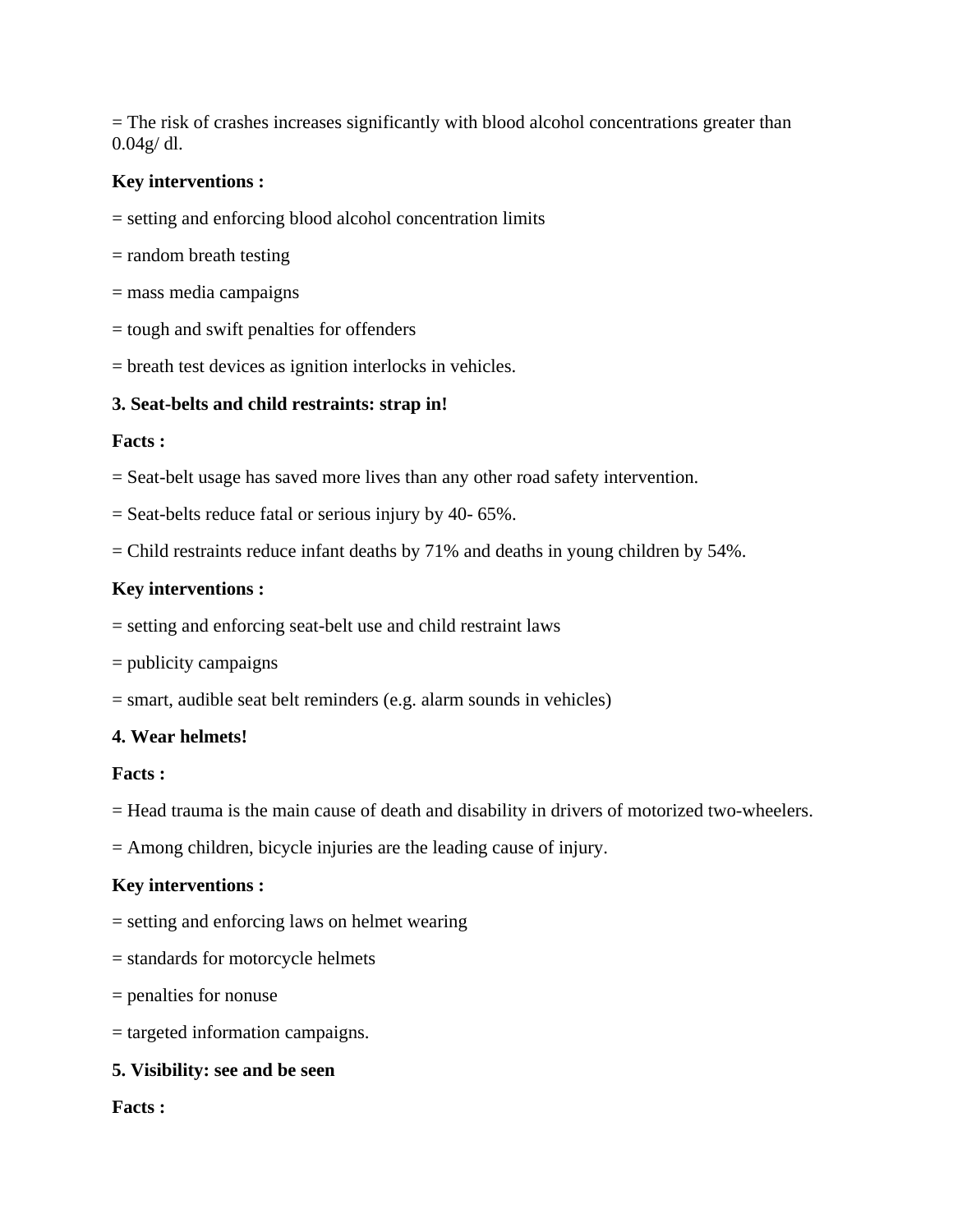= One third of people hit on the road report they had difficulty seeing the vehicle; almost half of drivers have difficulty in seeing the pedestrian.

### **Key interventions :**

= reflectors on vehicles and reflective clothing for people

= white/yellow helmets

 $=$  street lighting.

### **DO CELLULAR PHONES ARE**

### **REALLY HARMFUL ?**

### **Dr. Chetna R. Acharya**

Jr Lecturer in Physiology, Smt. N.H.L. Mun. Med. College. Ahmedabad-380006.

### **Key words :**

mobile phones, base stations, health effects.

Current mobile phone system operates at frequencies between 800MHz and 1800 MHz. It is important not to confuse such radio frequencies (RF) with ionizing radiation such as x-rays or gamma rays. RF fields cannot cause ionizing or rasioactivity in the body, because of this RF fields are called nonionizing.

Cellular phone handsets are low-powered RF transmitters emitting maximum powers in the range of 0.2-0.6 watts. "Walkie Talkies" may emit 10 watts or more. RF field strength falls of rapidly with distance from the handset. Therefore RF exposure to a user of a mobile phone located 10s of cm from the head (i.e. using a "hands free") is far lower than to a person who places the handset against head. RF exposure to nearby people is very low. Base stations transmit power levels from a few watts to 100 watts or more. Base station antennae are typically about 20-30 cm in width and 1 meter in length at a height of from 15 to 50 meters above the ground. This antennae emit RF beams that are narrow in vertical direction but quite broad in horizontal direction.

Paging, fire, Police and emergency services operates at similar power levels as cellular base stations. Television and radio broadcast antennae commonly transmit higher RF levels than a mobile base station.

#### **Health Effects :**

RF fields penetrates exposed tissues to depths that depend on the frequency- upto a centimeter. RF energy is absorbed in the body and produce heat but the body's normal thermoregulatory process carry this heat away.

WHO has identified research needs to make better health risk assessment and promoted the research to funding agencies. Briefly, at present time this research indicates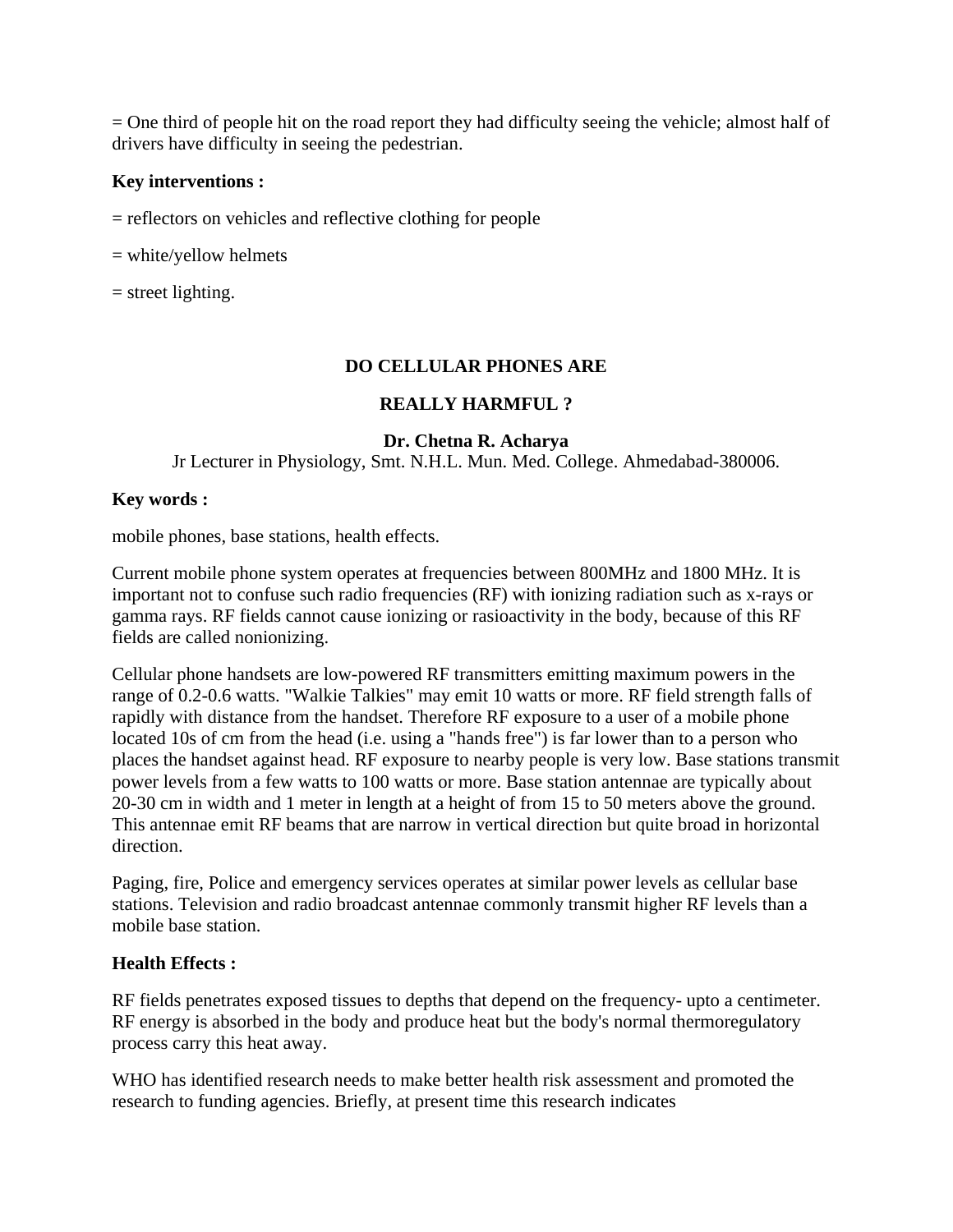**Cancer :** Current scientific evidence indicates that exposure to RF fields, such as those emitted by mobile phones and their base stations, is unlikely to induce or promote cancers.

**Other health risks :** Scientists have reported other effects of using mobile phones including changes in brain activity, reaction times, and sleep patterns. These effects are small and have no apparent health significance.

Driving : Research has clearly shown an increased risk of traffic accidents when mobile phones

#### **Precautionary measures :**

Present scientific information does not indicate the need for any special precautions for use of mobile phones. If individuals are concerned, they might choose to limit their own or their children's' RF exposure by limiting the length of calls, or using "hands-free" devices to keep mobile phones away from the head and body.

Mobile phones may interfere with certain electromedical devices, such as cardiac pacemakers and hearing aids.

Mobile phones should not be used in aircraft as they may interfere with its navigation systems.

**Driving safety :** Motorists should be strongly discouraged from using mobile phones while driving.

**RF absorbing devices :** Scientific evidence does not indicate any need for RF-absorbing covers or other "absorbing devices" on mobile phones.

Sitting base stations near kindergartens, schools and playgrounds may need special consideration.

An effective system of health information and communications among scientists, governments, industry and the public is needed to raise the level of general understanding about mobile phone technology and reduce any mistrust and fears, both real and perceived.

### **THALIDOMIDE : REDISCOVERED**

#### **Dr. Kamlesh P. Patel & Dr (Mrs). V. J. Patel**

Department of Pharmacology Smt. N.H.L. Municipal Medical College, Ahmedabad-6.

Thalidomide, after being banned from the market in the early 1960s because of the worldwide teratogenesis disaster (Phocomelia, amelia, hypoplasticity, absence of bones, external ear abnormalities & congenital heart defects) is now being rediscovered due to its multiple therapeutic effects in various diseases & symptoms.

Original studies examined the antiemetic, anxiolytic, mild hypnotic & adjuvant analgesic properties of this drug (Table 1).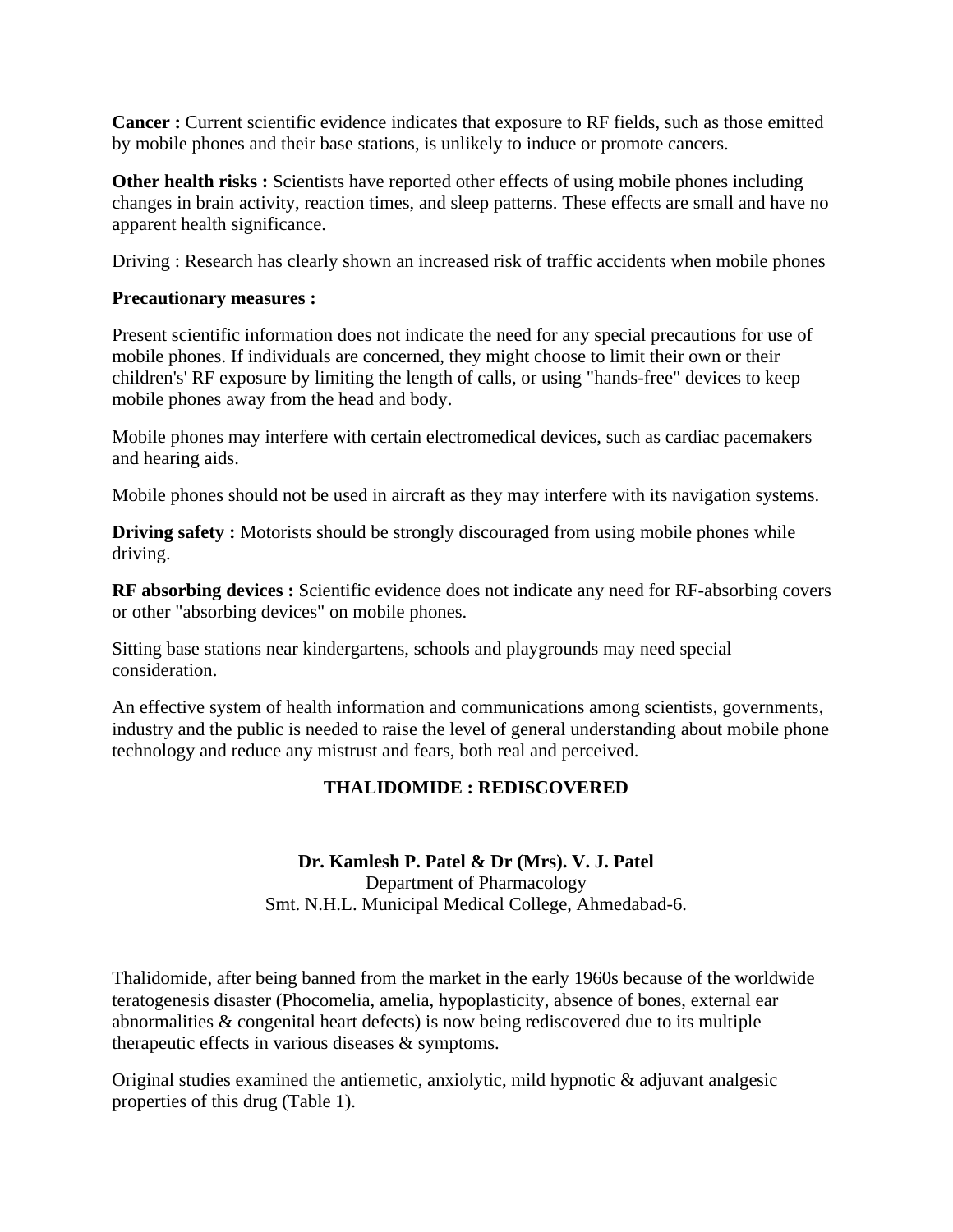### **Table 1. Original uses of Thalidomide.**

### **Classification Use**

- 1. Nonbarbiturate hypnotic Insomnia
- 2. Sedative Anxiousness,
- Restlessness in elderly
- 3. Anti-emetic Morning Sickness,

hyperemesis gravidaris

4. Adjuvant analgesic Pain

Subsequently, thalidomide was found to be highly effective in managing the cutaneous manifestations of leprosy (erythema nodosum leprosum) and even to be superior to aspirin in controlling leprosy - associated fever.

Recent research shows promising results with thalidomide in patients with progressive body weight loss related to advanced cancer and HIV infection.

Currently, thalidomide is being explored in following new diseases (Table 2).

### **Table 2. Novel uses of Thalidomide in Specific conditions**

- 1. Leprosy, Erthema Nodosum Leprosum (ENL)
- 2. Chronic illness syndrome e.g. Cachexia
- 3. Tuberculosis, Sarcoidosis
- 4. Aphthous ulcers in HIV syndrome and Behcet's disease.
- 5. Graft versus host disease
- 6. Pyoderma gangrenosum
- 7. Inflammatory bowel disease
- 8. Rheumatoid arthritis
- 9. Sjogren's syndrome
- 10. Discoid lupus erythematosis
- 11. Multiple myeloma
- 12. Advanced solid tumours eg. Renal cell carcinoma.

Furthermore, thalidomide has been found to be effective in several syndromes related to advanced cancer - these intriguing features make the use of the drug potentially attractive for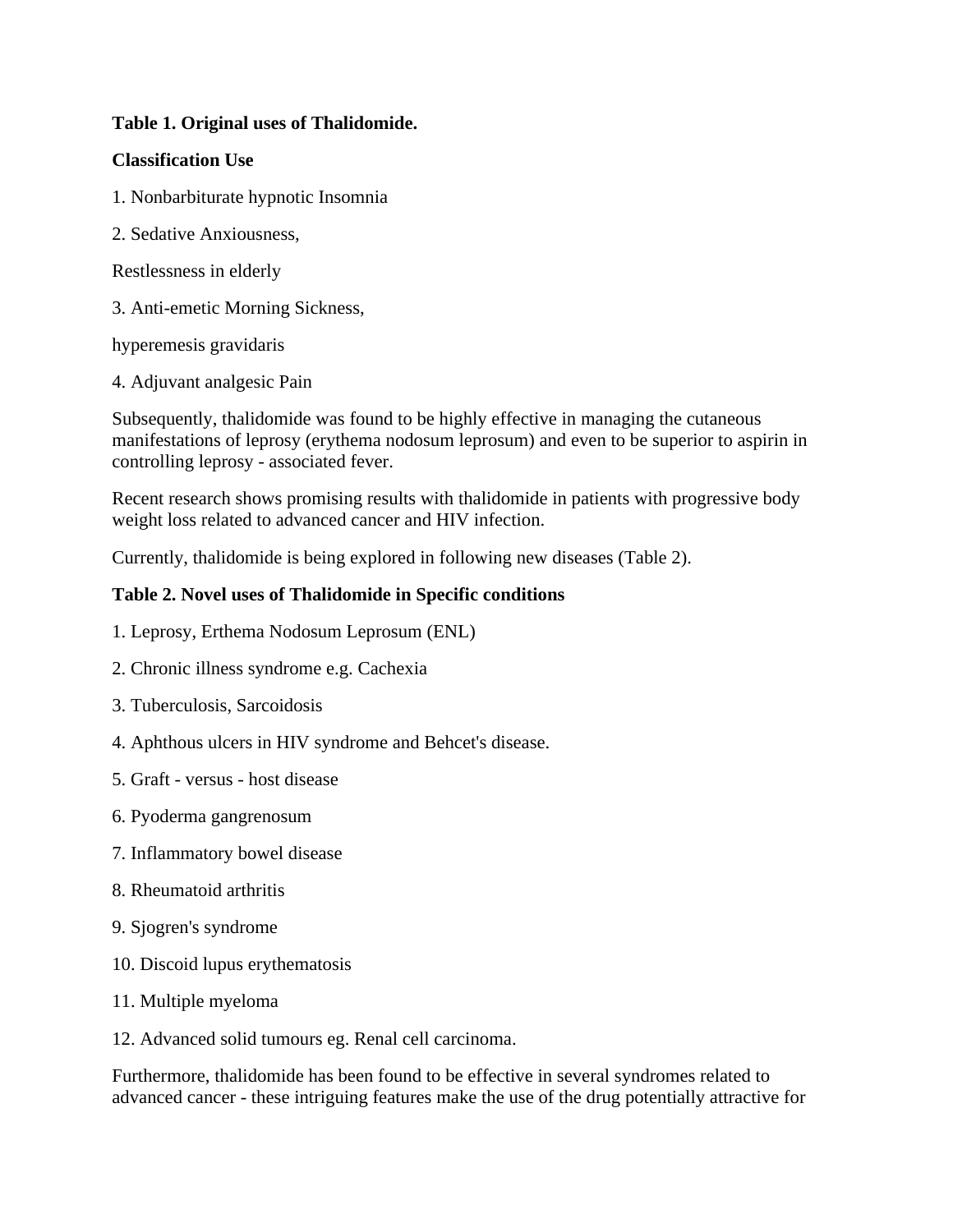palliative care. (Table 3).

# **Table 3. Potential uses of thalidomide in palliative care**

- 1. Cancer Cachexia/anorexia
- 2. Chronic nausea
- 3. Insomnia
- 4. Neoplastic fever
- 5. Profuse sweating
- 6. Angiogenesis
- 7. Pain

In addition, by a distinct mechanism of action compared with most other drugs, thalidomide offers the possibility of combined treatment with other agents with non- overlapping toxicities.

The mechanism of action of thalidomide is probably based on the suppression of tumour necrosis factor - a (TNF - a) and the modulation of interleukins. However, it is not possible to identify a single dominant mechanism, since the action of cytokines  $\&$  the effect of thalidomide appear to be complex.

The more frequent adverse events associated with thalidomide are outlined in (Table 4).

### **Table 4. Adverse effects of Thalidomide**

- 1. Teratogenesis
- 2. Neuropathy
- 3. CNS effects e.g. drowsiness
- 4. Allergic drug reactions
- 5. Hematological effects
- 6. Increased Viral load in HIV infected individuals
- 7. Drug Interactions.

In response to reappearance of thalidomide in the world market, a system has been developed to minimize any substantial risk of thalidomide - induced teratogenicity.

Thalidomide is commercially available only through the System for Thalidomide Education and Prescribing Safety (STEPS) programme, a manufacture - regulated system. To prescribe and dispense thalidomide, the healthcare provider must register with the STEPS programme. The prescriber and the patient are required to review and sign the consent form.

We conclude, that thalidomide has a number of interesting and promising effects on multiple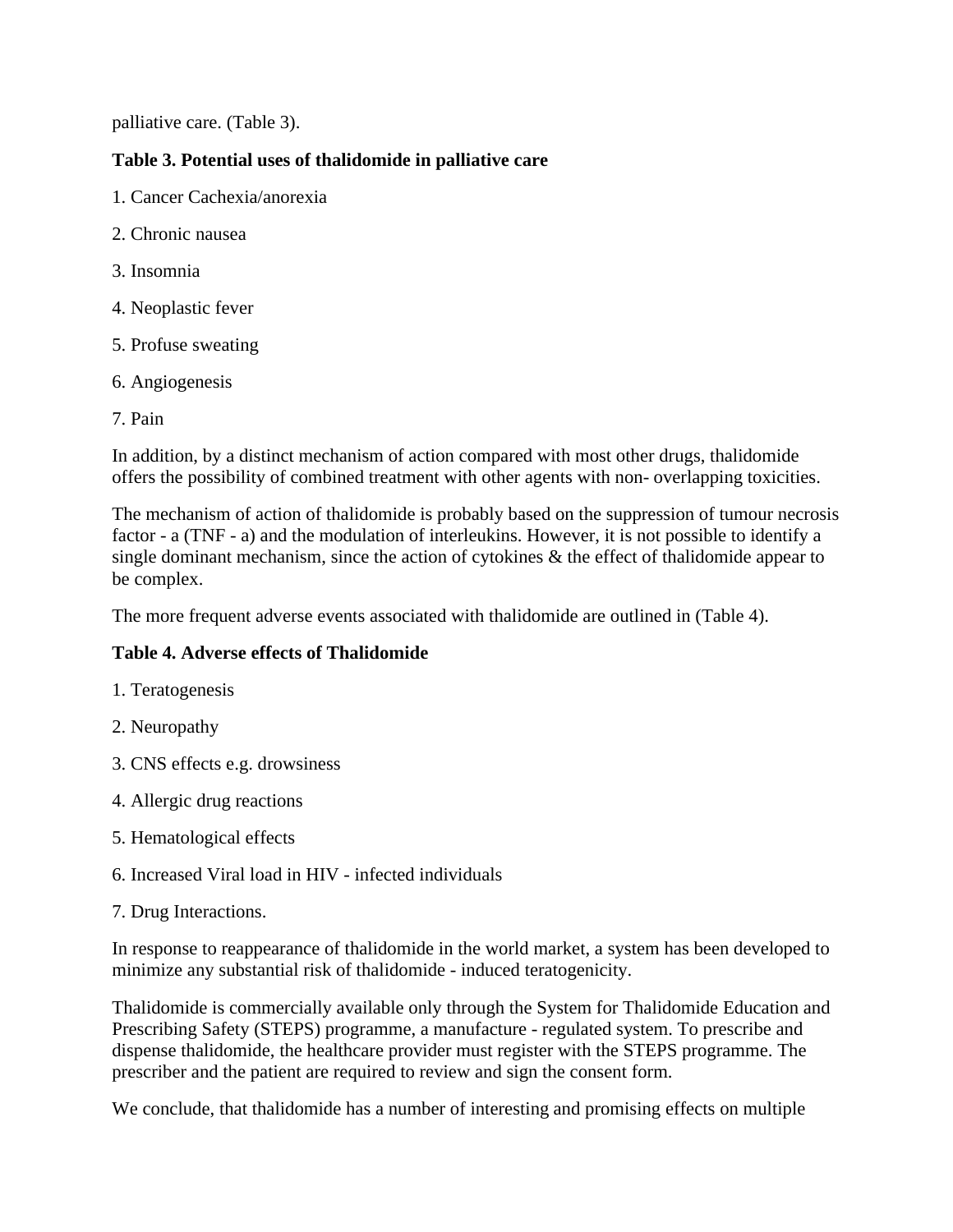clinical syndromes. These potential effects should be investigated. Thalidomide might be particularly beneficial in many developing countries.

### **NEW DRUGS**

# **Dr. Randhirsinh V. Solanki, Dr. (Mrs.) Varsha J. Patel**

**, Prof. & Head,** 

# **Dr. Bhavesh Vyas, Dr. Dhaval Panchal Deptt. of Pharmacology, Junior Lecturers & P.G. Students,**

N.H.L.Municipal Medical College, Ahmedabad -380 006. Department of Pharmacology. Ahmedabad.

[A] NESIRITIDE - a new drug for 'Heart Failure'

Produced through recombinant DNA technology to contain the same amino acid sequence as the endogenous human B-type natriuretic peptide (hBNP). Recently approved by USFDA as a vasodilator for hospitalized patients with CHF. The aim is to reduce preload or afterload or both.

### **Pharmacological Actions :**

= Binds to guanylate cyclase receptor on vascular smooth muscle and endothelium. Increases intracellular concentration of C-GMP. Effectively produces arterial and venous dilation.

= Opposes renin-angiotensin system . Causes diuresis.

= Reduces PCWP (Pulmonary Capillary Wedge Pressure) and systemic arterial pressure, within 15 minutes. Studies do not adequately compare effectiveness with nitroglycerin.

### **Kinetics :**

Clearance by 3 mechanisms :

1) Cellular intake after binding to cell-surface receptors.

2) Proteolytic cleavage by endopeptidases on surface of vascular lumen.

3) Renal filtration (minimal). Half-life 18 minutes.

### **Preparation,Dose and Administration :**

1.5 mg vials (lyophilized powder). Withdraw 5 ml from a 250 ml bag of NS and add to the drug vial. Then transfer entire contents to the IV bag. IV bolus: 2 mcg/Kg over 1 min, then continuous infusion 0.01 mcg/Kg/min.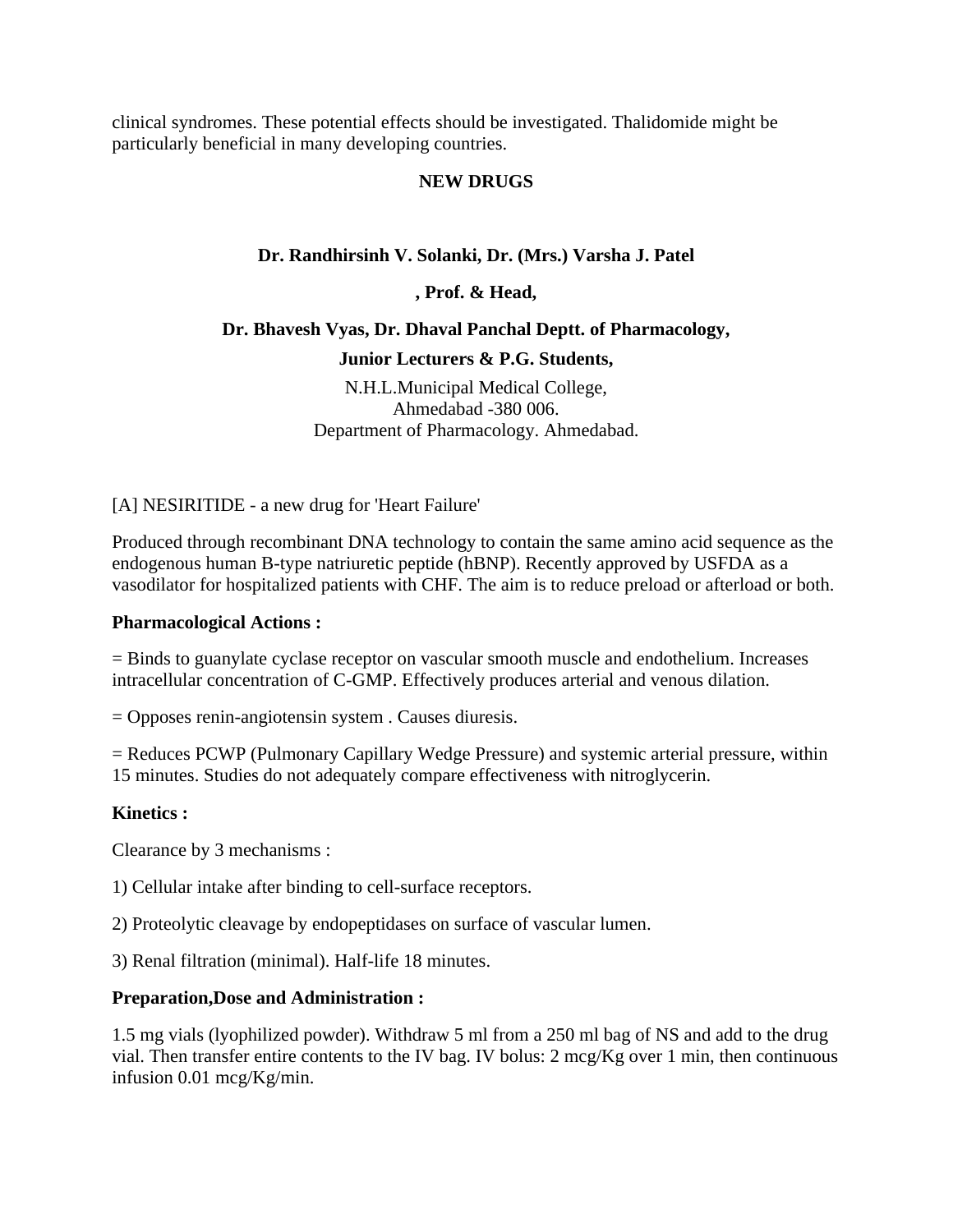### **Adverse Reactions :**

Hypotension: 11%. Higher incidence at doses  $> 0.01$  mcg/Kg/min. Duration of symptomatic hypotension was longer for nesiritide than NTG (2.2 hr vs. 0.7 hr). Use caution if baseline SBP < 100. Headache 8%, back pain 4%, nausea 4%. Increased serum creatinine (by 0.5 mg/dL) in 28% of pts. Incompatibilities: heparin, furosemide, hydralazine, insulin, ethacrynic acid, enalaprilat, and bumetanide. Do not administer through a central "heparin-coated" catheter.

### **Indication :**

IV treatment in acute decompensated CHF, who have dyspnoea at rest or with minimal activity.

### **Contraindications :**

Cardiogenic shock (SBP <90) or pts with low cardiac filling pressures.

### **[B] NAMENDA :** a newer drug for Alzheimer's disease

The excitatory neurotransmitter glutamate plays an important part in the development of neurodegenerative diseases like dementia. About 70 % of all excitatory synapses in the central nervous system are stimulated by the neurotransmitter glutamate. Dysfunction of glutamatergic neurotransmission is involved in pathomechanism of neurodegenerative dementia. The excitatory effect of chronically released glutamate affects the degeneration of cortical and subcortical neurons, thus leading to the occurrence of dementia symptoms. Alzheimer's disease is complicated, and each case has unique circumstances.

Namenda represents an important advance in the treatment of moderate to severe Alzheimer's disease.

### **Normal glutamatergic neurotransmission :**

Under physiological conditions, the NMDA receptor is blocked by magnesium ions, thereby protecting the neuron against glutamatergic excitotoxicity. During physiological learning and memory processes, high concentrations of synaptic glutamate are transiently released. Due to its strong voltage-dependency, magnesium leaves the NMDA receptor. Calcium enters into the cell, and through secondary processes, the signal is recognized. This is clearly discernible behind the low background noise.

### **Alzheimer dementia :**

The pathological, sustained release of low glutamate concentrations, from both neurons and surrounding glia cells, also displaces magnesium from the NMDA receptor channel. There is a continuous influx of calcium into the cell, increasing the calcium pool. In the case of learning and memory processes, the transient synaptic release of glutamate causes more calcium to flow into the cell. However, due to the already elevated calcium concentration, the signal can no longer be detected (occurrence of dementia symptoms).

In the course of the disease, the chronic release of glutamate and the permanently increased intracellular calcium concentration leads to neuronal degeneration (neuroapoptosis).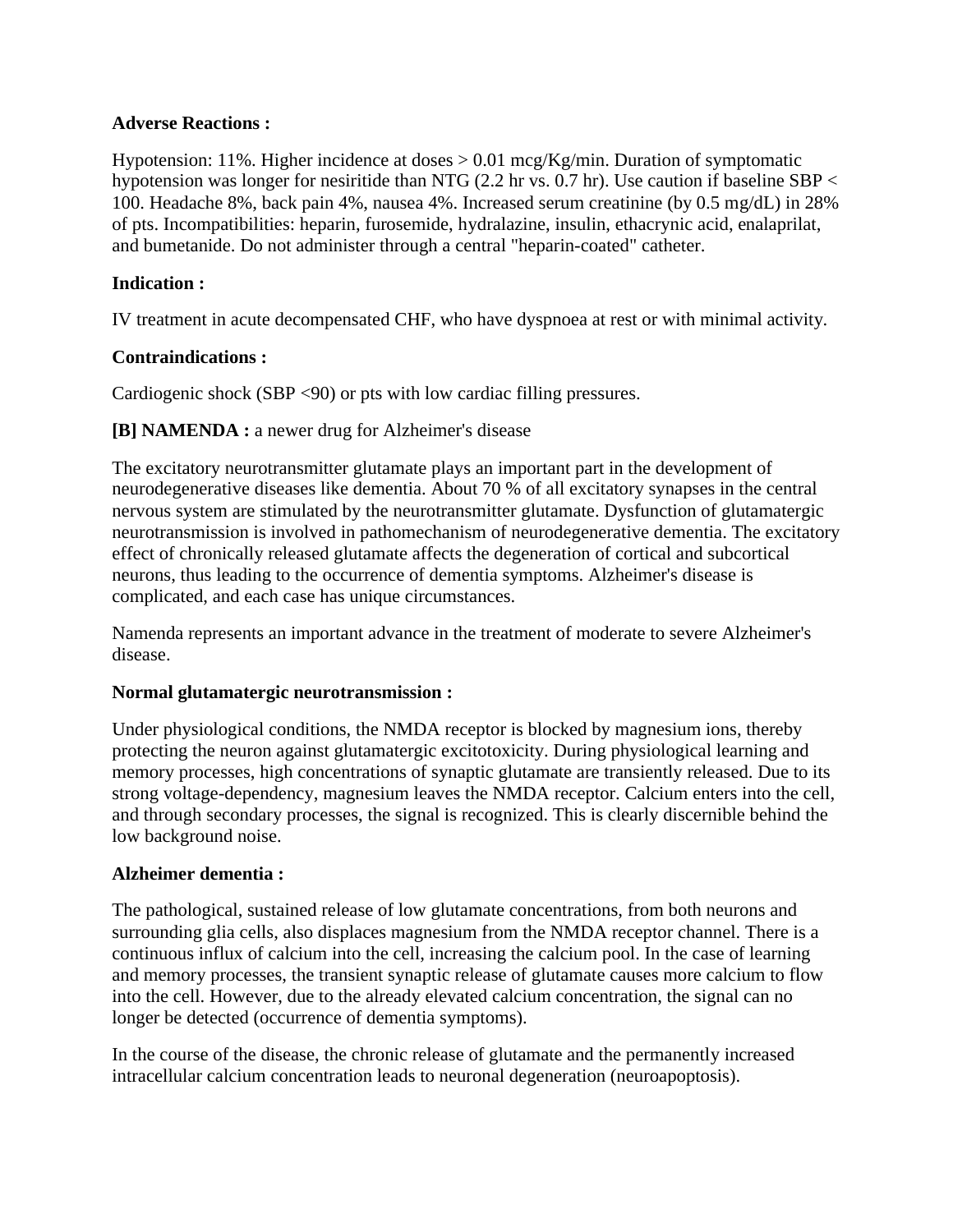#### **Sites of action of namenda in dementia :**

Namenda, is an NMDA receptor antagonist. During sustained release of low glutamate concentrations, the influx of calcium is prevented (neuroprotection). The intracellular calcium pool is reduced. During learning and memory processes (i.e. transient high glutamate release), namenda - the fast, voltage-dependent NMDA-receptor antagonist - leaves the NMDA receptor for a short time. A signal is produced which due to the lower noise can be recognized and processed which leads to a symptomatic improvement in dementia symptoms.

# **Preparation & Dose :**

Available in U.S.A. under the brand name 'AXURA' from May, 2004. 8 mg. p.o. twice daily.

### **Adverse Reactions :**

Namenda (memantine HCl) is contraindicated in patients with known hypersensitivity to memantine HCl or to any excipients used in the formulation. The most common adverse events reported with Namenda vs. placebo (greater than or equal to 5% and higher than placebo) were dizziness, confusion, headache, and constipation. In patients with severe renal impairment the use of Namenda has not been systematically evaluated and is not recommended.

# **[C] NEBIVOLOL- a novel b 1 -blocker**

Nebivolol is a new lipophilic competitive and highly selective beta 1-adrenergic blocking agent that possesses an original chemical structure and peculiar pharmacodynamic profile by which it differs from traditional beta 1-blockers. Nebivolol is devoid of intrinsic sympathomimetic or membrane stabilizing activity Nebivolol is a long acting, cardioselective beta-blocker currently licensed for the treatment of hypertension. It is also endowed with mild vasodilating properties attributed to its interaction with the L-arginine/nitric oxide pathway, a property not shared by other beta-blockers.

Preparation,Dose and Administration : Nebilet (A. Menarini Pharmaceuticals UK Ltd). is available as nebivolol hydrochloride 5.45mg (equivalent to 5mg nebivolol).

**Adults :** 5mg daily. In renal insufficiency the recommended starting dose is 2.5mg daily, which may be increased to 5mg, if necessary.

Nebivolol is considerably more expensive than atenolol, but costs less than carvedilol or celiprolol.

**Adverse Reaction :** The most frequent adverse events (incidence between 1-10%) were headache, dizziness, tiredness and paraesthesia. Other adverse events reported by at least 1% of patients were: diarrhoea, constipation, nausea, dyspnoea and oedema . To date, no significant adverse effects on plasma lipids or glucose metabolism have been demonstrated in pts with hypertension, although rare cases of raised triglyceride levels have been reported.

**Indication:** Theoretically, it may be a better b 1 - blocker in diabetic, dyslipidaemic, PVD and physically active individuals. It may provide an alternative to other vasodilatory beta-blockers in hypertensive patients who are unable to tolerate atenolol.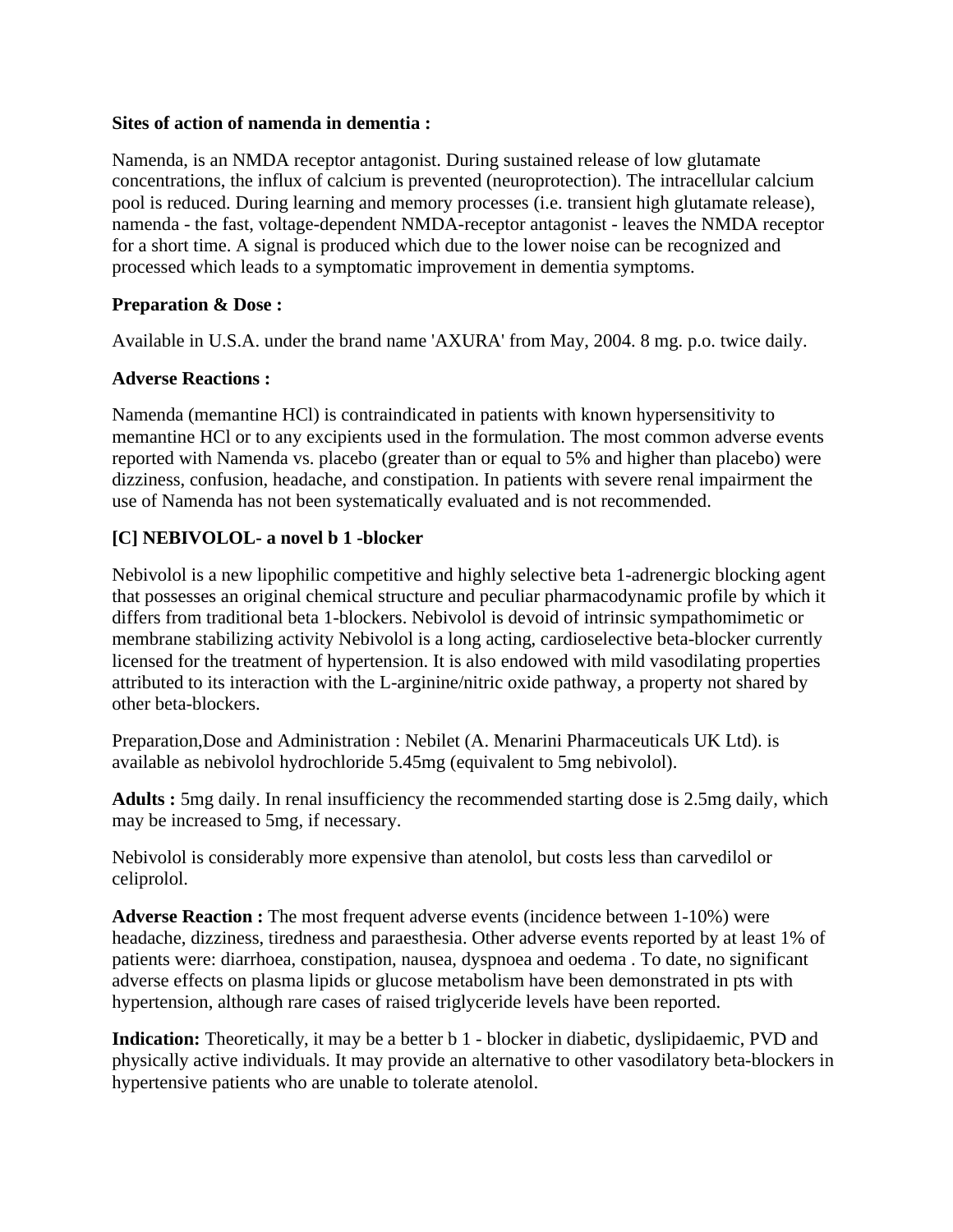**Contraindication:** It is contra- indicated in pregnancy and lactation and in liver disease.

### **[D] EFLORNITHINE - a novel remedy for unwanted facial hair**

= An antineoplastic; in its oral form, used as an antiprotozoal compound for African sleeping sickness. Also has been used for PCP pneumonia, psoriasis, and malignancies.

**Mechanism of Action:** Inhibits ornithine decarboxylase (ODC) in human skin, an enzyme necessary for synthetic functions and cell division. Inhibition of ODC affects rate of hair growth. ODC is characterized by its striking inducibility and very shot half-life. The relatively short half-life of eflornithine allows replacement of irreversibly inhibited mammalian enzyme by rapid turn over, whereas, the more stable parasite enzyme remains inhibited. This difference may explain the therapeutic antitrypanosomal action of eflornithine and its lack of toxic effect on the host cell.

**Kinetics:** Percutaneous absorption is < 1%. Excreted unchanged in the urine.

**Preparation and Application :** 13.9% cream, 30gm tube. Apply a thin layer to affected areas of face and rub in thoroughly. Two times a day, at least 8 hours apart. Apply at least 5 min after hair removal techniques. Cosmetics and sunscreens can be applied over treated areas after the cream has dried. Do not wash treated areas for at least 4 hrs.

**Adverse Reactions :** Skin irritation (minor): acne, stinging, itching, tingling, rash, temporary redness, hair bumps, or burning. Reduce frequency then. Other (<1%): bleeding skin, cheilitis, contact dermatitis, lip swelling, herpes simplex, rosacea.

**Indication:** Reduction of unwanted facial hair in women-

 $=$  Improvement may be seen usually within 8 weeks.

= Not a permanent cure. Improves the condition and pt.'s appearance but pt. will likely need to continue previous methods of hair removal in conjunction with eflornithine.

### **[E] TELITHROMYCIN - a new macrolide antibiotic**

A ketolide semisynthetic 14 -membered - ring macrolide, differing from erythromycin by substitution of a 3- keto group for the neutral sugar l - cladinose. A structural change.

**Indications:** Acute bacterial exacerbations of chronic bronchitis caused by Streptococcus pneumoniae, Haemophilus influenzae, Moraxella catarrhalis; acute bacterial sinusitis caused by S. pneumoniae, H. influenzae, M catarrhalis, Staphylococcus aureus; mild to moderately severe community acquired pneumonia caused by S. pneumoniae and H. influenzae, including their multiple-drug-resistant strains, M. catarrhalis, Chlamydophilia pneumoniae, Mycoplasma pneumoniae-

**Kinetics:** Oral bioavailibility is 57 %. Tissue and intracellular penetration is generally good. Metabolized and eliminated by a combination of biliary and urinary routes of excretion.

### **Preparation and Dose :**

Tablets: 400 mg. Adults: 800 mg P.O. once daily for 5 days. If used for treating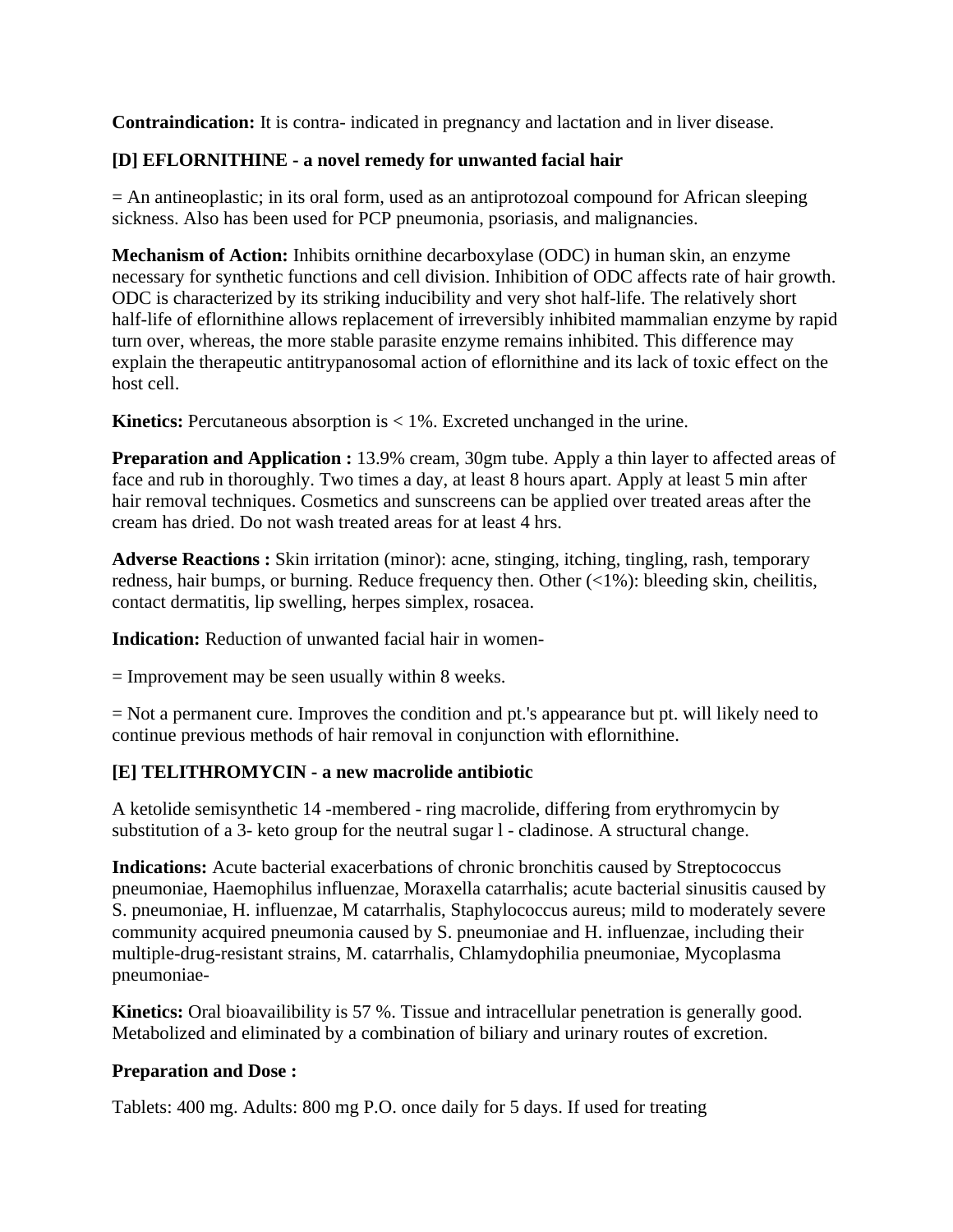community-acquired pneumonia, continue for 7 to 10 days.

#### **Adverse Reactions:**

CNS: headache, dizziness.

GI: diarrhea, nausea, vomiting, loose stools; taste alteration. Pregnancy Risk: Category C.

Contraindications and Precautions:

Contraindicated in patients allergic to telithromycin, to any component of the drug, or to any macrolide antibiotic. Contraindicated also in patients with congenital QTc prolongation, proarrhythmic conditions (hypokalemia), or significant bradycardia; in those taking pimozide, class Ia or III antiarrhythmic, statins, and in patients with myasthenia gravis. Use cautiously in patients with history of hepatitis or jaundice, in those with renal impairment, and in pregnant or breast-feeding patients.

# **[F] ETANERCEPT- A Novel Antirheumatic Agent**

Etanercept is a dimeric fusion protein consisting of the extracellular ligand-binding portion of the human 75 kilodalton (p75) tumor necrosis factor receptor (TNFR) linked to the Fc portion of human IgG1. Etanercept is produced by recombinant DNA technology.

### **Indications And Usage:**

Etanercept is indicated for reducing signs and symptoms, inhibiting the progression of structural damage, and improving physical function in patients with moderately to severely active rheumatoid arthritis ,polyarticular-course juvenile rheumatoid arthritis, psoriatic arthritis, ankylosing spondylitis. It can be used in combination with methotrexate in patients who do not respond adequately to methotrexate alone.

#### Dosage And Administration

The drug is marketed as ENBREL in U.S.A since April 2004, not available in India and is supplied in a vial which contains 25 mg of etanercept powder which should be reconstituted with 1 ml of sterile water for parenteral administration.

#### **The recommended doses are as follows :**

Adult RA, AS, and Psoriatic Arthritis Patients:

50 mg per week given as two 25 mg subcutaneous (SC) injections at separate sites. The dose should be administered as two 25 mg injections given either on the same day or 3 or 4 days apart.

### **Adult Plaque Psoriasis Patients :**

50 mg dose given twice weekly (administered 3 to 4 days apart) for 3 months followed by a reduction to a maintenance dose of 50 mg per week.

### **JRA Patients:**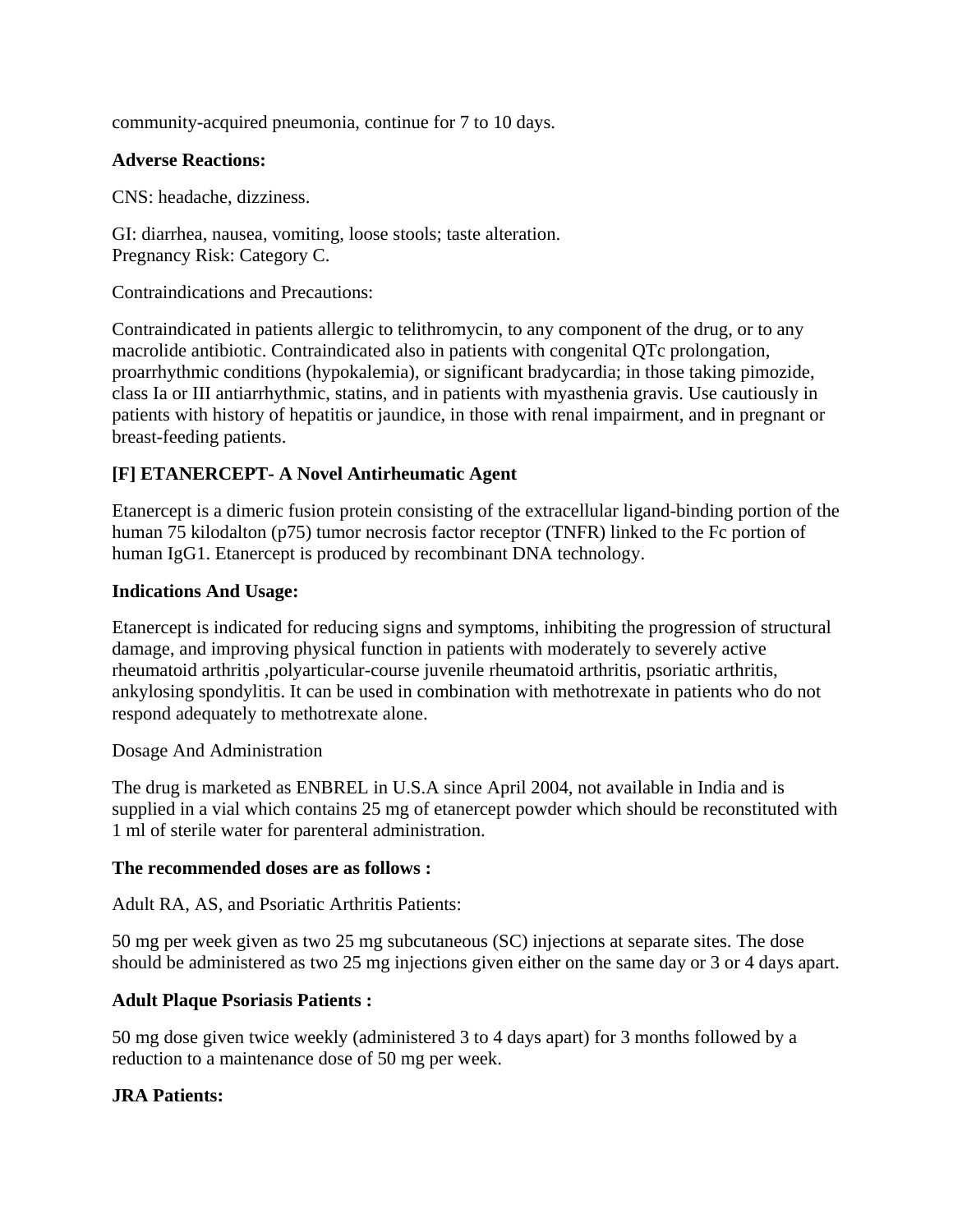For pediatric patients ages 4 to 17 years with active polyarticular-course JRA the dose is 0.8 mg/kg per week (up to a maximum of 50 mg per week).

## Contraindications

Patients with sepsis or with known hypersensitivity to etanercept or any of its components.

## Adverse Reactions

Injection Site Reactions: Erythema and/or itching, pain, or swelling.

**Infections :** It should be used cautiously in patient on concomitant immunosuppressive therapy, patients with a history of recurring infections or with underlying conditions which may predispose patients to infections, such as advanced or poorly controlled diabetes. It can lead to upper respiratory infection , pyelonephritis, bronchitis, septic arthritis, abdominal abscess, cellulitis, osteomyelitis, wound infection, pneumonia, foot abscess, leg ulcer, diarrhea, sinusitis, and sepsis.

**Malignancies:** like lymphomas. Nausea, Headache, Rash, Rhinitis, Mouth ulcer and Alopecia are some other common adverse reactions.

**[G] MALARONE -** New Antimalarial Combination of Atovaquone & Proguanil

MALARONE is a fixed-dose combination of the antimalarial agents atovaquone and proguanil hydrochloride.

Indications And Usage:

Prevention of Malaria: It is indicated for the prophylaxis of P. falciparum malaria, including areas where chloroquine resistance has been reported.

Treatment of Malaria: It is indicated for the treatment of acute, uncomplicated P. Falciparum malaria. It has been shown to be effective in regions where the drugs chloroquine, halofantrine, mefloquine, and amodiaquine may have unacceptable failure rates, presumably due to drug resistance.

Dosage And Administration:

The combinations is available in two strength since may 2004 but not in India.

Adult preparation contains 250mg of atovaquone and 100mg proguanil per tablet.

Pediatric preparation contains 62.5mg of atovaquone and 25 mg of proguanil per tablet.

Prevention of Malaria:

Adults : Prophylactic treatment should be started 1 or 2 days before entering a malaria-endemic area and continued daily one tablet during the stay and for 7 days after return.

Pediatric Patients : Pediatric tablet should be given as per body weight. 11-20kg - 1 tab daily. 21-30kg- 2 tab daily.31-40kg- 3 tab daily.>40kg 1 adult tab daily should be given.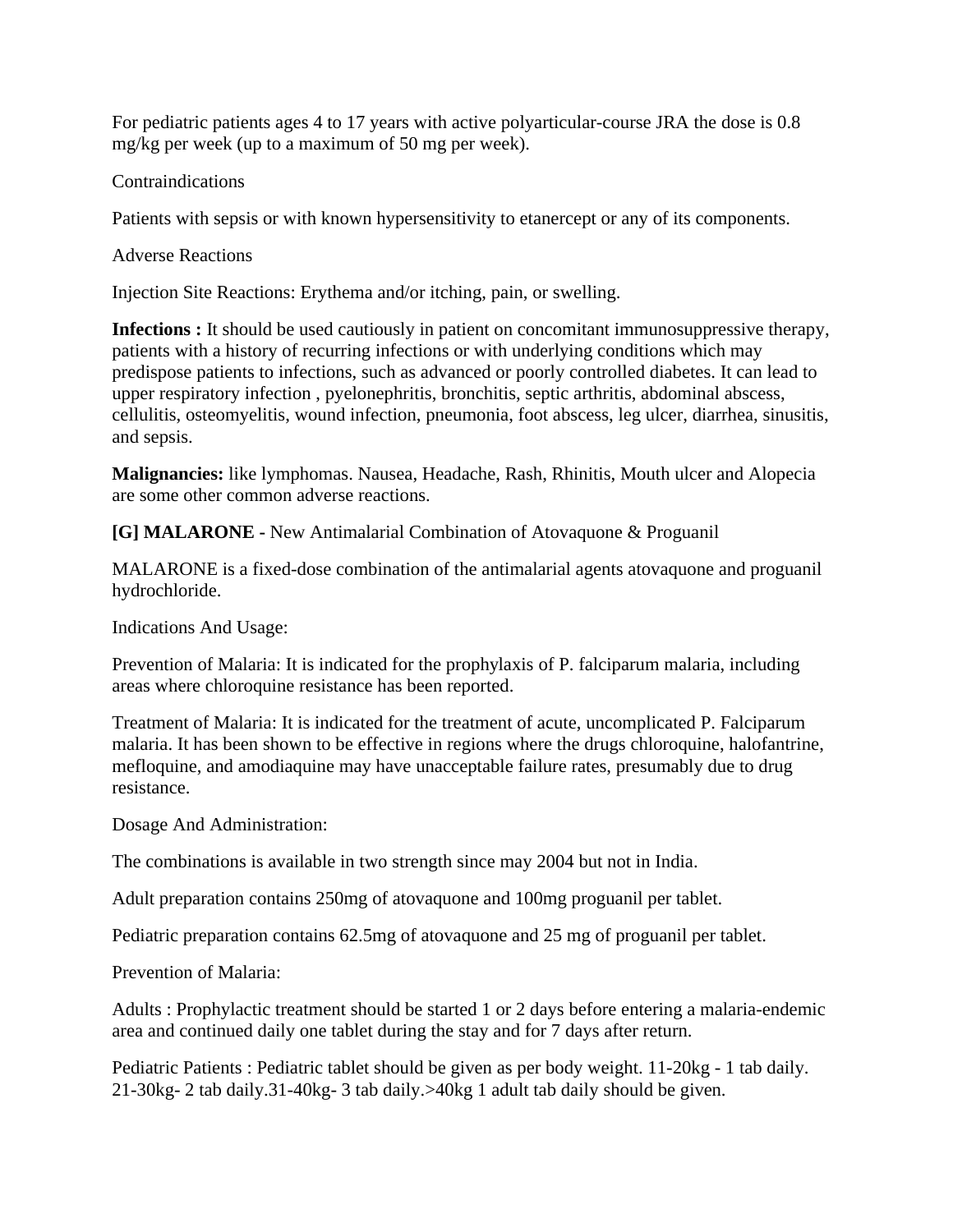### **Treatment of Acute Malaria :**

Adults: Four Tablets (total daily dose 1 g atovaquone/400 mg proguanil hydrochloride) as a single dose daily for 3 consecutive days.

Pediatric Patients: 5-8 kg - 2 pediatric tablets daily. 9-10kg - 3 pediatric tablet daily. 11-20kg - 1 adult strength tablet daily. 21-30kg - 2 adult strength tablets daily.31-40 kg - 3 adult strength tablets daily. >40 kg- 4 adult tablets daily. All should be taken for three consecutive days.

Contraindications:

It is contraindicated in individuals with known hypersensitivity and is contraindicated for prophylaxis of P. falciparum malaria in patients with severe renal impairment.

It has not been evaluated for the treatment of cerebral malaria or other severe manifestations of complicated malaria, including hyperparasiteamia, pulmonary edema, or renal failure.

Adverse Reactions:

Abdominal pain, nausea, vomiting, headache, diarrhea, asthenia, anorexia and dizziness.

# **[H] TEGASEROD - New Hope For 'IBS'**

Tegaserod is a partial agonist of 5HT4 receptor which has an important role in patient with irritable bowel syndrome (IBS).

### **Indication:**

It is indicated for the short-term treatment of patients with irritable bowel syndrome (IBS) whose primary bowel symptom is constipation.

Dosage And Administration:

The recommended dosage is 6 mg taken twice daily orally before meals for 4 to 6 weeks. For those patients who respond to therapy at 4-6 weeks, an additional 4-6 week course can be considered. It is marketed as Tablet Zelnorm 2mg and 6mg since July 2002. Not available in India.

Contraindications:

Severe renal impairment, moderate or severe hepatic impairment, a history of bowel obstruction, symptomatic gallbladder disease, suspected sphincter of Oddi dysfunction, or abdominal adhesions, a known hypersensitivity to the drug or any of its excipients.

### Adverse Reactions:

Diarrhea, abdominal pain, headache are some common adverse reactions.

#### REFERENCES:

1) Hardman, J.G; et al "GOODMAN & GILMAN'S THE PHARMACOLOGICAL BASIS OF THERAPEUTICS"; 10 th International Edition.